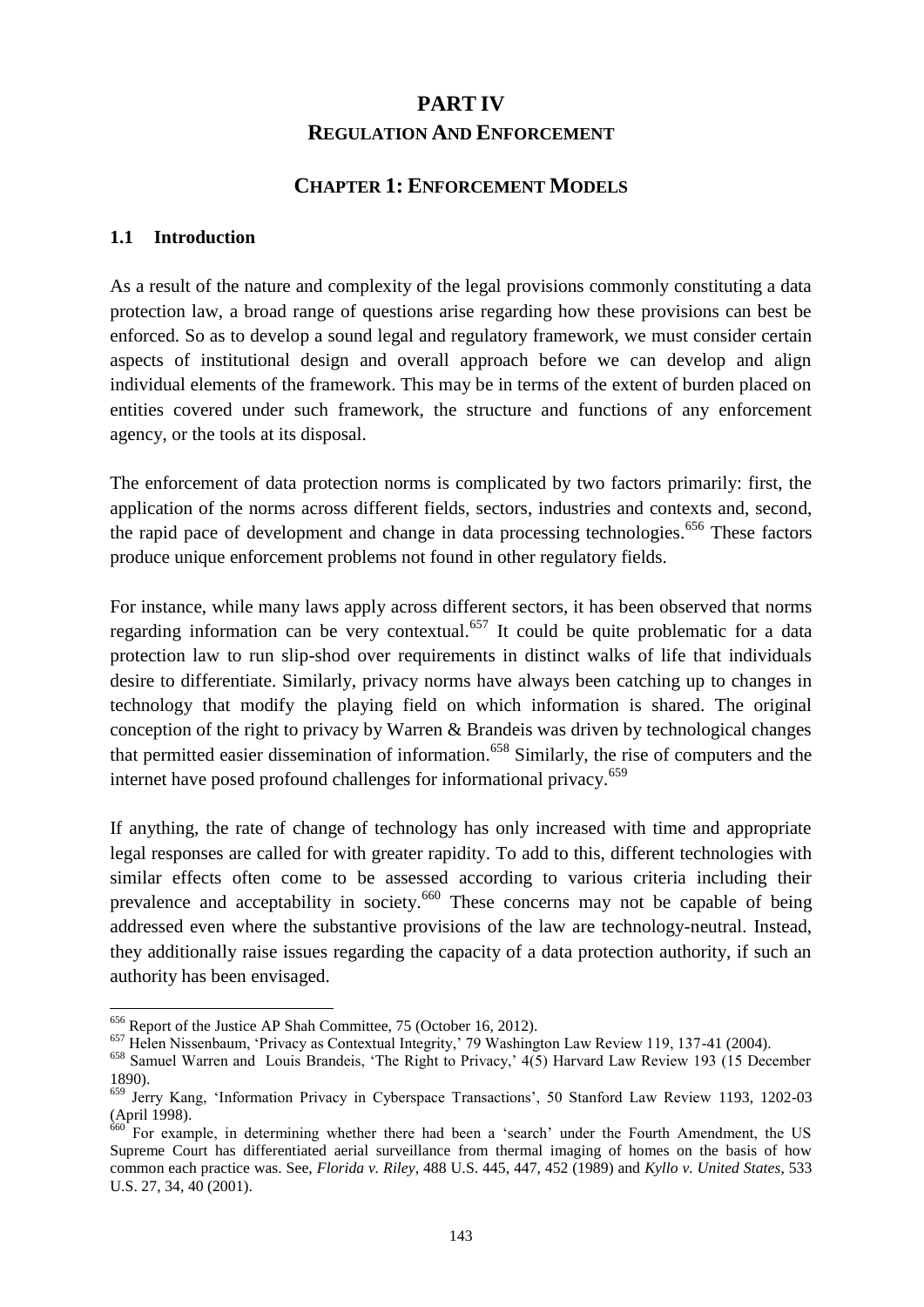### **1.2 Types of Enforcement Models**

There have been concerns in the past regarding the strength and effectiveness of enforcement mechanisms in the Indian context, especially when it comes to technology-related laws.<sup>661</sup> Appropriate consideration must thus be given to the enforcement model that is to be employed. Generally, one may consider three different variations:<sup>662</sup>

#### (i) ‗Command and control' regulation

This approach requires the State to provide legal rules or clear prescriptions for regulated entities, with no room for discretion. If these prescriptions are not followed, the State exercises its power to sanction. Where elements of a 'command and control' system are adopted, necessary features include the involvement of some governmental authority or the other, whether this involvement is through the establishment of a single, specialized agency or the creation of a federated, sectoral framework.

A number of issues are raised on this point, including whether the state machinery involved should be unified, how independent it should be from governmental control and industry influence, whether it should have regional spread, what regulatory tools and forms of sanction it should have at its disposal etc. Most jurisdictions do not have data protection frameworks that are purely ‗command and control' in nature and create some room for industry involvement.

#### (ii) Self-regulation

This approach involves private organisations complying with standards they set for themselves without any enforcement by the State. $663$  In a self-regulatory framework, norms become established either through market forces (such as demand for privacy from consumers), through industry standard-setting or through some limited facilitation of market transactions in the form of choice-enhancing legal rules such as information disclosure norms.

Legal obligations that enhance the fairness of transactions such as notice and privacy policy requirements may require governmental enforcement machinery and do not always fit comfortably in the self-regulation rubric. The US is a good example of a jurisdiction with largely self-regulatory elements, though a few sector-specific and state-specific laws are also in place. As these rules are a threshold requirement for achieving regulatory effectiveness,

 $\overline{\phantom{a}}$ <sup>661</sup> Deborah Roach Gaut and Barbara Crutchfield George, 'Offshore Outsourcing to India by U.S. and E.U. Companies Legal and Cross-Cultural Issues that Affect Data Privacy Regulation in Business Process Outsourcing', 6 UC Davis Business Law Journal 13 (2006).

<sup>662</sup> Dennis D. Hirsch, ‗The Law and Policy of Online Privacy: Regulation, Self-Regulation, or Co-Regulation?' 34 Seattle University Law Review 439, 440-41 (2011).

<sup>663</sup> Reuben Binns, ‗Data Protection Impact Assessments: A meta-regulatory approach,' 7(1) International Data Privacy Law 22, 25-29 (2017); Cary Coglienese and Evan Mendelson, 'Meta-regulation and Self-Regulation' in Oxford Handbook of Regulation, 146, 147-148 (Robert Baldwin *et al eds*., 2010).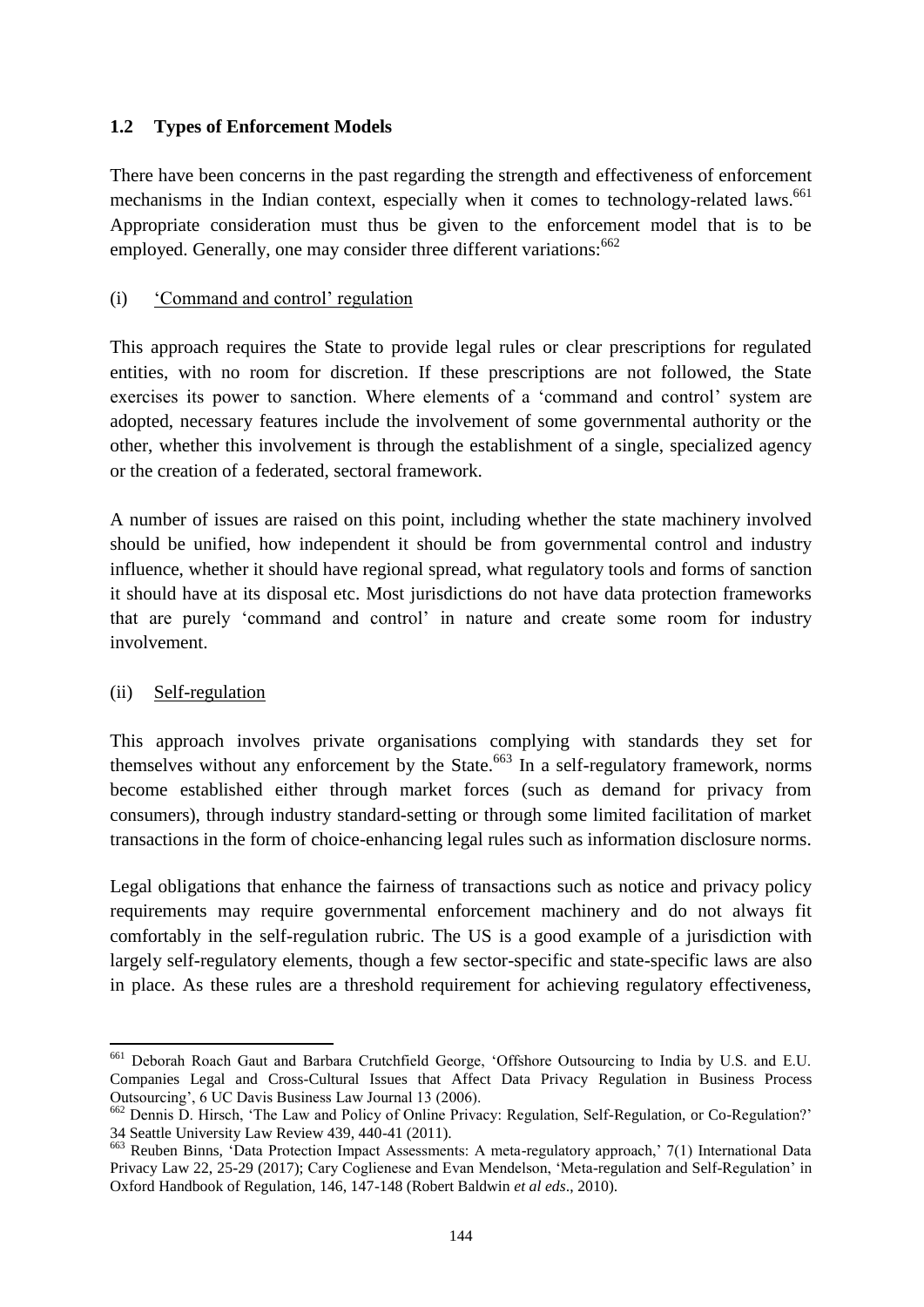they form core, substantive elements of a data protection framework and are not, appropriately, to be considered as part of the enforcement mechanism.

### (iii) Co-regulation

 $\overline{\phantom{a}}$ 

This typically involves elements of both 'command and control' regulation and selfregulation. Co-regulation may be described as "initiatives in which government and industry share responsibility for drafting and enforcing regulatory standards."<sup>664</sup> This model advocates the formulation of a general data protection statute with broad provisions complemented by ―codes of practices or conduct‖ formulated by the industry and approved by the government or the relevant data protection authority.

Once these codes are approved, compliance with the detailed requirements of the code is treated as compliance with or evidence of compliance with the general provisions of the statute, thus promoting legal certainty within an otherwise uncertain regulatory scheme through the creation of 'safe harbours'.<sup>665</sup> The reason for the uncertainty that would otherwise prevail is the inherent generality of a broad statute that is unable to capture the multitude of situations that can arise in data processing. Such a co-regulatory approach would therefore appear useful in promoting compliance while also making room for innovation within the digital economy which may otherwise come to be severely restricted, especially for small businesses and start-ups.

In the context of privacy law in India, it may be noted that a co-regulatory model was suggested by the Justice AP Shah Committee.<sup>666</sup> A 'command and control' regulatory mechanism may be too rigid and may lag behind rapid technological changes which are prevalent in today's day and age. On the other hand, a pure self-regulation approach may lack enforcement and may lead to a situation where the objectives sought to be achieved by a data protection law are, effectively, not met.<sup>667</sup> Co-regulation may seem like an appropriate middle path that combines the flexibility of self-regulation with the rigour of government rulemaking.<sup>668</sup>

<sup>&</sup>lt;sup>664</sup> Dennis D. Hirsch, 'The Law and Policy of Online Privacy: Regulation, Self-Regulation, or Co-Regulation?' 34 Seattle University Law Review 439, 441 (2011) (describing co-regulation as "initiatives in which government and industry share responsibility for drafting and enforcing regulatory standards"); Hans-Bredow-Institut and Institute of European Media Law, ‗Final Report: Study on Co-Regulation Measures in the Media Sector', 17 (June 2006).

<sup>&</sup>lt;sup>665</sup> Dennis D. Hirsch, 'Going Dutch? Collaborative Dutch Privacy Regulation and the Lessons it Holds for U.S. Privacy Law,' 2013 Michigan State Law Review 83, 86-87, 96 (2013); Ira S. Rubinstein, 'Regulating Privacy by Design,' 26 (3) Berkeley Technology Law Journal 1410, 1451-53 (2011).

<sup>&</sup>lt;sup>666</sup> Report of the Justice AP Shah Committee, 75 (October 16, 2012).

<sup>&</sup>lt;sup>667</sup> S. Pearson and A. Charlesworth, 'Accountability as a Way Forward for Privacy Protection in the Cloud', in 5931 Cloud Computing, Lecture Notes in Computer Science 131, 133 (M.G. Jaatun *et al eds*., 2009).

<sup>&</sup>lt;sup>668</sup> However, the processes by which rule-making and enforcing powers are shared can raise concerns regarding undue benefits to industry with public interest being sidelined; Neil Gunningham and Darren Sinclair, ‗Leaders & Laggards: Next Generation Environmental Regulation', 105-06 (Greenleaf, 2002); regarding the scope for abuse, *see* Bradyn Fairclough, 'Privacy Piracy: The Shortcomings of the United States Data Privacy Regime and How to Fix It,' 42 (2) The Journal of Corporation Law 461, 476-77 (2016).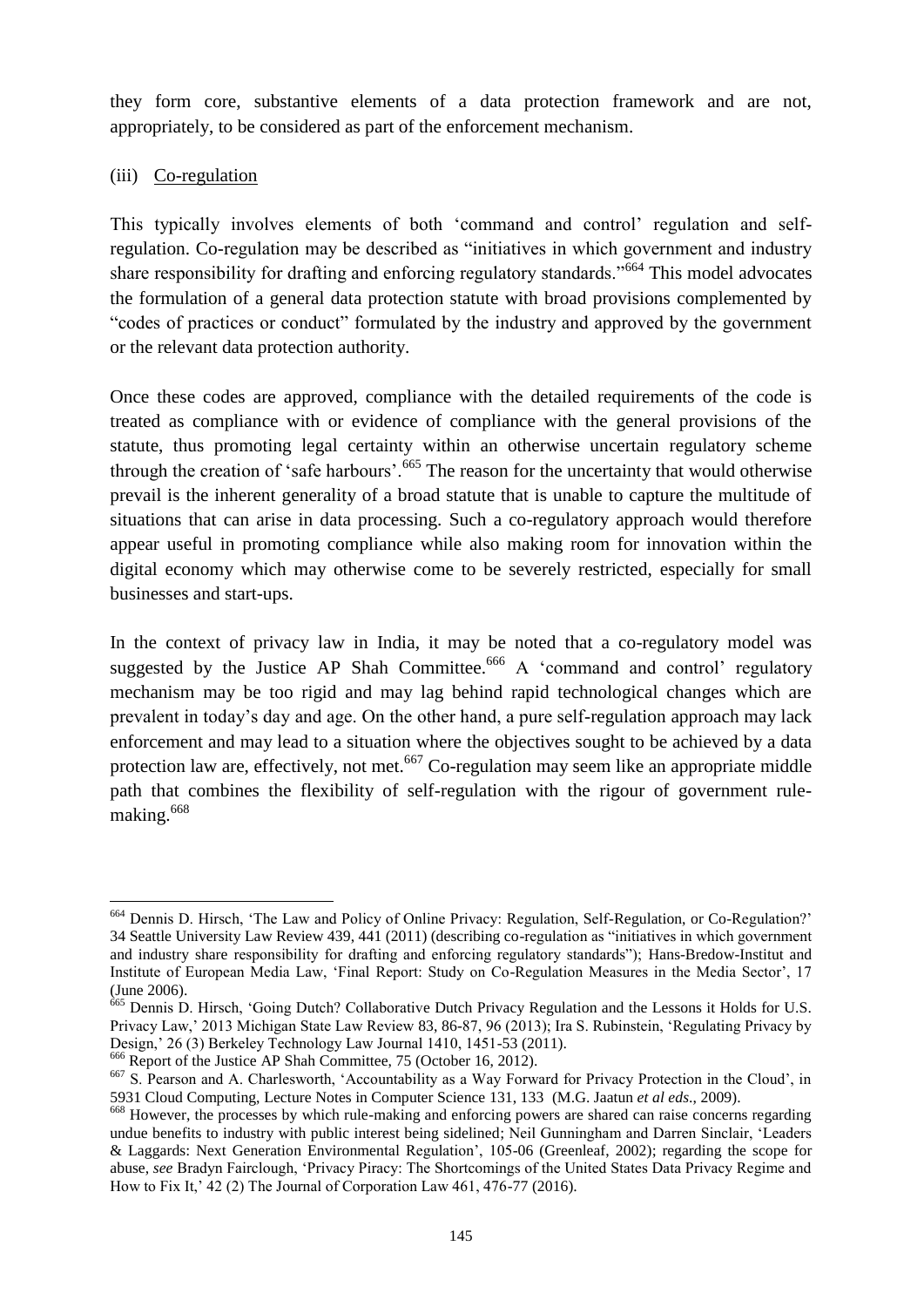## **1.3 Provisional Views**

Given that a co-regulation model envisages a spectrum of frameworks involving varying levels of government involvement and industry participation, it may be appropriate to pursue such a model that may be moulded to meet the circumstances as they emerge in the Indian context. It is also relevant to note that the co-regulation model is being adopted in most modern data protection systems to respond to the peculiar characteristics of this field of law.

### **1.4 Questions**

- 1. What are your views on the above described models of enforcement?
- 2. Does co-regulation seem an appropriate approach for a data protection enforcement mechanism in India?
- 3. What are the specific obligations/areas which may be envisaged under a data protection law in India for a (i) 'command and control' approach; (ii) self-regulation approach (if any); and (iii) co-regulation approach?
- 4. Are there any alternative views to this?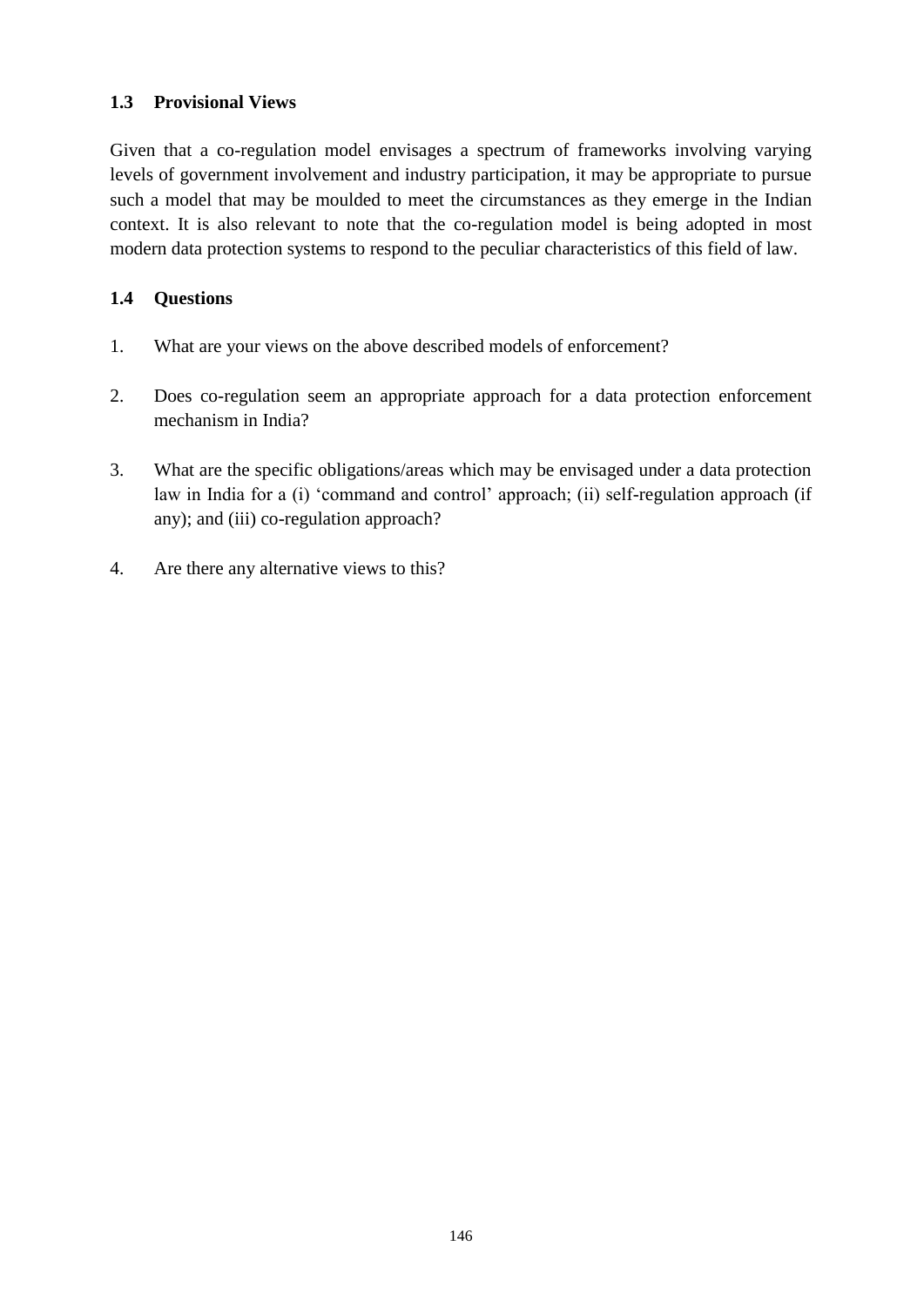## **CHAPTER 2: ACCOUNTABILITY AND ENFORCEMENT TOOLS**

### **ACCOUNTABILITY**

### **2.1 Introduction**

 $\overline{\phantom{a}}$ 

The processing of personal data entails an increase of power (in terms of knowledge and its consequent insights) of the data controller vis-à-vis the individual. Data protection regulations are a means to help protect individuals from abuses of power resulting from the processing of their personal data. The method by which this protection was traditionally sought to be achieved was using notice and consent, offering the individual the autonomy to decide whether or not to allow her data to be processed after providing her full knowledge of what was going to be done with that data. As we have seen, that model has begun to come under pressure. Owing to the abundance of services, the complexity of data processing requirements and the multiplicity of purposes to which data can be put, notices have become too complex to understand. As a result, the concept of privacy self-management is coming under pressure given the complexity of the trade-offs between the benefits and the harms of modern technology.

To offset the flaws of the notice and choice model, a key principle that has emerged is of accountability as articulated in the EU GDPR. Central to accountability are the concepts of ‗privacy by design' and ‗privacy by default' which oblige businesses to consider data privacy at the initial design stages of a project as well as throughout the life cycle of the relevant data processing.<sup>669</sup> In this sense, accountability does not redefine data protection, nor does it replace existing law or regulation, since accountable organisations must comply with existing applicable law. Instead, accountability shifts the focus of privacy governance to an organisation's ability to demonstrate its capacity to achieve specified privacy objectives.<sup>670</sup> A recent paper has suggested a much more aggressive use of accountability by holding data controllers responsible for all data under its control so much so that if a data subject suffers any harm as a result of a security breach or from the manner in which the data is processed, the data controller will be held liable for these harms. $671$ 

The essential elements of the principle of accountability in the EU are two-fold. First, a data controller should take appropriate measures to implement data protection principles. Second,

<sup>&</sup>lt;sup>669</sup> Andrew Dunlop, Burges Salmon LLP, 'GDPR: The Accountability Principle', Lexology (10 November 2016), available at: [https://www.lexology.com/library/detail.aspx?g=5454293d-7fea-4963-afc4-7e4310ed0a1e,](https://mailtrack.io/trace/link/e3d5a86a59461ca0879a7db133661a82bb0ca1d6?url=https%3A%2F%2Fwww.lexology.com%2Flibrary%2Fdetail.aspx%3Fg%3D5454293d-7fea-4963-afc4-7e4310ed0a1e&userId=2263510&signature=a4b8db4d41fa96e5) (last accessed 23 November 2017).

 $670$  Centre for Information Policy Leadership, 'Data Protection Accountability: The Essential Elements A Document for Discussion', Hunton & Williams LLP (October 2009), available at: [https://www.hunton.com/files/webupload/CIPL\\_Galway\\_Accountability\\_Paper.pdf,](https://www.hunton.com/files/webupload/CIPL_Galway_Accountability_Paper.pdf) (last accessed 21 November 2017).

<sup>&</sup>lt;sup>671</sup> Rahul Matthan, 'Beyond Consent: A New Paradigm for Data Protection- Discussion Document 2017-03', Takshashila Institution (19 July 2017), available at: [http://takshashila.org.in/wp-content/uploads/2017/07/TDD-](http://takshashila.org.in/wp-content/uploads/2017/07/TDD-Beyond-Consent-Data-Protection-RM-2017-03.pdf)[Beyond-Consent-Data-Protection-RM-2017-03.pdf,](http://takshashila.org.in/wp-content/uploads/2017/07/TDD-Beyond-Consent-Data-Protection-RM-2017-03.pdf) (last accessed 24 October 2017).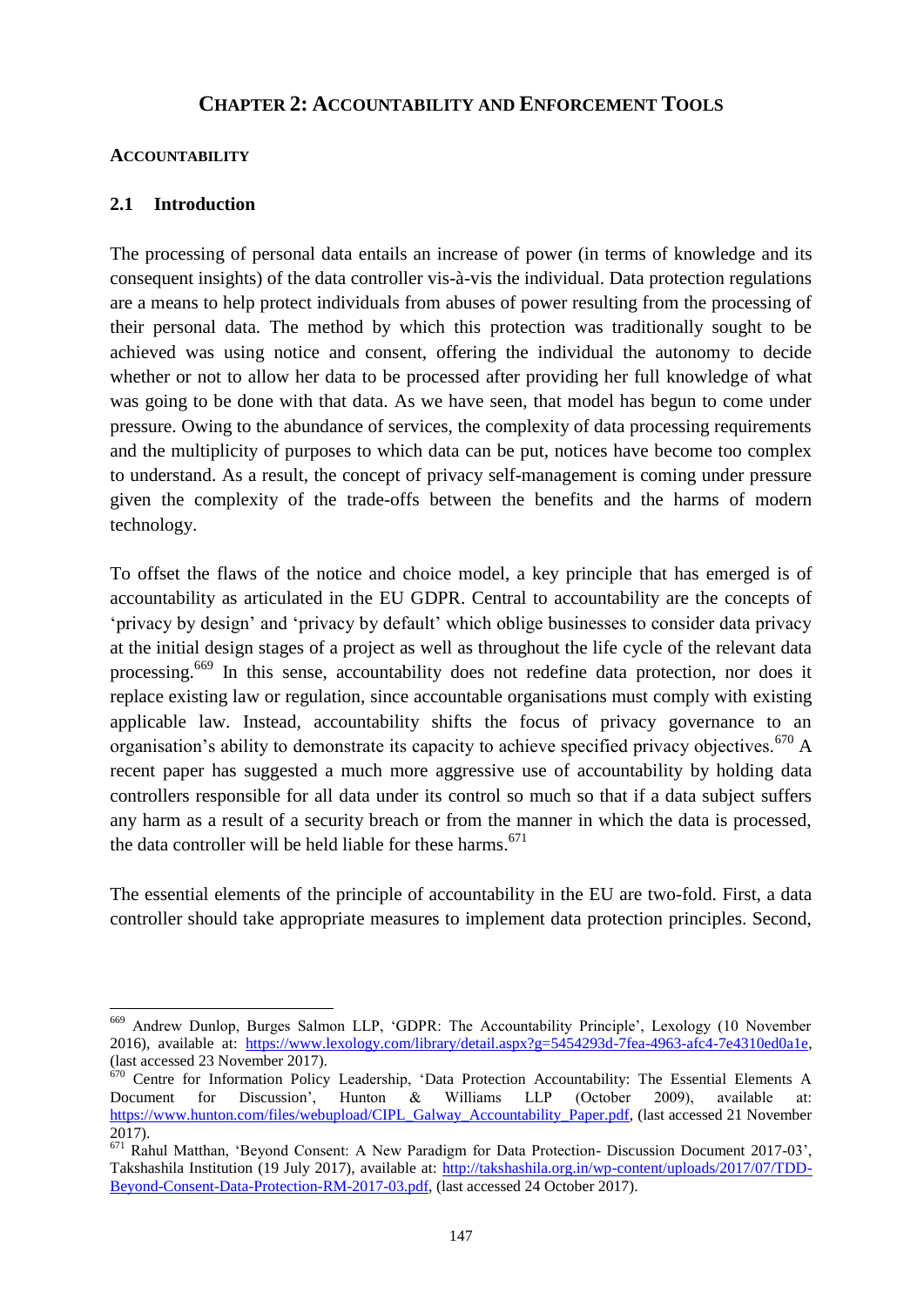a data controller must be in a position to demonstrate, when asked by a supervisory authority, that such measures have been adopted. $672$ 

The principle of accountability emphasises that standards prescribed externally either by the law or by the industry must be implemented internally by organisations.<sup>673</sup> The onus of proving that such measures have been complied with is placed on the organisation. This in many ways paves the way for effective implementation of data protection principles.

A more expansive use of accountability may hold the data controller strictly liable for any harm caused as a consequence of processing by it, irrespective of whether appropriate measures to implement data protection principles are put in place and implemented. This principle may be considered for processing that is inherently risky, in consonance with the strict liability principle as developed in traditional tort law.<sup>674</sup>

To illustrate the working of the general principle of accountability, consider a data controller embarking on a new process that involves personal data processing. The data controller, before commencing such processing, must consider the relevant standards in the law which apply to the processing. The standards may include requirements relating to grounds of processing, notice, consent, data quality, security of collected data, questions of access to data when data is to be handled by a data processor, etc. The data controller must draw up a procedure or policy as to how it intends to meet these standards. In drawing up this policy or procedure, it must have regard to any binding code of practice, industry practices and any other external binding standard. The data controller may also take into account any voluntary standard beyond the baseline norm which it abides by. If harm is caused to an individual owing to such processing, the data controller will bear the burden of proof to demonstrate that it had a policy to prevent such harm and implemented such policy. If such a policy does not exist, or was not implemented strictly, the data controller would be liable for damages. If however it does exist and it has been implemented, there is still a strong case that the data subject should not be left without recourse. One way in which a situation like this can be met is for data controllers to insure against such contingency to adequately compensate the data subject.

In addition, or as an alternative, if the nature of data processing is inherently risky, then any harm caused to an individual that can be traced back to the processing, would result in liability of the data controller.<sup>675</sup> Simply demonstrating that certain organisational measures

 $\overline{\phantom{a}}$ 

 $672$  Article 29 Working Party, 'Opinion 3/2010 on the principle of accountability', European Commission (13 July 2010), 9, available at: [http://ec.europa.eu/justice/data-protection/article-29/documentation/opinion](http://ec.europa.eu/justice/data-protection/article-29/documentation/opinion-recommendation/files/2010/wp173_en.pdf)[recommendation/files/2010/wp173\\_en.pdf,](http://ec.europa.eu/justice/data-protection/article-29/documentation/opinion-recommendation/files/2010/wp173_en.pdf) (last accessed 2 November 2017).

<sup>&</sup>lt;sup>673</sup> Centre for Information Policy Leadership, 'Data Protection Accountability: The Essential Elements A Document for Discussion', Hunton & Williams LLP (October 2009), available at: [https://www.hunton.com/files/webupload/CIPL\\_Galway\\_Accountability\\_Paper.pdf,](https://www.hunton.com/files/webupload/CIPL_Galway_Accountability_Paper.pdf) (last accessed 21 November 2017).

<sup>674</sup> *Rylands v. Fletcher*, 1868 UKHL 1.

<sup>675</sup> *See* Baker Mckenzie, ‗Accountability Obligations under the GDPR', available at: [http://globalitc.bakermckenzie.com/files/Uploads/Documents/Global%20ITC/13%20Game%20Changers/BM-](https://mailtrack.io/trace/link/8a80a3b8c0c64b541b17b0c79c926bba539aebdc?url=http%3A%2F%2Fglobalitc.bakermckenzie.com%2Ffiles%2FUploads%2FDocuments%2FGlobal%2520ITC%2F13%2520Game%2520Changers%2FBM-Accountability%2520Obligations%2520under%2520the%2520GDPR.pdf&userId=2263510&signature=91498dcda97728f6)[Accountability%20Obligations%20under%20the%20GDPR.pdf,](https://mailtrack.io/trace/link/8a80a3b8c0c64b541b17b0c79c926bba539aebdc?url=http%3A%2F%2Fglobalitc.bakermckenzie.com%2Ffiles%2FUploads%2FDocuments%2FGlobal%2520ITC%2F13%2520Game%2520Changers%2FBM-Accountability%2520Obligations%2520under%2520the%2520GDPR.pdf&userId=2263510&signature=91498dcda97728f6) (last accessed 23 November 2017).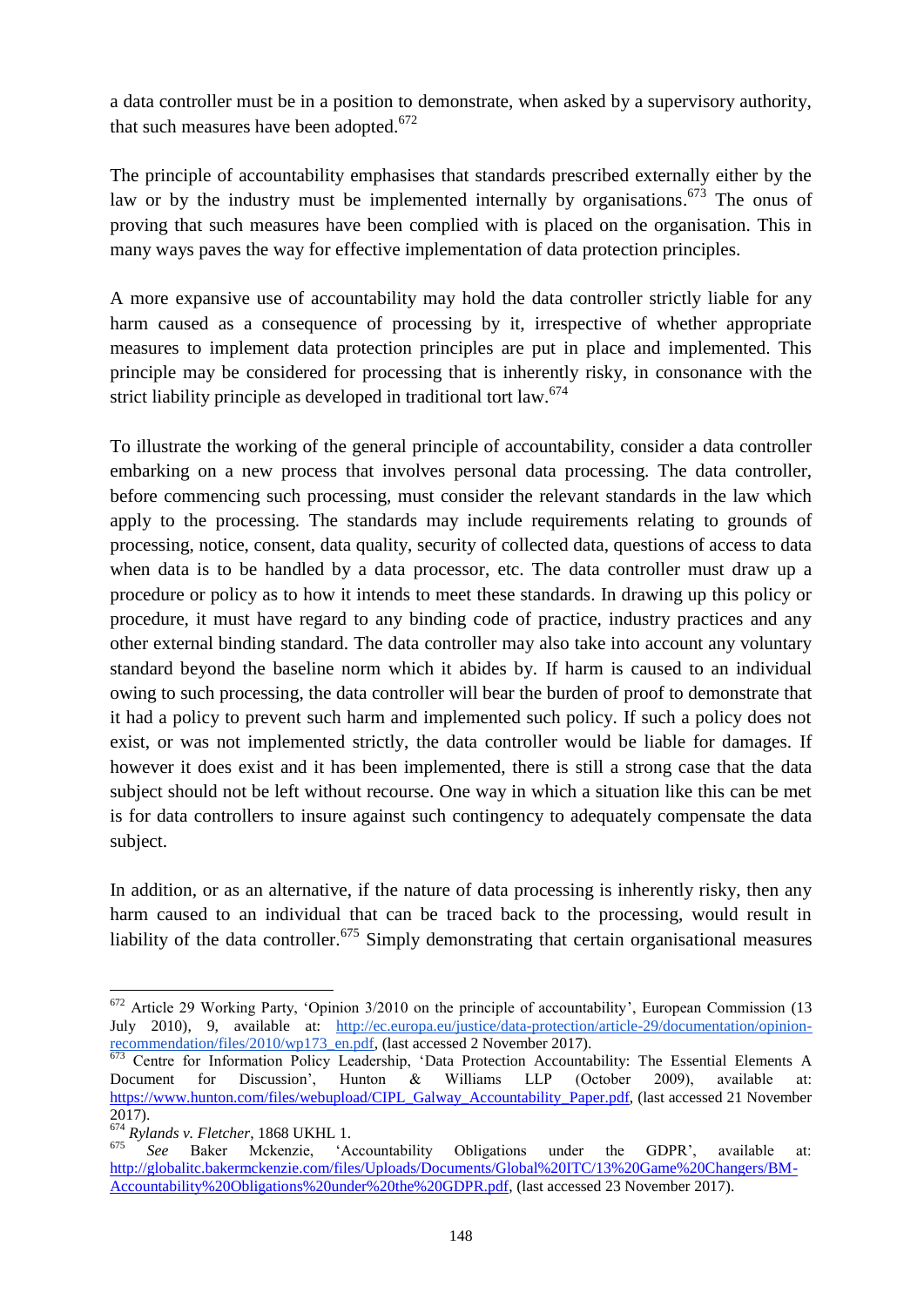have been taken or that the data subject consented to such use may not, by itself, be sufficient to disclaim liability.

The operation of this principle would mean that the processing of personal data by a data controller for its business needs commences and continues only in a manner which is in accord with the data protection principles. This approach, to some extent, shifts the burden away from the individual from having to constantly monitor whether his or her data is being processed as per law and ensures greater accountability for data controllers.

## **2.2 Issues**

## (i) Harm and Liability

The principle of accountability bears a close link to the liability to be cast on the data controller. In order to determine the contours of such liability, it may be important to establish what constitutes harm. For instance, if as a result of the manner in which the data is processed, the reputation of the individual is impaired so as to result in a loss in reputation or social standing of the individual, this could could have serious repercussions for the individual. Similarly, as a consequence of processing the data, the individual suffers any direct or indirect financial loss this could be easily identified as a harm that the data controller should be held accountable for. If the data controller uses the personal data about the individual in order to limit the choice available to the individual whether in terms of the information that she can access or any products or services that she is allowed to avail of, this too could be a harmful restriction of the options available to the individual. However, this kind of harm is of a qualitatively different nature as compared to the first two examples, constituting a denial of access or fair treatment, rather than material loss.

From amongst these, the data protection law could identify categories of material and nonmaterial harm. If such harm is occasioned, it could trigger liability only on proof of failure to to take appropriate measures. Alternatively, if the nature of processing is inherently risky, the data controllers could become strictly liable, subject to the exceptions that the harm was caused by an act of God or the data subject herself contributed to the harm. A third alternative is for data controllers, or a certain class of data controllers to compulsorily take out insurance to cover certain types of harms caused to data subjects due to processing activities, even in a situation where the data controller has taken all reasonable measures according to law and established practices and standards.

## (ii) Joint Controllers and Remoteness of Liability

Modern data processing is complex and often involves multiple service providers who process the individual's data simultaneously or sequentially. Primary data collected directly from the individual is often made available through application programming interfaces (APIs) that can be accessed by various secondary data controllers who either process this data themselves or make the data available for further processing down the line. If any harm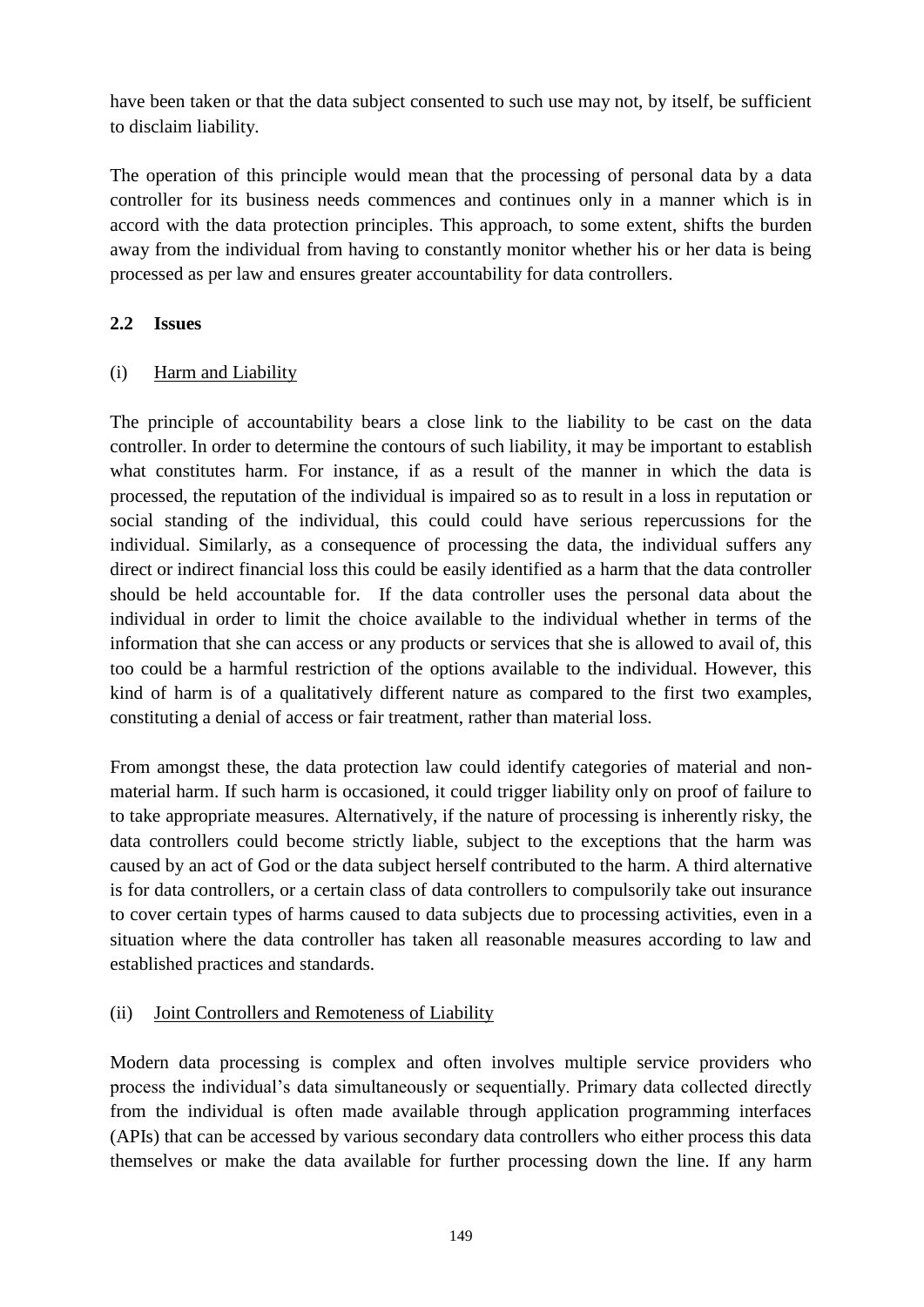results from this chain of processing it will be difficult to adequately allocate responsibility. While the principle of joint and several liability may be applied, it could be unfair to data controllers who have genuinely taken all care and diligence to safeguard the individual from harm. On the other hand, having such a stringent norm could be what is required to ensure that the data controllers take adequate efforts to ensure that anyone down the chain who is given access to the data takes care to ensure that it does not result in any harm. This may be effectuated by data controllers taking indemnities against harm being caused to the data subject owing to any processing in this chain. This is consonant with the baseline principle that harm suffered by an individual should not remain unredressed.

#### (iii) Audit

Harms that result from improper processing of data are not always immediately evident. For instance, in many cases, the bias inherent in the decision making algorithms is not immediately discernible. It is only after a large number of people suffer from improper processing that we come to realise the harm that is being caused. This could well be too late and in order to appropriately protect the individual the law must suggest proactive measures that detect these harms early enough. Thus, in addition to requiring that personal data processing beyond certain scales must be commenced only after having in place a policy or prescribed organisational procedure, there could be provisions for audits (both internal and external). This would be critical in implementing the second limb of accountability, i.e. maintaining the burden of proof of compliance on the data controller. A requirement of audit would mean that the data controller must maintain records of measures and processes which could provide proof of compliance of data protection principles.

#### (iv) Security Safeguard Obligations

Appropriate technical and organisational measures to ensure security of personal data are central to the principle of accountability. These measures should be in-tune with the cyber threats of today. At the same time, these security obligations should keep in mind the costs of implementation of such measures which have to be kept operational constantly as security and privacy breach protection require constant assessment and reporting.

The EU GDPR provides general security obligations that the data controller and the processer must follow. These are summarised below:

- a. Obligation to assess the risks and implement security measures to mitigate those risks.
- b. These risks are of varying likelihood and severity for the rights of individuals, in particular from accidental or unlawful destruction, loss, alteration, unauthorized disclosure of, or access to personal data transmitted, stored or otherwise processed.
- c. Obligation to train staff having access to personal data on the steps to follow in case of a data breach (adopt an incident response plan).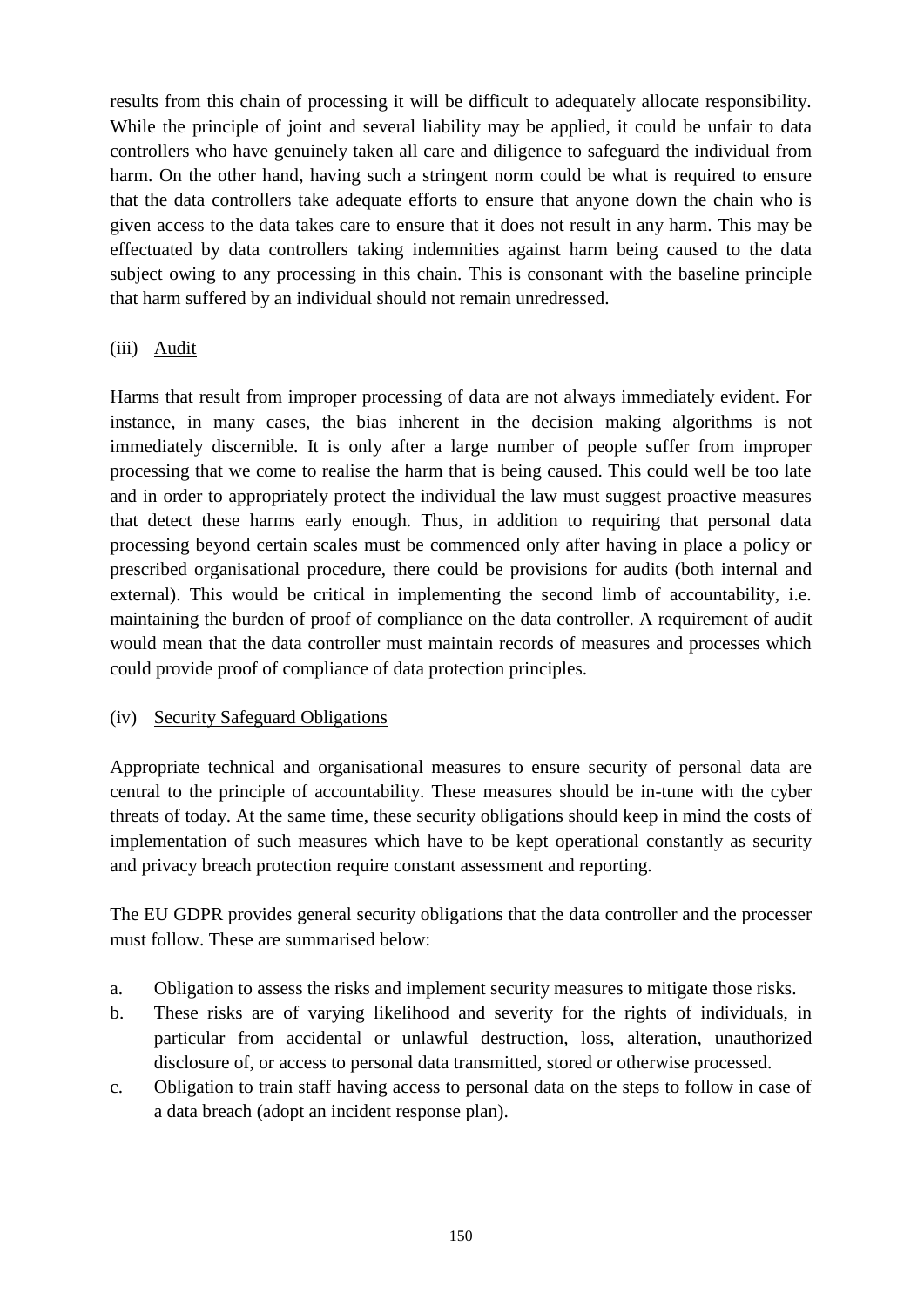The EU GDPR focuses on a "risk based approach" for continual assessment and adoption of mitigation measures. It does not mention whether the organisation should adopt a specific risk assessment industry standard (eg. ISO 27001, ISO 31000 etc). The only security practice it recommends is the use of pseudonymisation of personal data.

Accountability demands proactive actions from organisations including continuing investments to ensure that security safeguards are up to date. Organisations are expected to empower customers with tools and technologies to protect their data.

Under the existing privacy framework in India, Rule 8 of the SPDI Rules, mentions security practices that a body corporate should have in place for the purpose of protecting sensitive personal data. These security practices and standards should be supplemented by a comprehensive documented information security programme and information security policies that contain managerial, technical, operational and physical security control measures that are commensurate with the information assets being protected with the nature of business.<sup>676</sup> It also mentions making use of international Information Technology Security Standards such as ISO 27001 and the use of code of best practices created by self-regulatory bodies, once approved and duly notified by the government.<sup>677</sup> The use of empanelled auditors to ensure compliance was these practices was also mandated.

Security safeguards obligations should provide adequate protection to the personal data of the individuals while taking into account the financial and organisational capabilities of data controller. A risk-based approach of dealing with potential security and associated privacy incidents could be the general norm. The approach should define the risk criteria, the mitigation measures and mechanisms to ensure reporting and continual improvement.

### **2.3 International Practices**

### *European Union*

The EU GDPR provides that a data controller would be responsible for, and must be able to demonstrate compliance with principles relating to the processing of personal data (these include the purpose limitation principle, data accuracy principle, storage limitation principle etc.).<sup>678</sup> The obligation requires data controllers to implement appropriate technical and organisational measures to ensure and be able to demonstrate that data processing activities are performed in accordance with the data protection obligations set out under the EU  $GDPR.$   $679$ 

Data controllers must also review and update such technical and organisational measures whenever necessary.<sup>680</sup> The measures incorporated would take into account the nature and

 $\overline{\phantom{a}}$  $676$  Rule  $8(1)$ , SPDI Rules.

 $677$  Rule 8(3), SPDI Rules.

 $678$  Article 5(2), EU GDPR.

 $679$  Article 24, EU GDPR.

 $680$  Article 24(2), EU GDPR.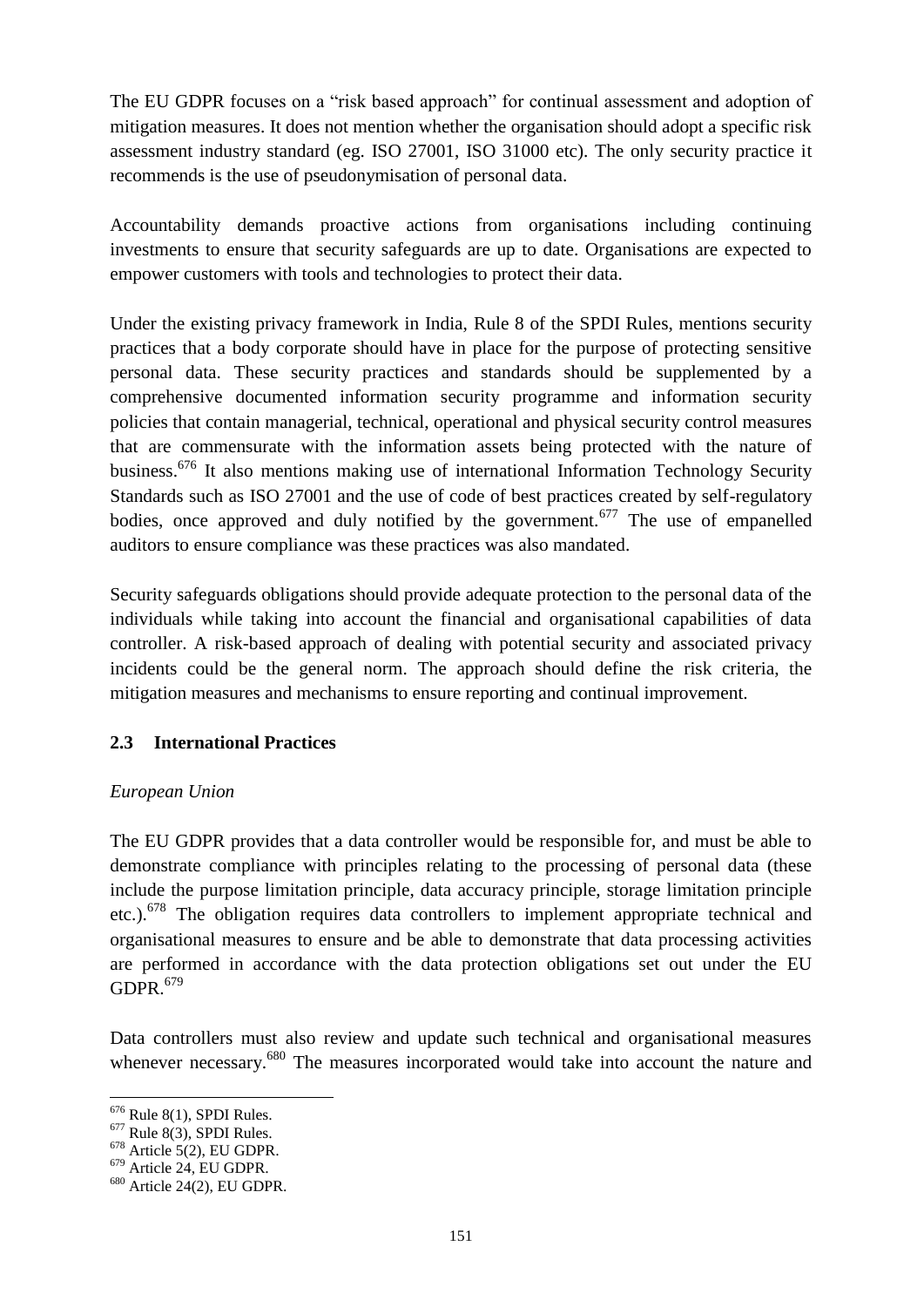scope of the processing activity, as well as the risks posed to the individual by processing her personal information.<sup>681</sup> Risks could include physical, material, or non-material damage. Non-material damage could include: discrimination, fraud, and reputational damage.

In order to demonstrate that a data controller has complied with its obligations under the EU GDPR, it could implement internal data protection policies; maintain relevant documentation of processing activities; and use data protection impact assessments where appropriate.<sup>682</sup>

### *South Africa*

The POPI Act sets out that a "responsible party" must ensure that certain conditions for lawful processing of personal data are satisfied at the time of processing.<sup>683</sup> The conditions for lawful processing of personal data are: accountability<sup>684</sup>, processing limitation<sup>685</sup>, purpose specification<sup>686</sup>, further processing limitation,<sup>687</sup> information quality,<sup>688</sup> openness,<sup>689</sup> security safeguards, $690$  and data subject participation. $691$ 

As part of the accountability principle, a responsible party must ensure that it secures the integrity and confidentiality of personal information in its possession by taking appropriate and reasonable technical and organisational measures in order to prevent loss, damage, or unauthorised destruction of personal information. The responsible party must also prevent unlawful access to, and unlawful processing of personal information.  $692$ 

In order to ensure this, the POPI Act provides that a responsible party must take reasonable measures to identify all reasonably foreseeable internal and external risks to the personal information in its control, establish and maintain appropriate safeguards against these identified risks, verify that these safeguards are implemented and also to ensure that the safeguards are updated in order to respond to any new risks or to plug-in deficiencies found in the previous safeguard measures.<sup>693</sup>

The POPI Act has an additional obligation on third parties that process personal data on behalf of a responsible party. It provides that such third parties may process personal data only with the knowledge or authorisation of the responsible party and must treat personal information as confidential.<sup>694</sup> Additionally, the POPI Act provides that where an operator (a

 $\overline{a}$ 681 Article 25, EU GDPR, read with Recitals 74 and 75 of the EU GDPR.

<sup>&</sup>lt;sup>682</sup> ICO, 'Accountability and Governance', available at: [https://ico.org.uk/for-organisations/data-protection](https://ico.org.uk/for-organisations/data-protection-reform/overview-of-the-gdpr/accountability-and-governance/)[reform/overview-of-the-gdpr/accountability-and-governance/,](https://ico.org.uk/for-organisations/data-protection-reform/overview-of-the-gdpr/accountability-and-governance/) (last accessed 20 November 2017).

<sup>683</sup> Section 8, POPI Act. <sup>684</sup> Section 8, POPI Act.

<sup>685</sup> Sections 9, 10, 11 and 12, POPI Act. <sup>686</sup> Sections 13 and 14, POPI Act.

<sup>687</sup> Section 15, POPI Act.

<sup>688</sup> Section 16, POPI Act.

<sup>689</sup> Sections 17 and 18, POPI Act.

<sup>690</sup> Sections 19, 20, 21 and 22, POPI Act.

 $691$  Sections 23, 24 and 25, POPI Act.

 $692$  Sections 19(1)(a) and (b), POPI Act.

 $693$  Section 19(2), POPI Act.

<sup>694</sup> Section 20, POPI Act.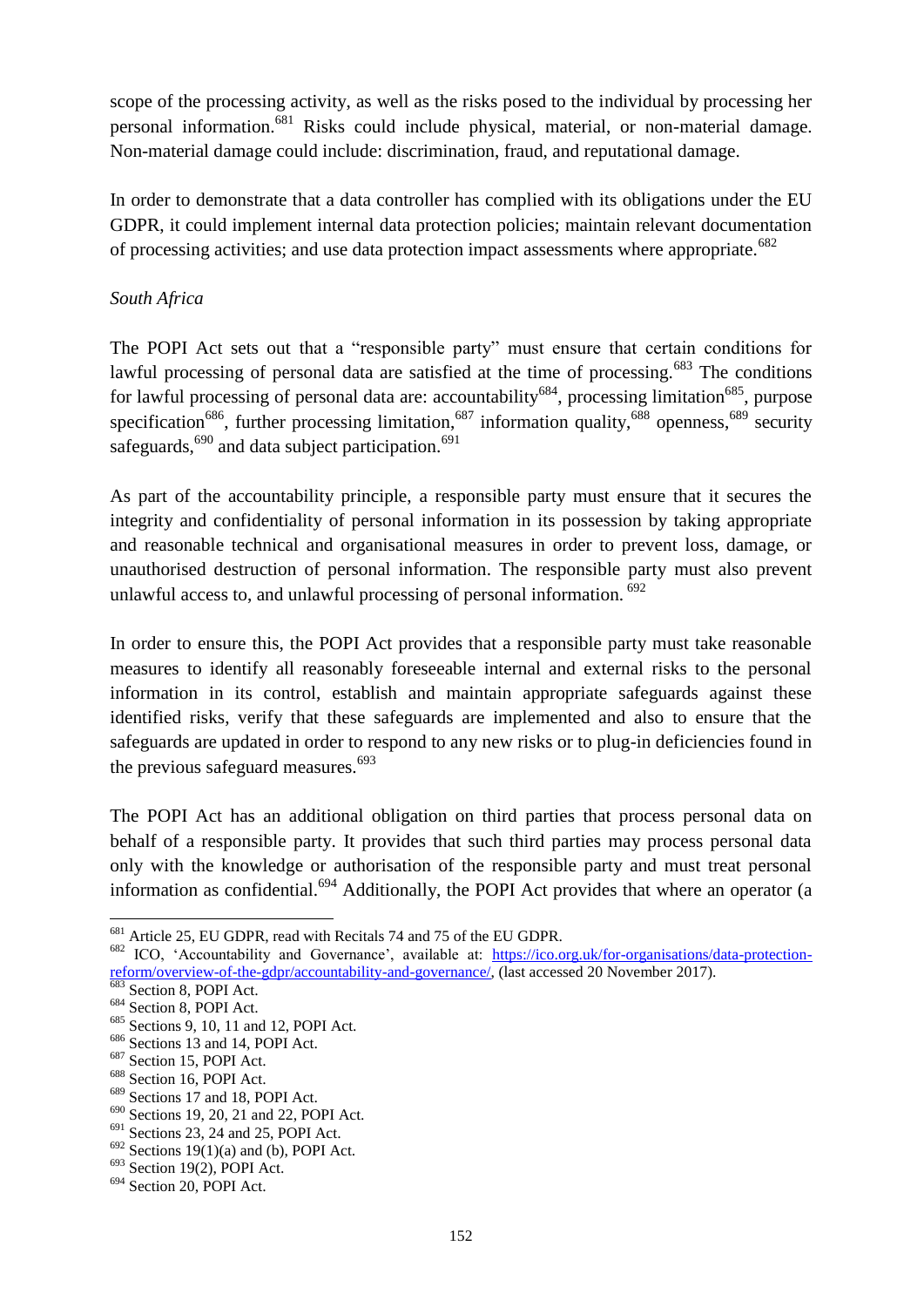person who processes personal information for a responsible party on the basis of a contract) processes personal data, such operator is also bound to establish and maintain adequate security measures.<sup>695</sup>

Finally, in the event that the responsible party believes that the personal data of an individual has been accessed or acquired by an unauthorised party, then the responsible party must inform the Information Regulator. The responsible party must also notify the individual as soon as reasonably possible after the discovery of the data breach, and also take steps to restore the integrity of the responsible party's information system.<sup>696</sup>

#### *Australia*

Although the Privacy Act does not have a specific provision relating to accountability principle, the Privacy Act addresses this topic by way of the APPs under the said Act. For instance, APP 1 mandates open and transparent management of personal information. As per this principle, an APP entity must take reasonable steps to ensure the implementation of privacy practices and systems within the entity, which would ensure compliance with other data protection obligations under the Privacy Act.<sup>697</sup> Additionally, the said principles also provide that any entity holding personal information relating to an individual, must also take reasonable steps to protect this information from misuse, interference, loss, unauthorised access, modification or disclosure.<sup>698</sup>

Entities which come under the scope of the Privacy Act also have an additional obligation to destroy or de-identify personal information which is no longer required by an entity for any purpose.<sup>699</sup> The Privacy Act additionally mandates certain obligations on entities transferring personal information to overseas recipients. APP 8 provides that these entities must take reasonable steps to ensure that cross-border transfers do not breach any of the obligations set out under the Privacy Act and the APPs.<sup>700</sup> A breach of a privacy principle is said to occur when any activity of an entity is contrary to or inconsistent with the provisions set out under any of the  $APPs.$ <sup>701</sup>

Further, the OAIC has issued a "Guide to securing personal information", which provides some guidance as to the reasonable steps which entities are required to take in order to protect personal information in their control from misuse, interference, loss, unauthorised access, modification or disclosure. It also provides guidance on the reasonable steps which entities

 $\overline{\phantom{a}}$ 

 $695$  Section 21(1), POPI Act.

<sup>696</sup> Section 22, POPI Act.

<sup>697</sup> APP 1, Privacy Act.

<sup>698</sup> APP 11, Privacy Act.

<sup>699</sup> APP 11, Privacy Act.

<sup>700</sup> APP 8, Privacy Act.

<sup>701</sup> Section 6A, Privacy Act.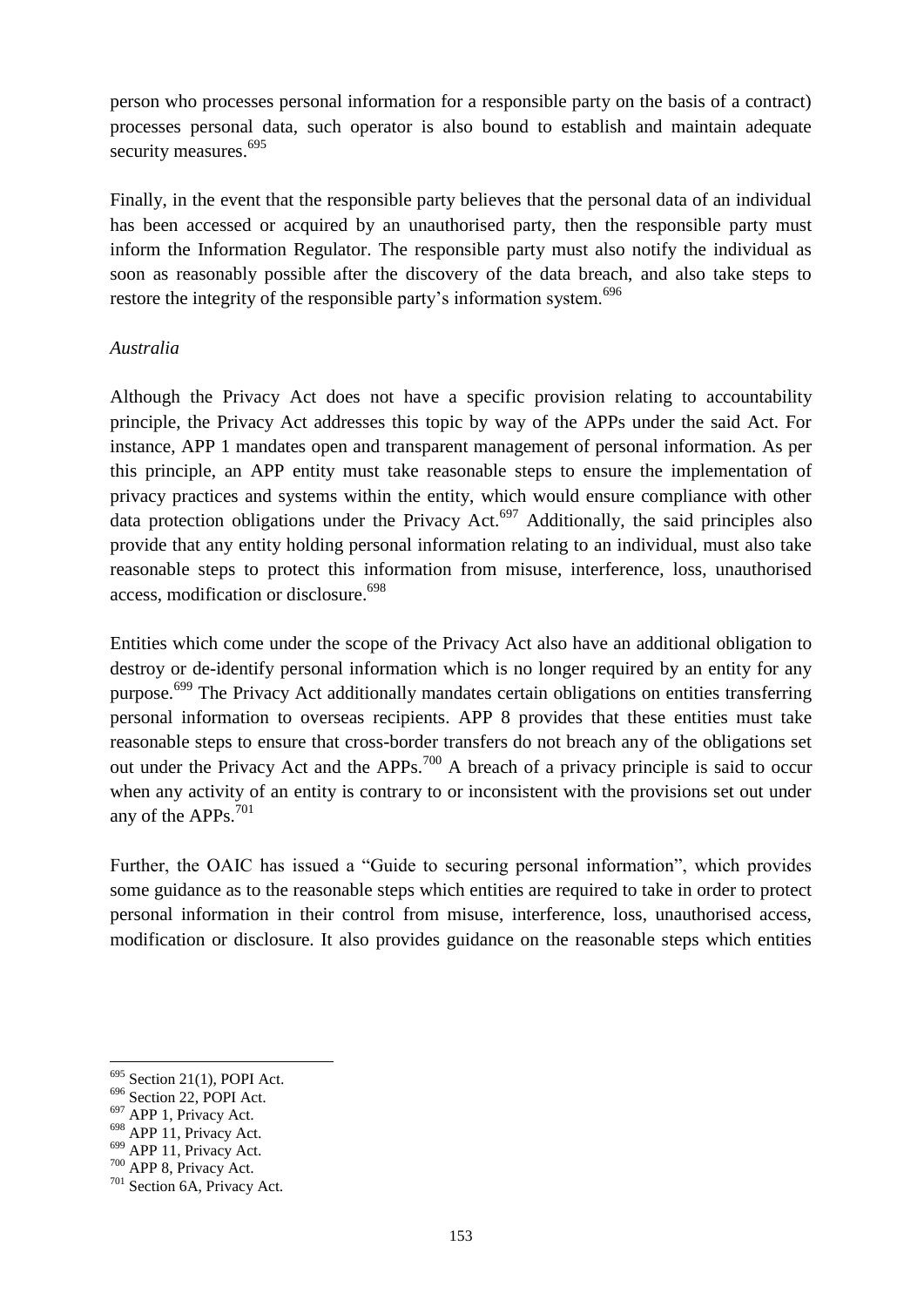may take once personal information in their possession is no longer required.<sup>702</sup> However, this guide is not legally binding in nature.

#### *Canada*

Accountability in relation to privacy is the acceptance of responsibility for personal information protection. An organisation which is accountable to individuals must have in place appropriate policies and procedures that promote good privacy practices.<sup>703</sup> The model code for protection of personal information contained in Schedule 1 of PIPEDA sets out that an organisation is responsible for any personal information that is under its control. The organisation must also designate certain individuals who must be accountable for the organisation's compliance with the data protection obligations as set out under PIPEDA.<sup>704</sup>

PIPEDA also provides that an organisation is not only responsible for any personal information that is under its control, but is also responsible for any information transferred to a third party for processing. In such situations, an organisation must ensure that the third party also provides a comparable level of protection while processing personal information. This is usually ensured by contractual means.<sup>705</sup>

Additionally, organisations must implement policies and practices to protect personal information; establish procedures to receive and respond to complaints; train its staff about its data protection policies and practices.<sup>706</sup> PIPEDA provides that personal information must be protected by security safeguards appropriate to the sensitivity of the information. Security safeguards are intended to protect personal information against loss, theft, unauthorised access, disclosure, copying, use or modification.<sup>707</sup> The nature of safeguards, which an organisation is expected to implement, will be in accordance with the nature and sensitivity of the personal information in its possession.<sup>708</sup> Therefore, it follows that information of a more sensitive nature will be safeguarded by a higher level of protection. PIPEDA also prescriptively suggests some methods of protection that may be incorporated by an organisation. For instance, an organisation could utilise physical, organisational and technological measures to protect information in its possession.<sup>709</sup> Organisations must ensure that adequate care must be taken while disposing or destroying personal information, in order to prevent unauthorised parties from gaining access to the information.<sup>710</sup> The Office of the Privacy Commissioner has issued a guidance document to provide organisations assistance

l

<sup>&</sup>lt;sup>702</sup> OAIC, 'Guide to Securing Personal Information: 'Reasonable steps' to protect personal information' (January 2015), available at: [https://www.oaic.gov.au/resources/agencies-and-organisations/guides/guide-to](https://www.oaic.gov.au/resources/agencies-and-organisations/guides/guide-to-securing-personal-information.pdf)[securing-personal-information.pdf,](https://www.oaic.gov.au/resources/agencies-and-organisations/guides/guide-to-securing-personal-information.pdf) (last accessed 20 November 2017).

 $703$  Office of the Privacy Commissioner of Canada, 'Getting Accountability Right with a Privacy Management Program', available at: [https://www.priv.gc.ca/media/2102/gl\\_acc\\_201204\\_e.pdf,](https://www.priv.gc.ca/media/2102/gl_acc_201204_e.pdf) (last accessed 20 November 2017).

<sup>704</sup> Principle 1 of Schedule 1, PIPEDA.

<sup>705</sup> Clause 4.1.3, Principle 1 of Schedule 1, PIPEDA.

<sup>706</sup> Clause 4.1.4, Principle 1 of Schedule 1, PIPEDA.

<sup>707</sup> Clause 4.7.1, Principle 1 of Schedule 1, PIPEDA.

<sup>708</sup> Clause 4.7.2, Principle 1 of Schedule 1, PIPEDA.

<sup>709</sup> Clause 4.7.3, Principle 1 of Schedule 1, PIPEDA.

<sup>710</sup> Clause 4.7.5, Principle 1 of Schedule 1, PIPEDA.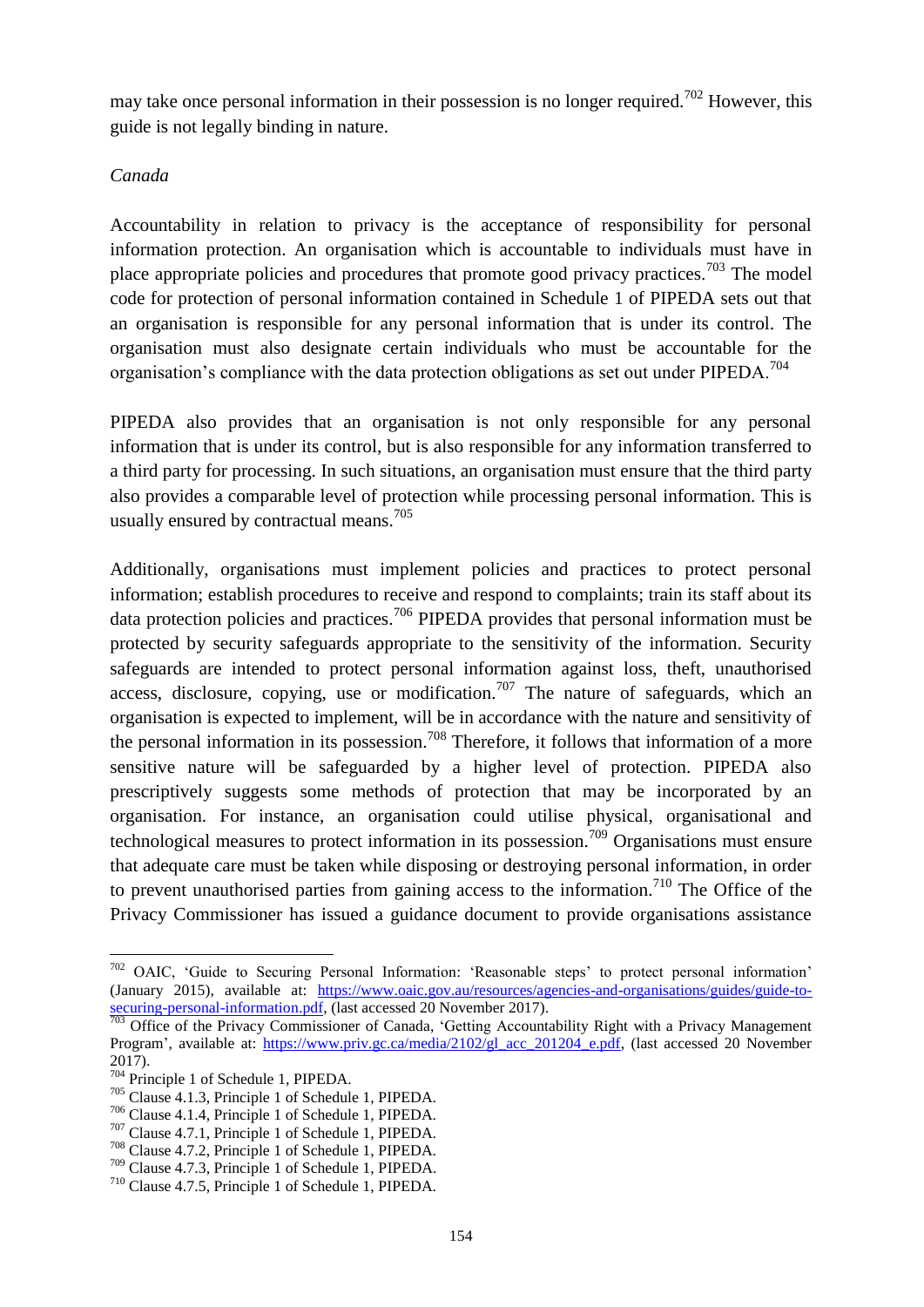with developing certain baseline accountability principles which would help develop a comprehensive privacy management program.<sup>711</sup>

As is clear from the above, jurisdictions across the world have implemented the principle of accountability in varied forms. At their core, however, these practices require data controllers to adopt processes and procedures which are consistent with data protection principles. In the Indian context, as mentioned above, it may be worth exploring whether a statutory requirement to adopt such measures can be linked to liability in cases of clearly defined harms.

## **2.4 Provisional Views**

Accountability, as a principle of data protection, has existed for some time and has found mention in various privacy laws around the world. It is imperative that the data protection law reflects the principle of accountability. Accountability should not only be enforced for breach of data protection obligations through the adoption and implementation of standards by data controllers, but also in certain well defined circumstances, it could be extended to hold data controllers liable for the harms that they cause to individuals without further proof of violation of any other obligation. The data protection law should appropriately identify such harms for which the data controller should be held liable in this manner.

## **2.5 Questions**

- 1. What are your views on the use of the principle of accountability as stated above for data protection?
- 2. What are the organisational measures that should be adopted and implemented in order to demonstrate accountability? Who will determine the standards which such measures have to meet?
- 3. Should the lack of organisational measures be linked to liability for harm resulting from processing of personal data?
- 4. Should all data controllers who were involved in the processing that ultimately caused harm to the individual be accountable jointly and severally or should they be allowed mechanisms of indemnity and contractual affixation of liability inter se?
- 5. Should there be strict liability on the data controller, either generally, or in any specific categories of processing, when well-defined harms are caused as a result of data processing?

 $\overline{a}$ <sup>711</sup> Office of the Privacy Commissioner of Canada, 'Getting Accountability Right with a Privacy Management Program', available at: [https://www.priv.gc.ca/media/2102/gl\\_acc\\_201204\\_e.pdf,](https://www.priv.gc.ca/media/2102/gl_acc_201204_e.pdf) (last accessed 20 November 2017).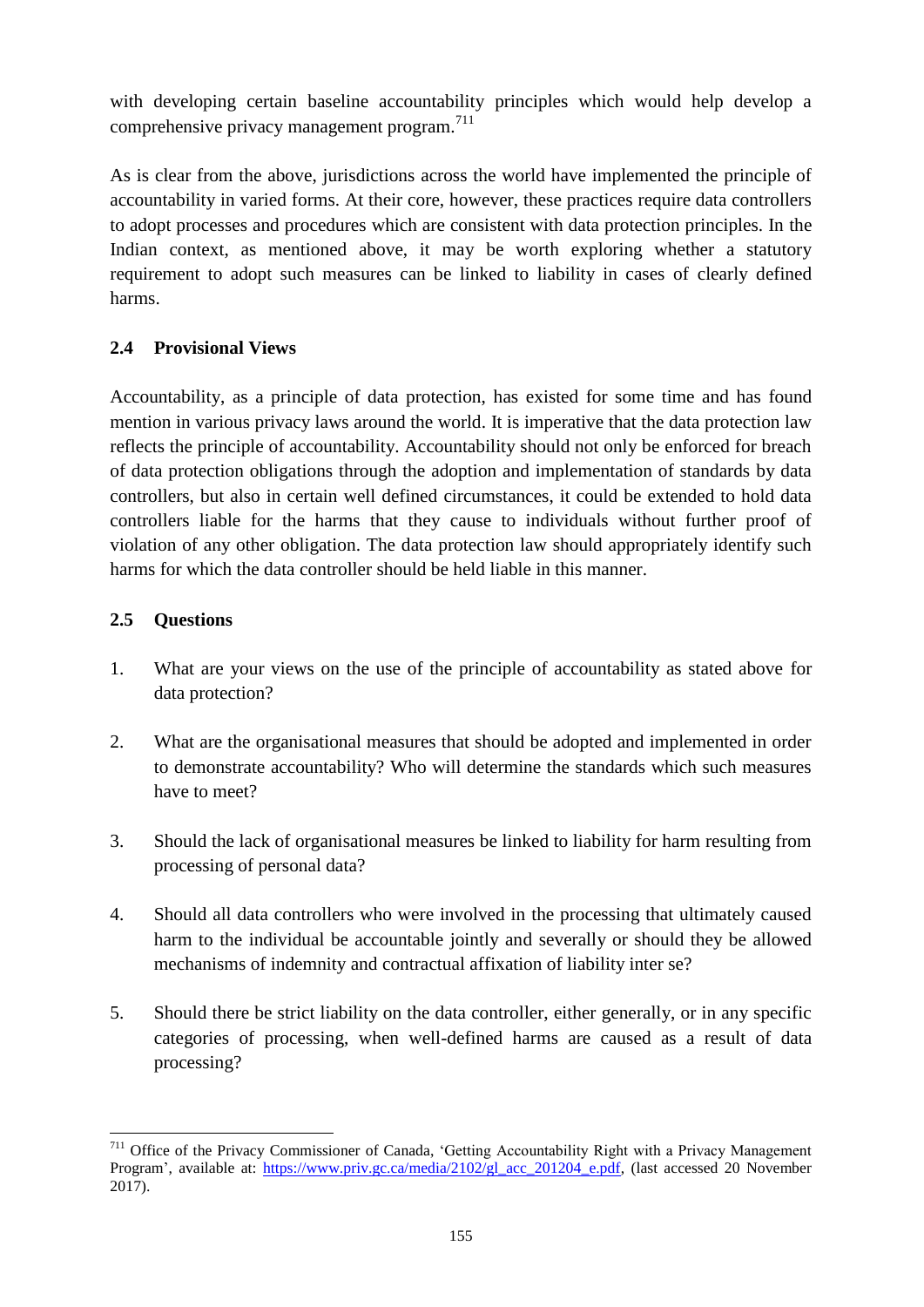- 6. Should the data controllers be required by law to take out insurance policies to meet their liability on account of any processing which results in harm to data subjects? Should this be limited to certain data controllers or certain kinds of processing?
- 7. If the data protection law calls for accountability as a mechanism for protection of privacy, what would be impact on industry and other sectors?
- 8. Are there any other issues or concerns regarding accountability which have not been considered above?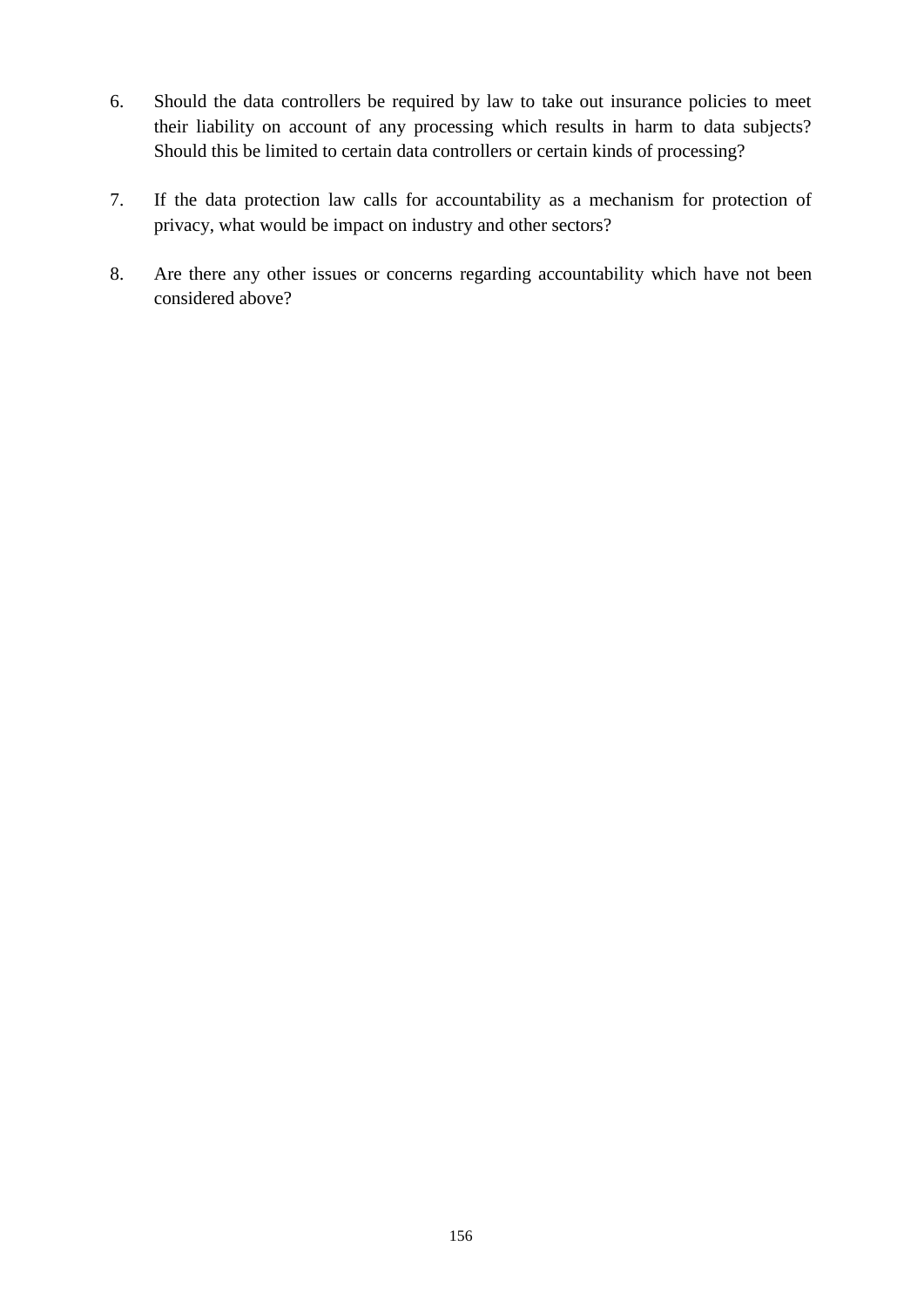#### **ENFORCEMENT TOOLS**

### **2.6 Introduction**

A number of regulatory tools and mechanisms may be simultaneously utilized to achieve different enforcement objectives. Some of these may be based on a coregulatory model whereas others may be based on a 'command and control' approach. These are discussed below.

### **A. CODES OF PRACTICE**

#### **2.7 Issues**

l

A code of practice or conduct is considered an important element in establishing a workable co-regulatory data protection scheme. As has been discussed in Part IV, Chapter 1 of the White Paper, a co-regulatory framework is one that integrates elements of self-regulation with elements of governmental regulation. Codes of conduct originate in ordinary industry practices where associations engage in standard-setting for better service provision or manufacturing. They thus naturally form part of some self-regulatory systems in the form of voluntary codes with no force of law.

However, in a co-regulatory system, a code of conduct or practice is integrated into the broader regulatory scheme through recognition of different types in the general statute. While adoption of a code remains voluntary and its formulation still involves industry participation, co-regulation may involve encouraging their creation or allowing compliance with them to serve as evidence of compliance with the data protection statute. Issuance of such codes by a regulator or other forms of legal recognition allows for such standard-setting practices to be formalised and anchored to statutory processes. This would also improve the transparency of the processes by which such codes are formulated while codes themselves create transparency regarding how information is being processed in practice.<sup>712</sup>

Codes of conduct suffer from some issues when conceived of as purely self-regulatory.<sup>713</sup> However, when such codes are viewed as part of a co-regulatory framework, their true potential can be exploited. The manner in which co-regulation can introduce government oversight and other elements of accountability is illustrated in international practices below.

 $712$  OAIC, 'Guidelines for developing codes – issued under Part IIIB of the Privacy Act 1988' (September 2013), 2, available at: [https://www.oaic.gov.au/resources/agencies-and-organisations/advisory-guidelines/guidelines](https://www.oaic.gov.au/resources/agencies-and-organisations/advisory-guidelines/guidelines-for-developing-codes.pdf)[for-developing-codes.pdf,](https://www.oaic.gov.au/resources/agencies-and-organisations/advisory-guidelines/guidelines-for-developing-codes.pdf) (last accessed 28 October 2017).

<sup>&</sup>lt;sup>713</sup> Margot Priest, 'The Privatization of Regulation: Five Models of Self-Regulation', 29(2) Ottawa Law Review 233, 242 (1998) (Codes of conduct only create accountability towards each other and not to the government; they engage in purely consensual rule-making; there is no real adjudication of violations or dispute resolution; there are very limited sanctions for violation apart from trade association dismissal; there is only limited coverage of the code across the industry due to its voluntary nature; and there is only rarely any involvement of the public or stakeholders external to the industry, no matter how large their stake).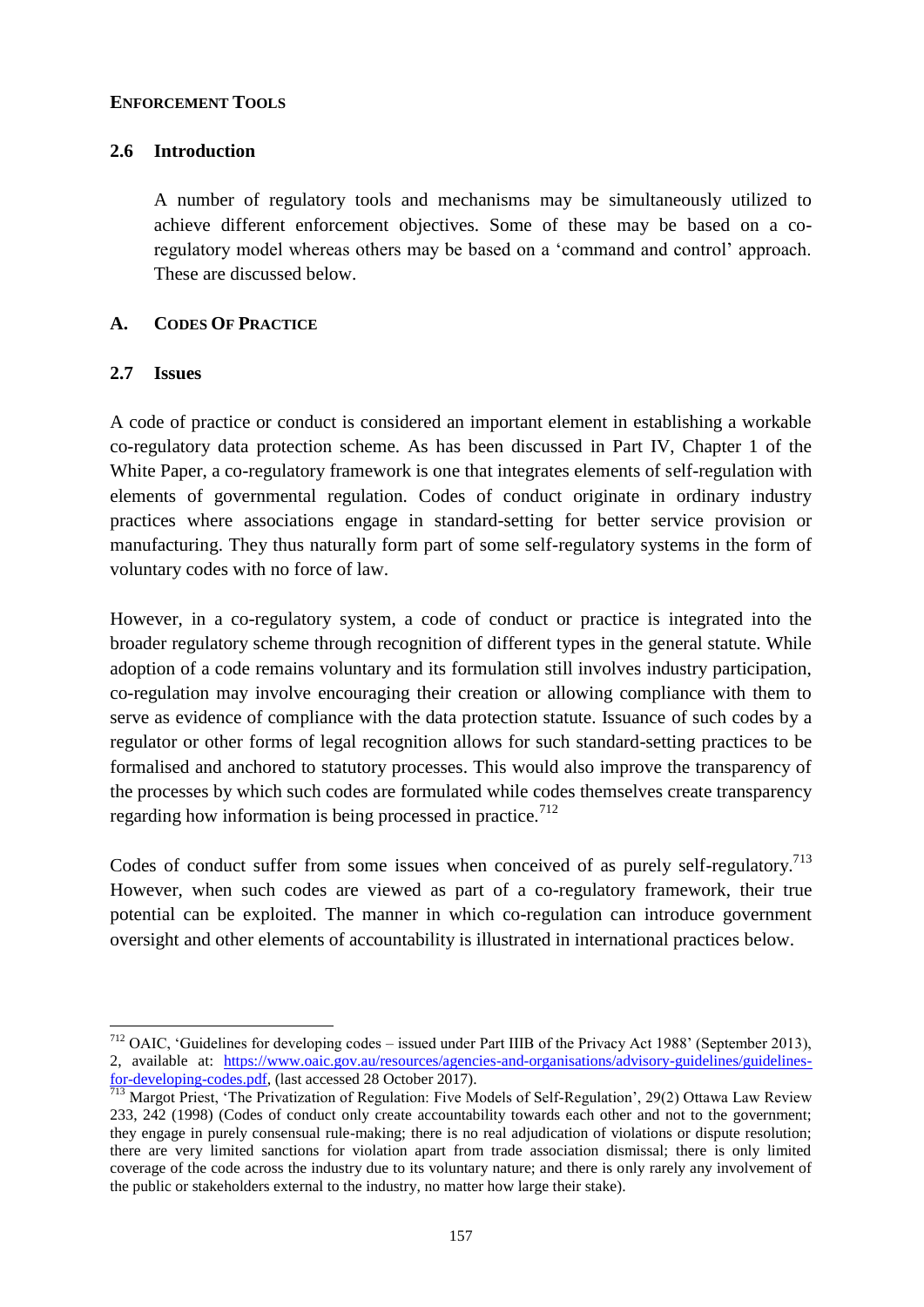### **2.8 International Practices**

### *European Union*

Under the EU GDPR, codes of conduct are recognised as compliance-signalling or demonstrating tools in a number of provisions.<sup>714</sup> Further provisions deal with the codes themselves stipulating that they can be formulated for subject matters like: $715$ 

- a. fair and transparent processing;
- b. the legitimate interests pursued by controllers in specific contexts;
- c. the collection of personal data;
- d. the exercise of the rights of data subjects;
- e. technical and organizational measures, measures introducing data protection by design and by default, and safeguards for the security of processing;
- f. the notification of personal data breaches to supervisory authorities and the communication of such personal data breaches to data subjects; or
- g. the transfer of personal data to third countries or international organisations.

After drafts of these codes of conduct are prepared by representative bodies and submitted to it, the supervisory authority must provide an opinion on the same and where it finds the code in compliance with the EU GDPR, it must approve, register and publish the same.<sup>716</sup>

## *United Kingdom*

Section 51(3) of UK DPA states that at the direction of the Secretary of State or the discretion of the Information Commissioner, the Information Commissioner may himself prepare and disseminate codes of practice "for guidance as to good practice" after carrying out consultations. As per Section 51(4) of the UK DPA, the Information Commissioner is also required to encourage the preparation of such codes by trade associations. When such a draft code is submitted, the Information Commissioner must consider the draft and carry out consultations after which he may "notify the trade association whether in his opinion the code promotes the following of good practice."<sup>717</sup>

### *Canada*

Section 24(c) of PIPEDA requires the Privacy Commissioner to encourage organizations to develop detailed policies and practices, including organizational codes of practice, towards compliance with processing obligations.<sup>718</sup>

 $\overline{\phantom{a}}$  $714$  Articles 24(3), 28(5), 32(3), and 35(8), EU GDPR.

<sup>715</sup> Article 40, EU GDPR.

<sup>716</sup>Article 40, GDPR.

<sup>717</sup> Section 52(3), UK DPA further requires the Information Commissioner to lay before each House of Parliament any code of practice prepared on the direction of the Secretary of State but does not place this requirement for codes prepared by trade associations under Section 51(4).

<sup>&</sup>lt;sup>718</sup> Codes may be developed for compliance with Sections 5 to 10, PIPEDA which deal with general obligations on the protection of personal information.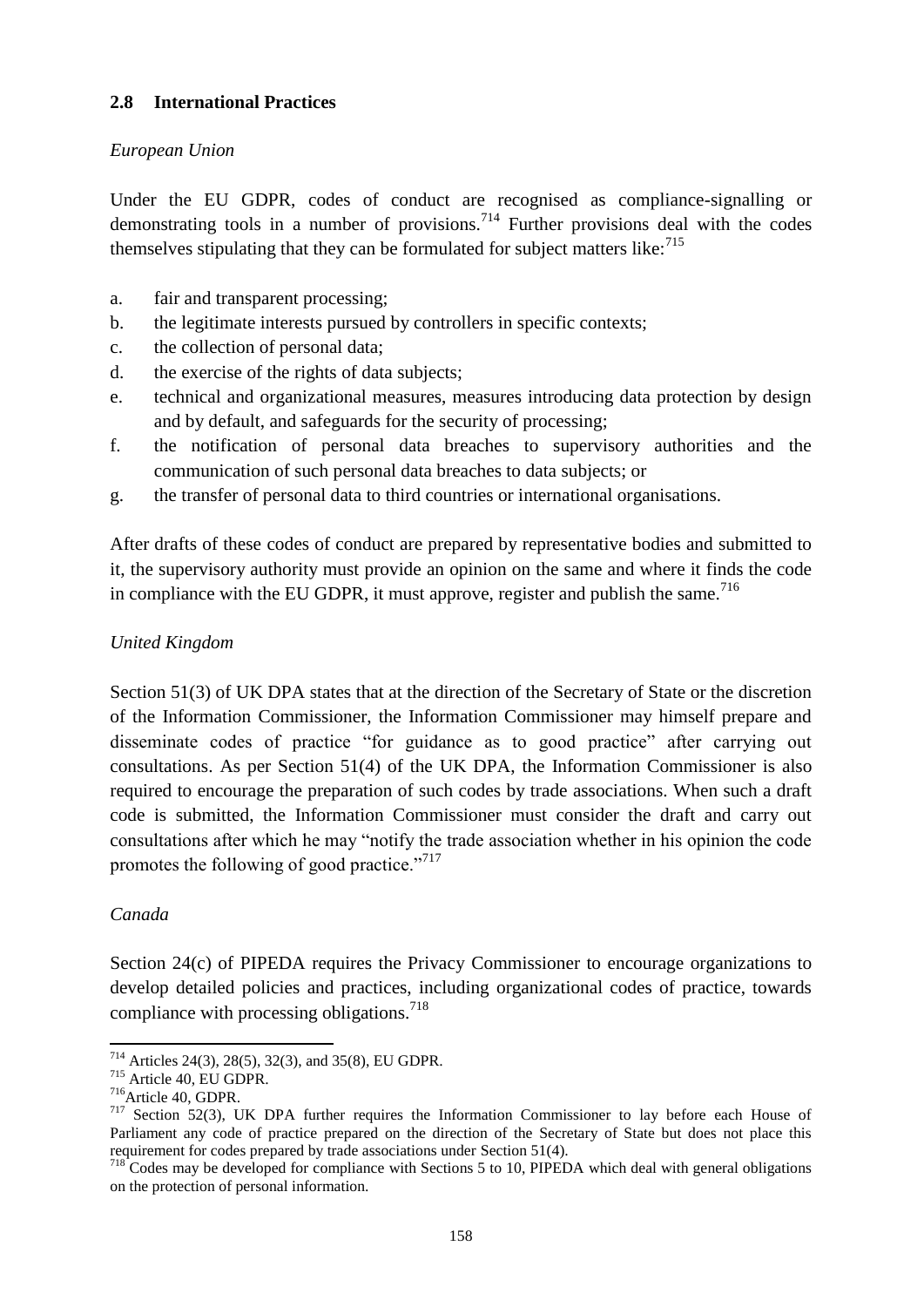#### *Australia*

The Privacy Act makes extensive use of privacy codes as part of its overall framework through what are called APPs codes and Credit Reporting codes. These are envisaged to be developed by an entity, a group of entities, or a representative body or association of such entities. Under Part III B of the Privacy Act, the OAIC can approve and register enforceable codes developed by entities on their own initiative or on the request of the OAIC. These can be developed by the OAIC directly as well. These codes are envisaged to apply over and above the Privacy Act's provisions and detail how the Privacy Act's relevant provisions are to be complied with as well as who is bound by the code.<sup>719</sup> Entities bound by codes are required by law not to breach them<sup>720</sup> and such breach is deemed "an interference with the privacy of an individual".<sup>721</sup>

### *South Africa*

Chapter 7 of the POPI Act lays down detailed provisions for codes of conduct, including for their issuance, notification, commencement, complaint mechanism, amendment, revocation, registration, review and compliance. A failure in compliance with an applicable code is deemed to be a breach of lawful processing conditions.<sup>722</sup> The Information Regulator issues such codes on its own initiative or on application by a representative body.<sup>723</sup>

#### **2.9 Provisional Views**

- 1. It may be important to incorporate and make provision for codes of practice within a data protection framework.
- 2. Such codes of conduct or practices may be issued by a data protection authority after appropriate consultations with the industry and individuals.
- 3. A data protection law may set out the various matters on which codes may be issued, which may include matters such as the best practices for privacy policies, data quality obligations or more core obligations on processing.

### **2.10 Questions**

l

1. What are your views on this?

<sup>719</sup> OAIC, ‗Guidelines for developing codes – issued under Part IIIB of the Privacy Act 1988' (September 2013), 2, available at: [https://www.oaic.gov.au/resources/agencies-and-organisations/advisory-guidelines/guidelines](https://www.oaic.gov.au/resources/agencies-and-organisations/advisory-guidelines/guidelines-for-developing-codes.pdf)[for-developing-codes.pdf,](https://www.oaic.gov.au/resources/agencies-and-organisations/advisory-guidelines/guidelines-for-developing-codes.pdf) (last accessed 28 October 2017).

<sup>720</sup> Sections 26A and 26L, Privacy Act.

<sup>&</sup>lt;sup>721</sup> Section 13, Privacy Act; the Privacy Act further includes a number of detailed provisions regarding the form of any such code, how it is to be prepared and registered, and how it is to be monitored and governed. These include complaint and investigation provisions as well as provisions for reviewing, varying and removing codes.  $722$  Section 68, POPI Act.

<sup>723</sup> Sections 60 and 61, POPI Act.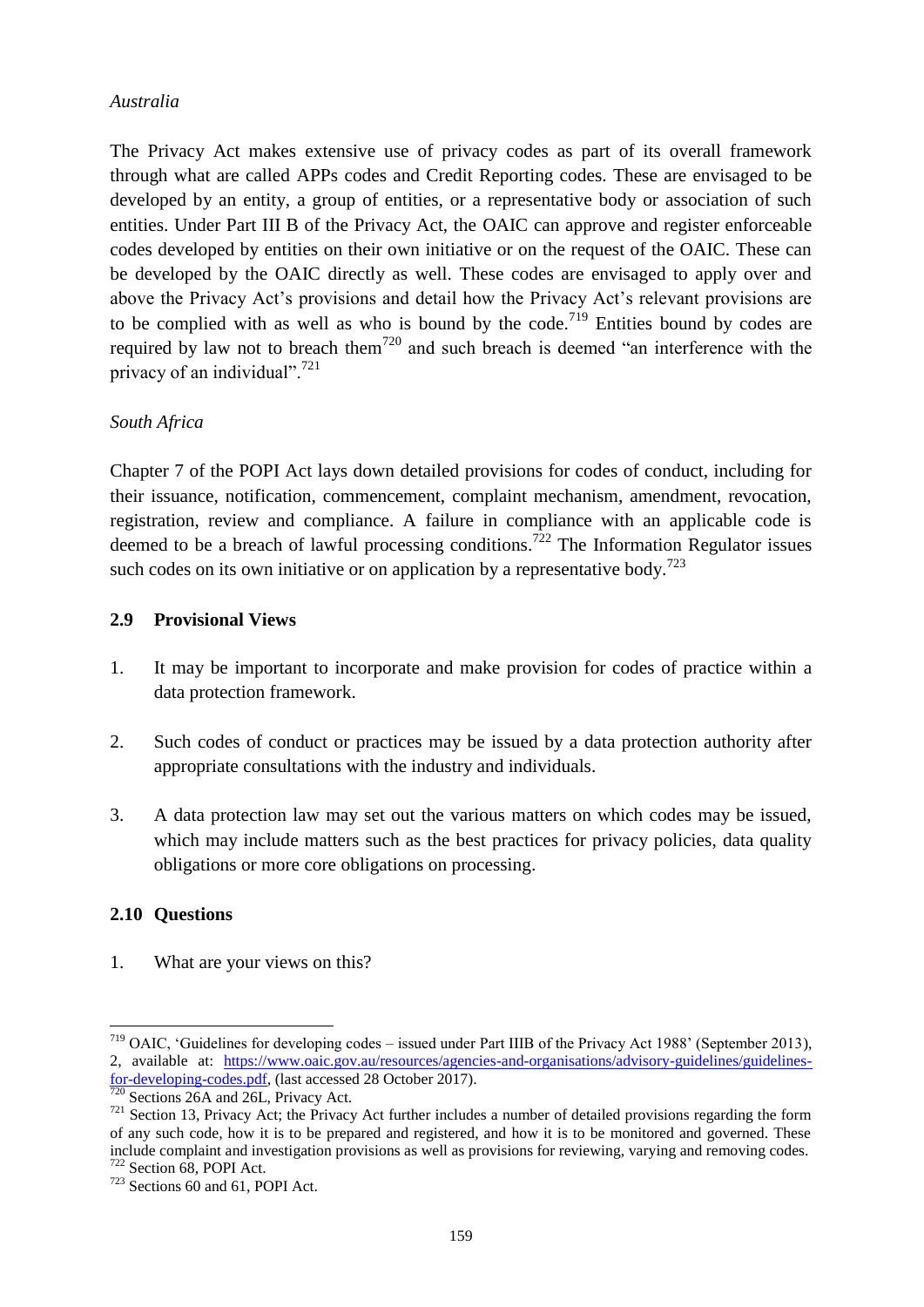- 2. What are the subject matters for which codes of practice or conduct may be prepared?
- 3. What is the process by which such codes of conduct or practice may be prepared? Specifically, which stakeholders should be mandatorily consulted for issuing such a code of practice?
- 4. Who should issue such codes of conduct or practice?
- 5. How should such codes of conduct or practice be enforced?
- 6. What should be the consequences for violation of a code of conduct or practice?
- 7. Are there any alternative views?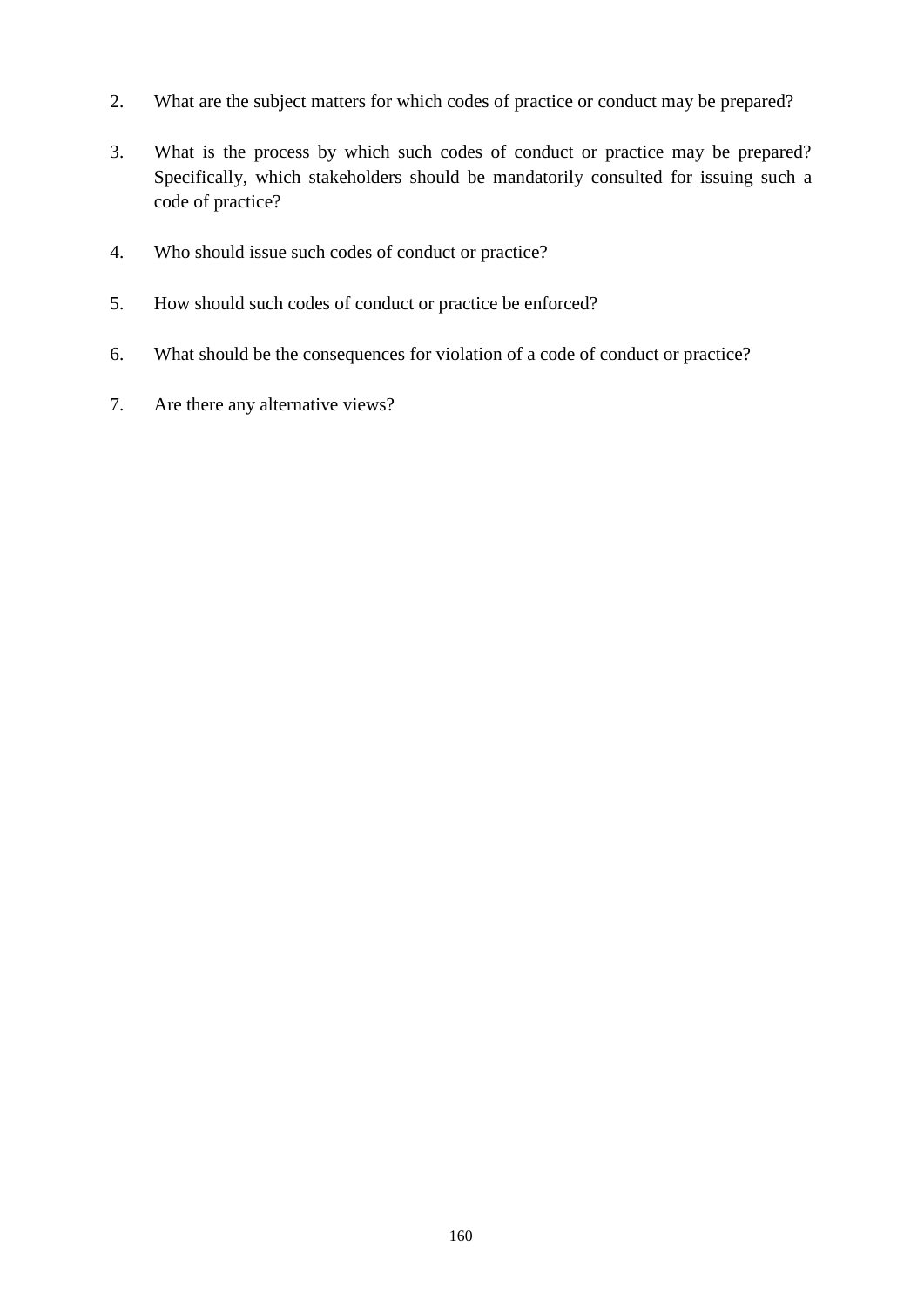### **B. PERSONAL DATA BREACH NOTIFICATION**

The aggregation of data in the hands of public and private entities leaves them vulnerable to data breaches. Data breaches can take many forms including; hackers gaining access to data through a malicious attack; lost, stolen, or temporary misplaced equipment; employee negligence; and policy and/or system failure. It is important to identify these threats and establish processes to deal with these breaches.

### **2.11 Issues and International Practices**

#### (i) Defining Data Breaches

While data breaches may occur in various forms, these breaches can be classified using the fundamental principles of information security, i.e. confidentially, integrity and availability. So, a personal data breach may be categorised as the following:

- a. Confidentiality breach: Where there is an unauthorised or accidental disclosure of, or access to, personal data.
- b. Integrity breach: Where there is an unauthorised or accidental alteration of personal data.
- c. Availability breach: Where there is an accidental or unauthorised loss of access to, or destruction of, personal data.

Based on the circumstances, a breach can concern confidentiality, availability and integrity of personal data at the same time, as well as any combination of these. Whereas determining if there has been a breach of confidentiality or integrity is relatively clear, whether there has been an availability breach may be less obvious. Carefully defining personal data breach is thus imperative.

The EU GDPR defines a "personal data breach" as *"a breach of security leading to the accidental or unlawful destruction, loss, alteration, unauthorised disclosure of, or access to, personal data transmitted, stored or otherwise processed".*<sup>724</sup> Article 29 Working Party guidance on personal data breach notification notes that there is a difference between a security incident and a personal data breach.<sup>725</sup> A personal data breach is essentially a subset of a security incident. All personal data breaches are security incidents, not all security incidents are necessarily personal data breaches. So, only a security incident that hampers the security, confidentiality or integrity of personal data would result in a 'personal data breach'.

 $\overline{\phantom{a}}$  $724$  Article 4(12), EU GDPR.

<sup>725</sup> Article 29 Data Protection Working Party, ‗Guidelines on Personal data breach notification under Regulation 2016/679', European Commission (3 October 2017), available at: [http://ec.europa.eu/newsroom/document.cfm?doc\\_id=47741,](http://ec.europa.eu/newsroom/document.cfm?doc_id=47741) (last accessed 10 November 2017).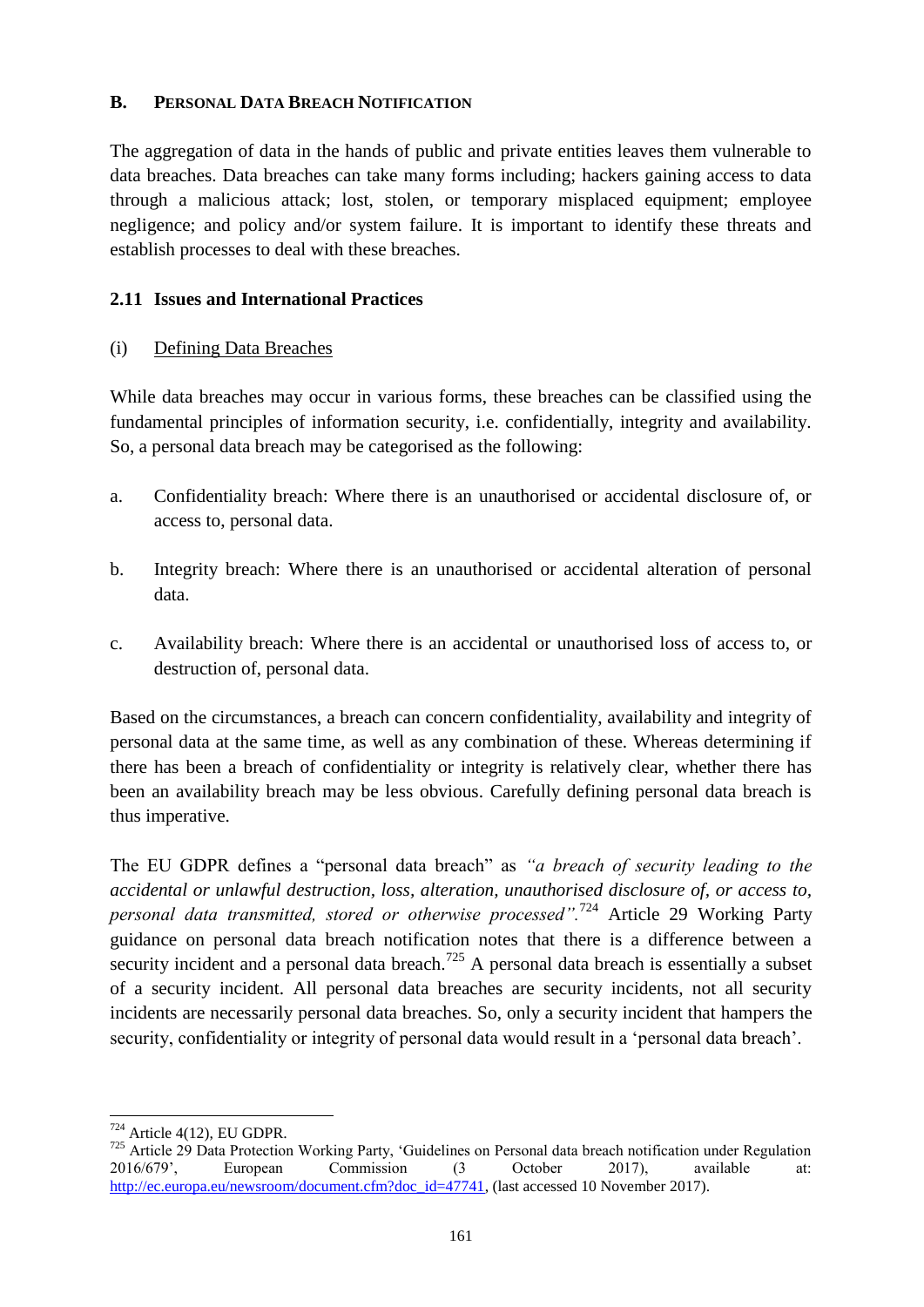In the US, personal data breaches are defined under sector-specific statutes or specific state laws. Under HIPAA Privacy Rule<sup>726</sup>, a breach is, generally, an impermissible use or disclosure that compromises the security or privacy of the protected health information.<sup>727</sup> Privacy Technical Assistance Center (PTAC), established by the US department of education defines a data breach as any instance in which there is an unauthorized release or access of PII or other information not suitable for public release.<sup>728</sup>

Further, the California Security Breach Notification Act, 2016 defines a security breach as an unauthorized acquisition of computerized data that compromises the security, confidentiality, or integrity of personal information maintained by the entity. Good-faith acquisition of personal information by an employee or agent of an entity for the purposes of the entity is not a breach of the security of the system, provided that the personal information is not used or subject to further unauthorized disclosure.<sup>729</sup>

North Dakota Century Code, Chapter 51-30 Notice of Security Breach for Personal Information defines a security breach as unauthorized acquisition of computerized data when access to personal information has not been secured by encryption or by any other method or technology that renders the electronic files, media, or data bases unreadable or unusable.<sup>730</sup>

It is important to note that although worded differently, US sector specific laws and a comprehensive privacy legislation like the EU GDPR, both recognise the cause and effect relationship between a security incident and a breach that may hamper personal data.

### (ii) Data Breach Notifications

l

Data breach notification refers to the practice of alerting and informing stakeholders including data subjects that a personal data breach has occurred. The nature of notification required depends on the nature of data involved in the breach.

A breach can potentially have a range of significant adverse effects on individuals, which can result in physical, material, or non-material damage. The EU GDPR explains that this can include loss of control over their personal data, limitation of their rights, discrimination, identity theft or fraud, financial loss, unauthorised reversal of pseudonymisation, damage to

<sup>&</sup>lt;sup>726</sup> The HIPAA Privacy Rule establishes national standards to protect individuals' medical records and other personal health information and applies to health plans, health care clearinghouses, and those health care providers that conduct certain health care transactions electronically. The rule requires appropriate safeguards to protect the privacy of personal health information, and sets limits and conditions on the uses and disclosures that may be made of such information without patient authorization.

<sup>&</sup>lt;sup>727</sup> Office for Civil Rights (OCR), 'Breach Notification Rule', US Department of Health & Human Services (26 July 2013), available at: [https://www.hhs.gov/hipaa/for-professionals/breach-notification/index.html,](https://www.hhs.gov/hipaa/for-professionals/breach-notification/index.html) (last accessed 20 November 2017).

<sup>728</sup> Privacy Technical Assistance Center, 'Data Breach Response Checklist' (September 2012), available at: [http://ptac.ed.gov/sites/default/files/checklist\\_data\\_breach\\_response\\_092012.pdf](http://ptac.ed.gov/sites/default/files/checklist_data_breach_response_092012.pdf) (last accessed 10 November 2017).

<sup>729</sup> Section 1(d), California Security Breach Notification Act, 2016.

<sup>730</sup> North Dakota Century Code, Chapter 51-30 Notice of Security Breach for Personal Information.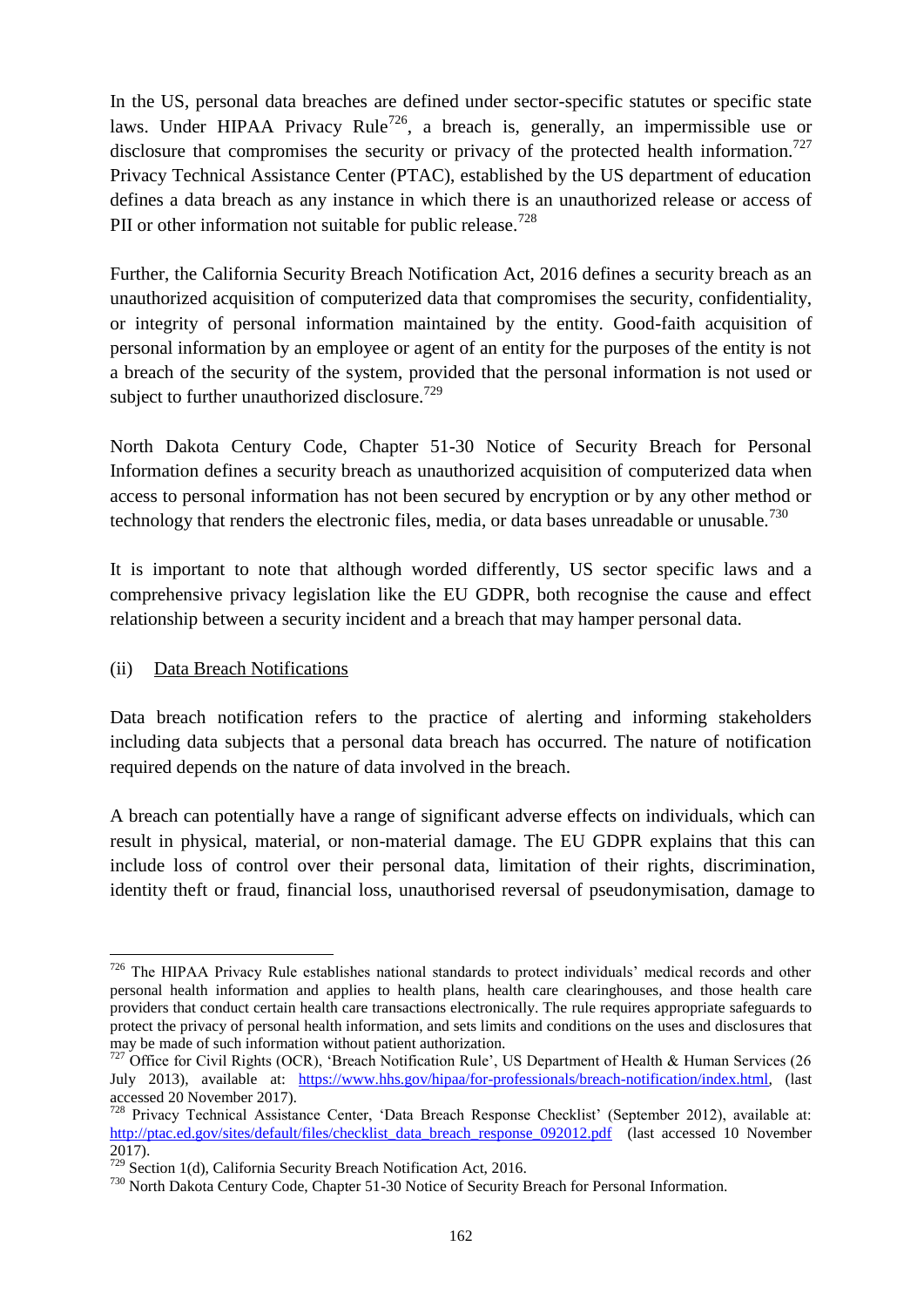reputation, and loss of confidentiality of personal data protected by professional secrecy.<sup>731</sup> It can also include any other significant economic or social disadvantage to those individuals.

In general, the more sensitive the information involved, the more consequences there may be for the data subject. It is important to take note of this relationship between the degree of harm and the sensitivity of the data. Breach of sensitive personal data could have an immediate impact on the individual, which may lead to reputational or monetary damage.

Where there is a likely high risk of these adverse effects occurring, the EU GDPR requires the controller to communicate the breach to the affected individuals as soon as is reasonably feasible.<sup>732</sup> There needs to be an open line of communication between the organisation and its supervisory authority for the purpose of consultation with respect to the risk associated with the category of personal data the organisation is handling and the security safeguards, technical and policy, it has in place to tackle a breach associated with that category of personal data. The supervisory authority may advise the organisation based on the degree of harm for the individual, if and when the individual needs to be notified.

## (iii) Breach Detection and Notification Duration

The EU GDPR requires that, in the case of a breach, the controller shall notify the breach without undue delay and, where feasible, not later than 72 hours after having become aware of it.<sup>733</sup> There has been a great debate around whether the stipulated time frame for notification is too short and what does it mean to become "aware" of a personal data breach.

Becoming aware of a breach implies the detection of a security incident that has consequences for personal data of individuals by the organisation. The process of breach detection is very complex in nature, especially if the organisation has many allied business entities and the engages third party processors.

It is important to specify where this period of becoming aware of the breach begins. Is it when the allied business entities or third parties discover the breach or when the same is notified to the organisation acting as the data controller? It could take months, or even years to find and assess if the breach is in relation to personal data of an individual. The primary issue in relation to detection of breach is the large quantity of data that an organization has to comb through to find anomalies.

 $\overline{\phantom{a}}$ <sup>731</sup> Article 29 Data Protection Working Party, 'Guidelines on Personal data breach notification under Regulation 2016/679', European Commission (3 October 2017), available at: [http://ec.europa.eu/newsroom/document.cfm?doc\\_id=47741,](http://ec.europa.eu/newsroom/document.cfm?doc_id=47741) (last accessed 10 November 2017).

<sup>732</sup> Article 29 Data Protection Working Party, ‗Guidelines on Personal data breach notification under Regulation 2016/679', European Commission (3 October 2017), available at: [http://ec.europa.eu/newsroom/document.cfm?doc\\_id=47741,](http://ec.europa.eu/newsroom/document.cfm?doc_id=47741) (last accessed 10 November 2017).

 $733$ <sup>T33</sup> Article 33(1), EU GDPR.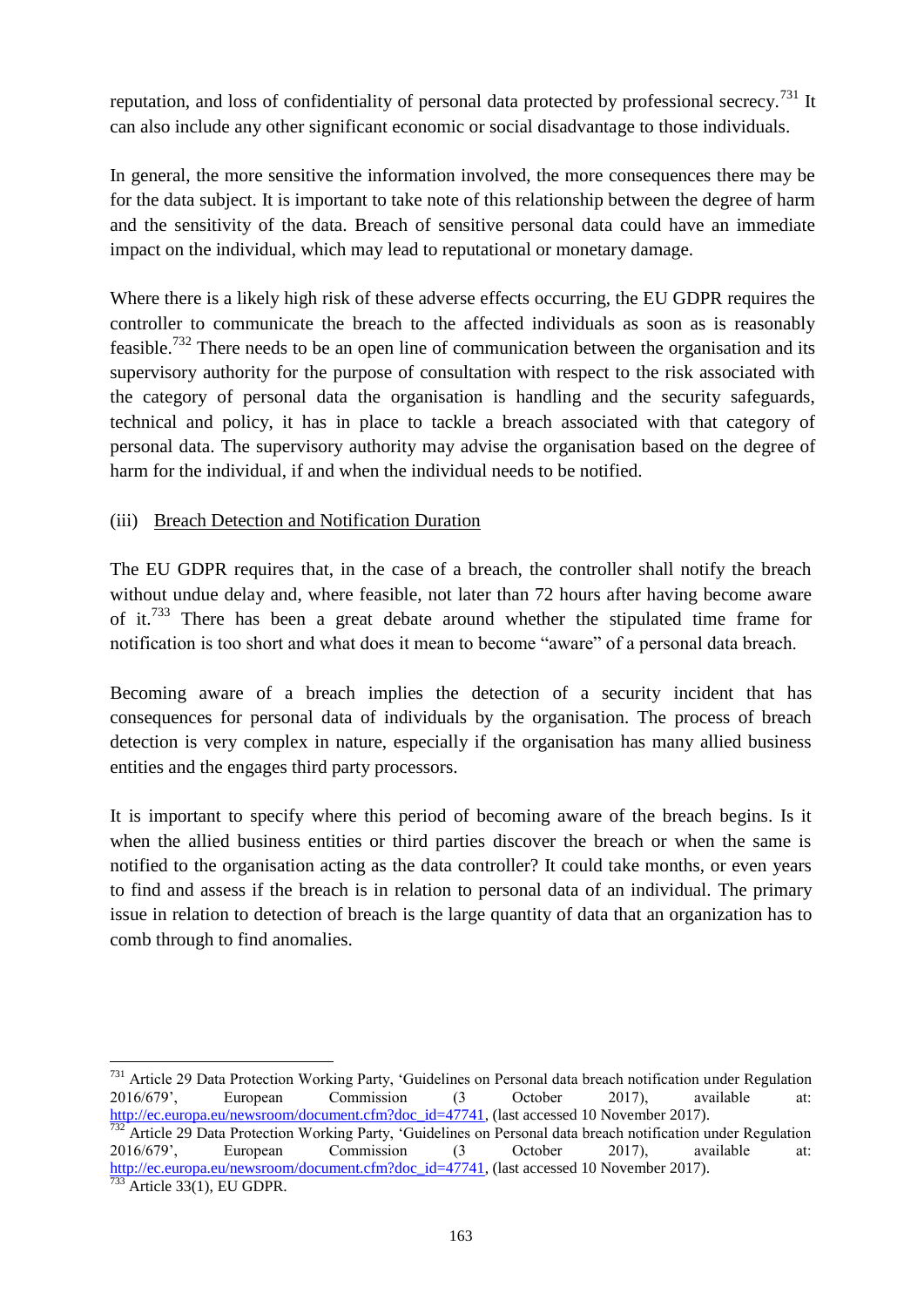A research conducted by Ponemon Institute, sponsored by Arbor Networks and found that the average security breach (in North America and EMEA regions) in the retail services sector takes 197 days to detect and 98 days in the financial service sector.<sup>734</sup>

Under Section 6 of the New Mexico Data Breach Notification Act, 2017 (New Mexico Data Breach Act), a person that owns or licenses elements that include personal identifying information of a New Mexico resident shall provide notification to each New Mexico resident whose personal identifying information is reasonably believed to have been subject to a security breach. Notification shall be made in the most expedient time possible, but not later than 45 calendar days following discovery of the security breach**.** 

The New Mexico Data Breach Act uses a time frame for notifying the individual in case of breach. It provides that the notification should happen as soon as possible but also provides an upper limit of 45 days for the purpose of notification to the affected individual. This legislation solely provides for one time notification of the individual affected by the breach in the manner prescribed under Section 7 of the said legislation.

This time frame allows the organisation to provide the individual with the information that would help her/him understanding how the incident took place, what is being done in this regard and the person or office to contact in case for following up. An argument in favour of this manner of notification would be that it doesn't create a situation of panic, which might happen if the individual is informed right at the time of initial detection. At the stage of initial detection, the organisation itself is many times in the dark and won't have enough information to answer the individual's queries and may result in an atmosphere of panic and mistrust. This point needs to be deliberated upon further in the Indian context, where the average individual's privacy awareness is at a very different level from what it is in the EU or the US.

While fixing a time period for breach notification it is also important to take into consideration the magnitude of the leak. If the number of individuals affected is in millions then would it be prudent to put in a place a notification requirement like we see in the EU GDPR where the data controller has only 72 hours to notify the individuals? It might be within the ability of a large organisation to put automated reporting and breach notification mechanisms in place. But that might not be the case with respect to SME and start-ups across sectors. Building a notification matrix based on the size of the organisations could be a way to tackle this problem, providing different time limits for notifying individuals. This could solve this particular problem but at the risk of complicating the notification mechanism greatly.

l

<sup>&</sup>lt;sup>734</sup> Ponemon Institute LLC, 'Advanced Threats in Retail – A Study of North America & EMEA', ARBOR Networks, available at: [https://pages.arbornetworks.com/Global\\_Ponemon\\_Retail.html?utm\\_source=Ponemon&utm\\_medium=blog\\_pos](https://pages.arbornetworks.com/Global_Ponemon_Retail.html?utm_source=Ponemon&utm_medium=blog_post&utm_term=AT&utm_content=whitepaper&utm_campaign=Ponemon_Retail) [t&utm\\_term=AT&utm\\_content=whitepaper&utm\\_campaign=Ponemon\\_Retail,](https://pages.arbornetworks.com/Global_Ponemon_Retail.html?utm_source=Ponemon&utm_medium=blog_post&utm_term=AT&utm_content=whitepaper&utm_campaign=Ponemon_Retail) (last accessed 21 November  $\overline{2017}$ : Ponemon Institute LLC, 'Advanced Threats in Financial Services – A Study of North America & EMEA', ARBOR Networks, available at: [https://pages.arbornetworks.com/Global\\_Ponemon\\_Financial\\_Services.html?utm\\_source=Ponemon&utm\\_medi](https://pages.arbornetworks.com/Global_Ponemon_Financial_Services.html?utm_source=Ponemon&utm_medium=blog_post&utm_term=AT&utm_content=whitepaper&utm_campaign=Ponemon_FinServ) [um=blog\\_post&utm\\_term=AT&utm\\_content=whitepaper&utm\\_campaign=Ponemon\\_FinServ,](https://pages.arbornetworks.com/Global_Ponemon_Financial_Services.html?utm_source=Ponemon&utm_medium=blog_post&utm_term=AT&utm_content=whitepaper&utm_campaign=Ponemon_FinServ) (last accessed 21 November 2017).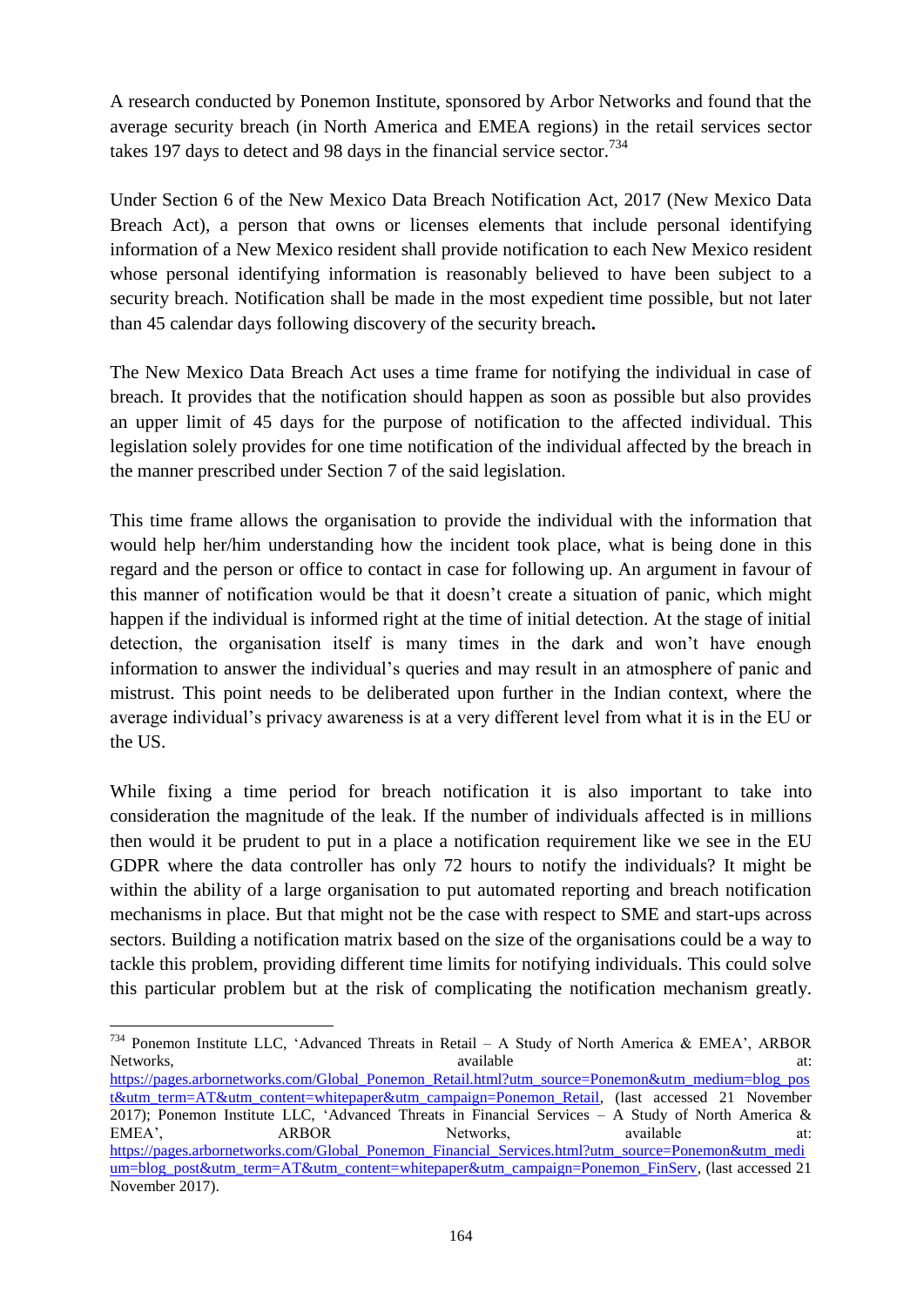There is a need to put in place a notification time line that keeps in mind all the abovementioned factors.

## (iv) Notification Requirements

Once a personal data breach is established the organisation must notify the competent authority. In US, the HIPAA demands notification of breach to the affected individuals, and in certain circumstances, to the media. A media notification is required only if a breach affects more than 500 residents of a state or jurisdiction. Reporting to media might put significant burdens on small companies. This option should be carefully weighed. Depending upon the nature of the breach, magnitude of the breach and to whom the notification is addressed, the format of the notification has to be adapted.

## (v) Individual Notification

As a best practice, a personal data breach notification should mention; the type of personal data breach, the estimated date of the breach (could be in the form of a range), general description of the security incident in language that is comprehensible for an individual with average technical and legal knowledge. The notification must also inform the individual of his or her rights with respect to the breach and the contact information of the person or office in charge of addressing related grievances. The notification could be done by way of postal mail or electronic mail, as long as the notification is communicated to the affected individual in the stipulated time.

A standard format for notification could be drafted for administrative ease. But the content should reflect type of personal data breach, , the estimated date of the breach (could be in the form of a range), general description of the security incident, the estimated number of individuals affected by the breach, the steps being taken to minimise the impact of the breach and future resolution.

## **2.12 Provisional Views**

- 1. The law may require that individuals be notified of data breaches where there is a liklelihood that they will suffer privacy harms as a result of data breaches.
- 2. The law may also require that the data protection authority or any authority be notified immediately on detention of data breaches.
- 3. Fixing too short a time period for individual notifications may be too onerous on smaller organisations and entities. This may prove to be counter productive as well as an organisation may not have the necessary information about the breach and its likely consequences.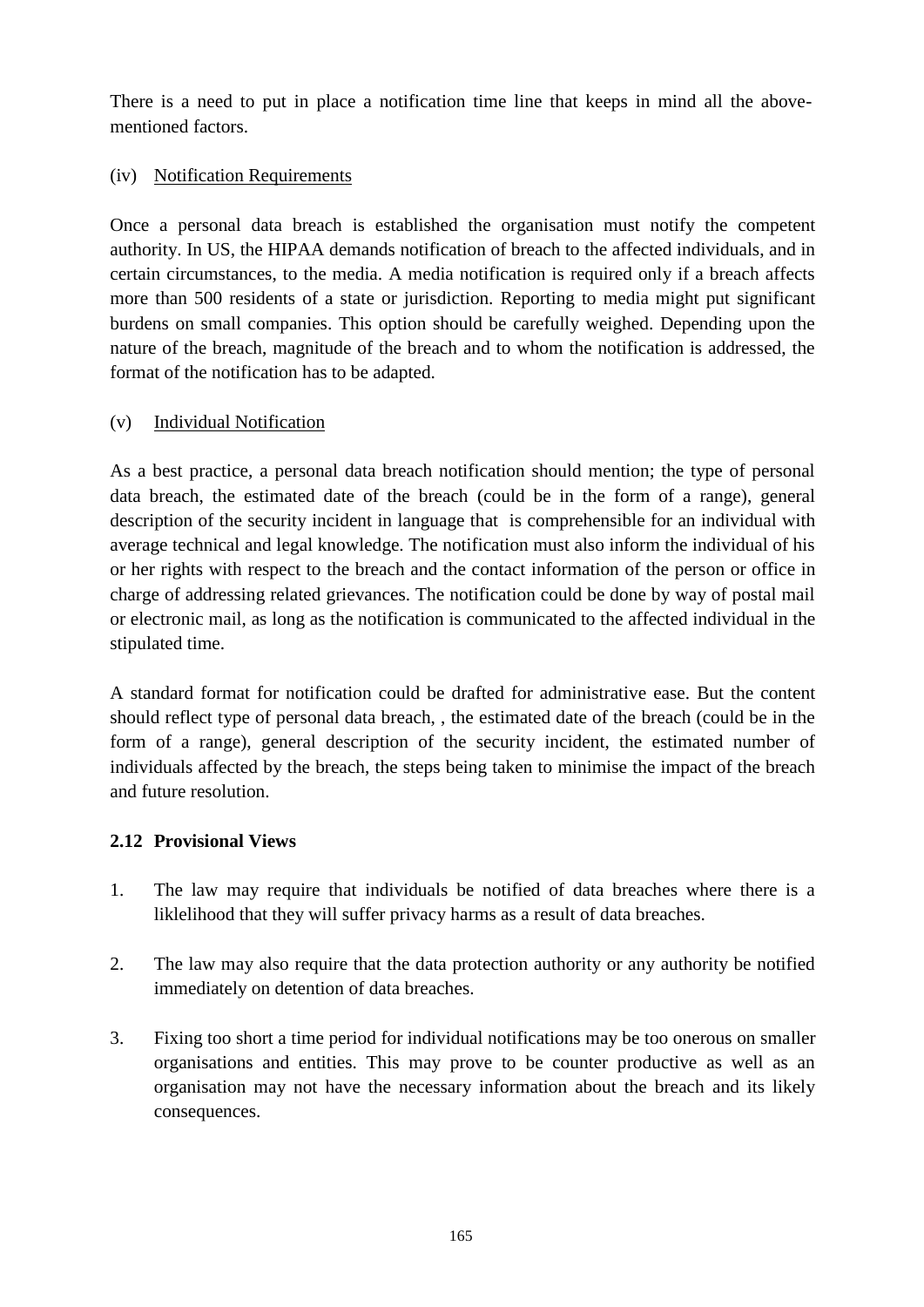4. The data protection authority may issue codes of practice which prescribe the formats for such notifications.

### **2.13 Questions**

- 1. What are your views in relation to the above?
- 2. How should a personal data breach be defined?
- 3. When should personal data breach be notified to the authority and to the affected individuals?
- 4. What are the circumstances in which data breaches must be informed to individuals?
- 5. What details should an breach notification addressed to an individual contain?
- 6. Are there any alternative views in relation to the above, others than the ones discussed above?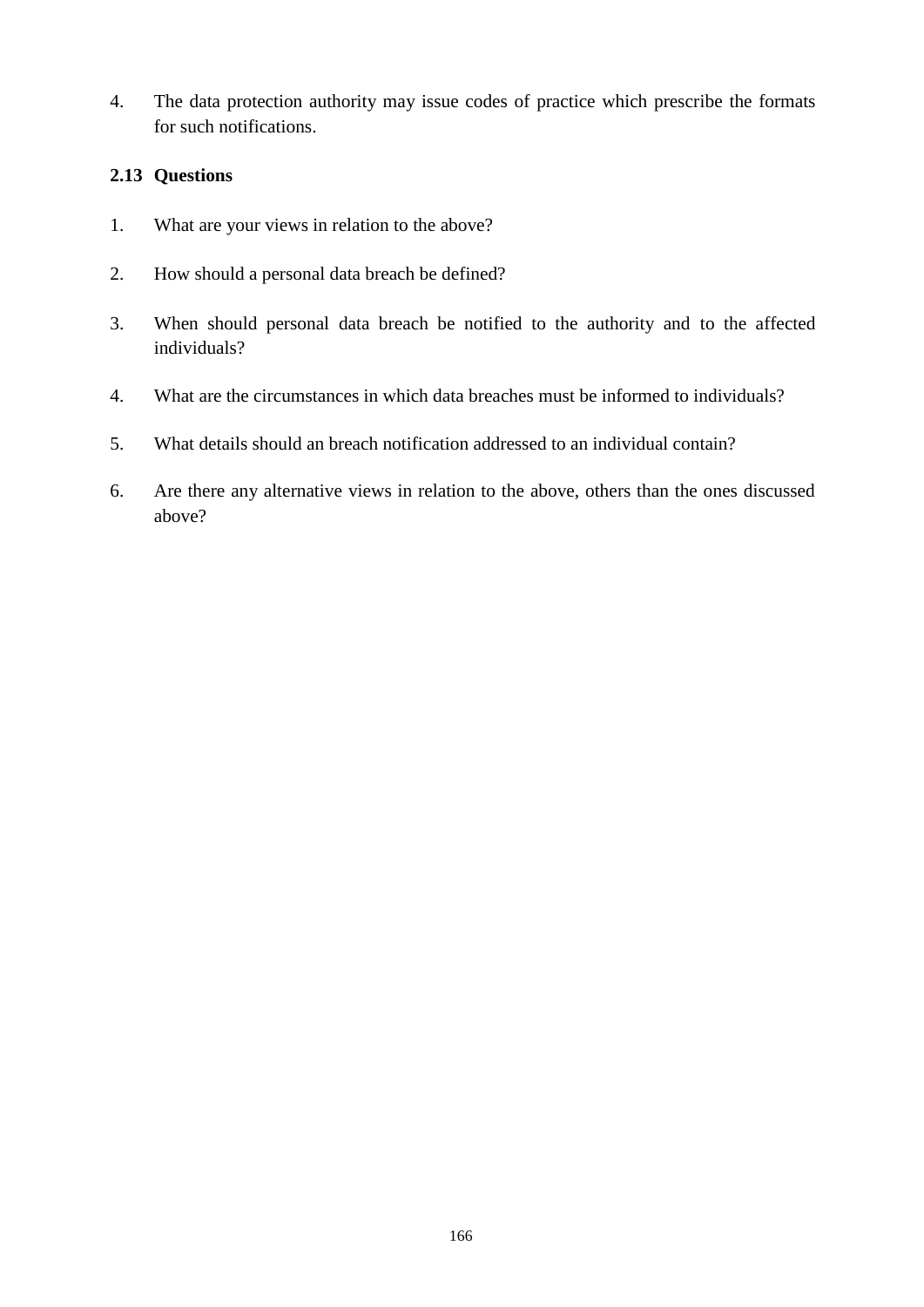#### **C. CATEGORISATION OF DATA CONTROLLERS**

### **2.14 Issues**

Due to the breadth of a data protection law, its effectiveness can come to depend on the ability of a regulatory body to have adequate awareness and monitoring capacity of actual data protection practices so that it can identify and effectively address data protection risks. Not all processing activities pose risks of similar gravity and the nature or volume of the data being processed or the form of the processing operations themselves may require greater scrutiny and oversight. Such differentiation can be seen, for example, in banking regulation where "systemically important financial institutions" seem to require additional forms of regulation.<sup>735</sup>

An example of a general exemption on the basis of the nature of the entity may be found under the (Australian) Privacy Act,<sup>736</sup> where "small businesses" (with an annual turnover AUD 3 million or less) are exempt from obligations under the Privacy Act, though they may, nonetheless, have such duties in certain circumstances such as when the business discloses personal information about another individual for a benefit, service or advantage. Other instances of differentiated regulation within the data protection laws of other jurisdictions are outlined in specific points below regarding the additional obligations for these different entities. Different jurisdictions have categorised data controllers for the purposes of certain additional obligations and have made this categorization on varying criteria.

### **2.15 Additional Obligations on Data Controllers**

#### (i) Registration

In the context of data protection, there is a need for prior identification and availability for monitoring of data controllers. As a result of this, data protection laws can create a registration requirement for data controllers. However, given the sheer multitude of such entities, it may actually be counterproductive for the requirement to be placed on all of them.

### *International Practices*

 $\overline{a}$ 

In the UK, as per Section 17 of the UK DPA, no processing of personal data can be done by any data controller unless an entry on that entity is included in the register maintained by the Information Commissioner. However, it allows for an exemption from registration for processing that is not harmful, through notification by the Secretary of State and for processing for the sole purpose of maintaining a public register.<sup>737</sup>

<sup>&</sup>lt;sup>735</sup> Financial Stability Board, 'Reducing the moral hazard posed by systemically important financial institutions: FSB Recommendations and Time Lines' (20 October 2010), available at: [http://www.fsb.org/wp](http://www.fsb.org/wp-content/uploads/r_101111a.pdf)[content/uploads/r\\_101111a.pdf,](http://www.fsb.org/wp-content/uploads/r_101111a.pdf) (last accessed 28 October 2017).

Sections  $6C$ ,  $6D$  and  $6E$  Privacy Act.

<sup>737</sup> More than 400,000 organisations are currently registered: *See* ICO, ‗Register (notify) under the Data Protection Act,' available at <https://ico.org.uk/for-organisations/register/> (last accessed 28 October 2017).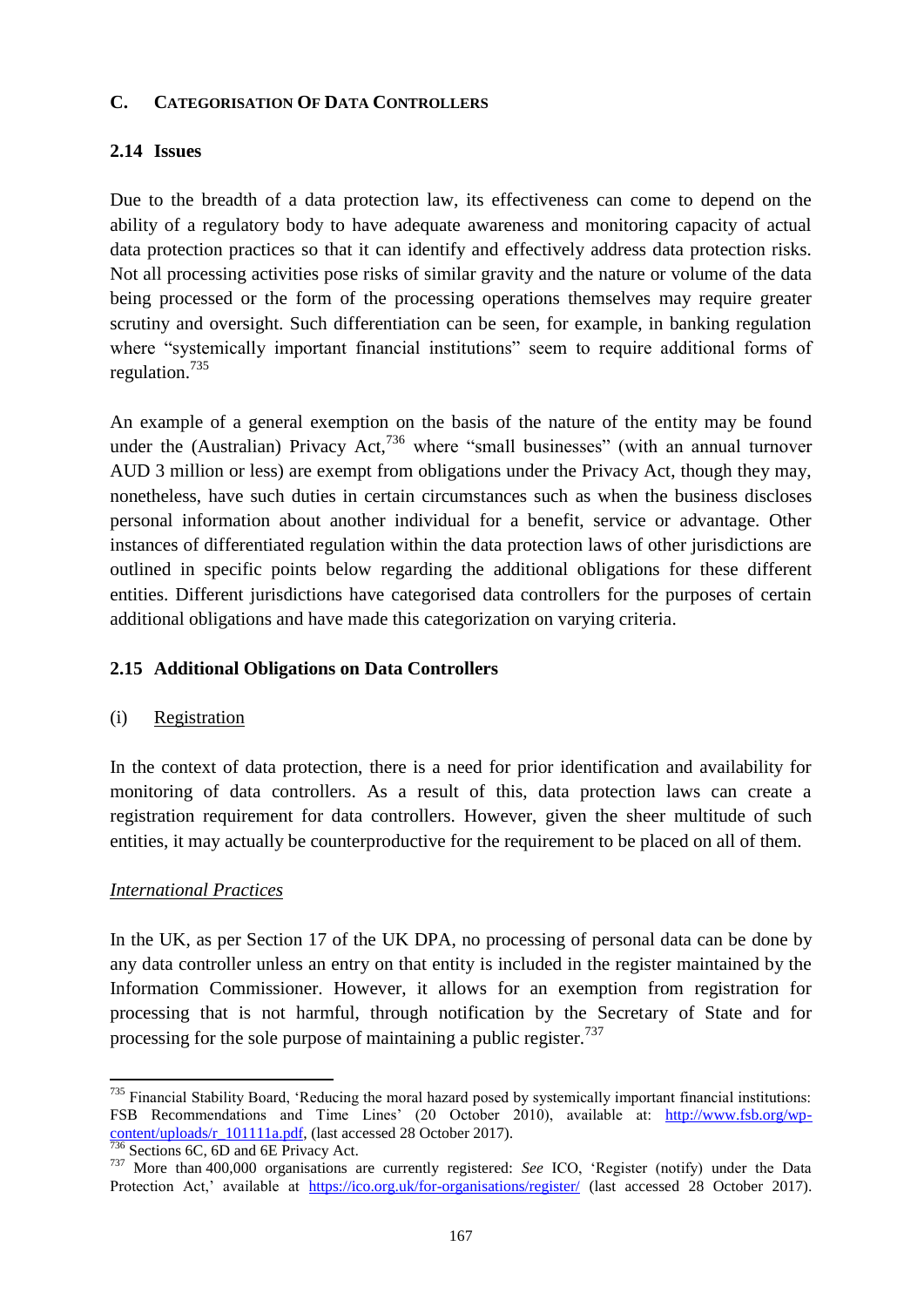#### (ii) Data Protection Impact Assessment

A data protection impact assessment (DPIA) is a process centred on evaluating activities that involve high risks to the data protection rights of individuals. The process can become necessary whenever a new project is taken up or a new policy is adopted by a data controller which may involve the use of a new technology or may have a significant impact on the data protection rights of individuals. A DPIA is aimed at describing the details regarding the processing activity, assessing the necessity and proportionality of such an activity, and helping manage the risks that are identified in relation to this activity.<sup>738</sup> The DPIA is carried out before the proposed processing activity is initiated so that the relevant data controller can plan the processing at the outset itself.

#### *International Practices*

#### *European Union*

Under Article 35 of the EU GDPR, there is a requirement to undertake a compulsory data protection impact assessment prior to data processing where a type of processing is likely to result in a high risk for the rights and freedoms of individuals. Certain kinds of processing activities are identified under the EU GDPR that would require such an assessment<sup>739</sup> and a supervisory authority is permitted to specify certain further activities that would trigger similar obligations.<sup>740</sup> Certain details regarding the contents of the assessment are also laid down. Recital 84 of the EU GDPR makes it clear that the outcome of the DPIA must be taken into account during the actual processing to demonstrate compliance and that where a DPIA indicates risks that cannot be mitigated, a consultation with the supervisory authority should be undertaken. $741$ 

#### *Australia*

Section 33D of the Privacy Act empowers the OAIC to direct an agency to carry out and submit a privacy impact assessment if the relevant activity or function might have a significant impact on the privacy of individuals. The provision also provides a non-exhaustive list of contents of the assessment.

#### *Canada*

 $\overline{\phantom{a}}$ 

Further, EU, Canada, Australia and South Africa do not appear to place any requirements for the registration of processing entities.

<sup>738</sup> Article 29 Data Protection Working Party, 'Guidelines on Data Protection Impact Assessment (DPIA) and determining whether processing is "likely to result in a high risk" for the purposes of Regulation  $2016/679$ ", European Commission (4 April 2017), available at: [http://ec.europa.eu/newsroom/document.cfm?doc\\_id=44137,](http://ec.europa.eu/newsroom/document.cfm?doc_id=44137) (last accessed 20 November 2017).

 $\frac{739}{139}$  Article 35(3), EU GDPR. A DPIA would be required for "a systematic and extensive evaluation of personal aspects" through automated processing, large scale processing of special categories of data, and processing of data related to criminal convictions and offences.

 $740$  Articles 35 (4) and (5), EU GDPR.

<sup>&</sup>lt;sup>741</sup> It may be noted that the UK DPA and South Africa's POPI Act do not make DPIAs mandatory.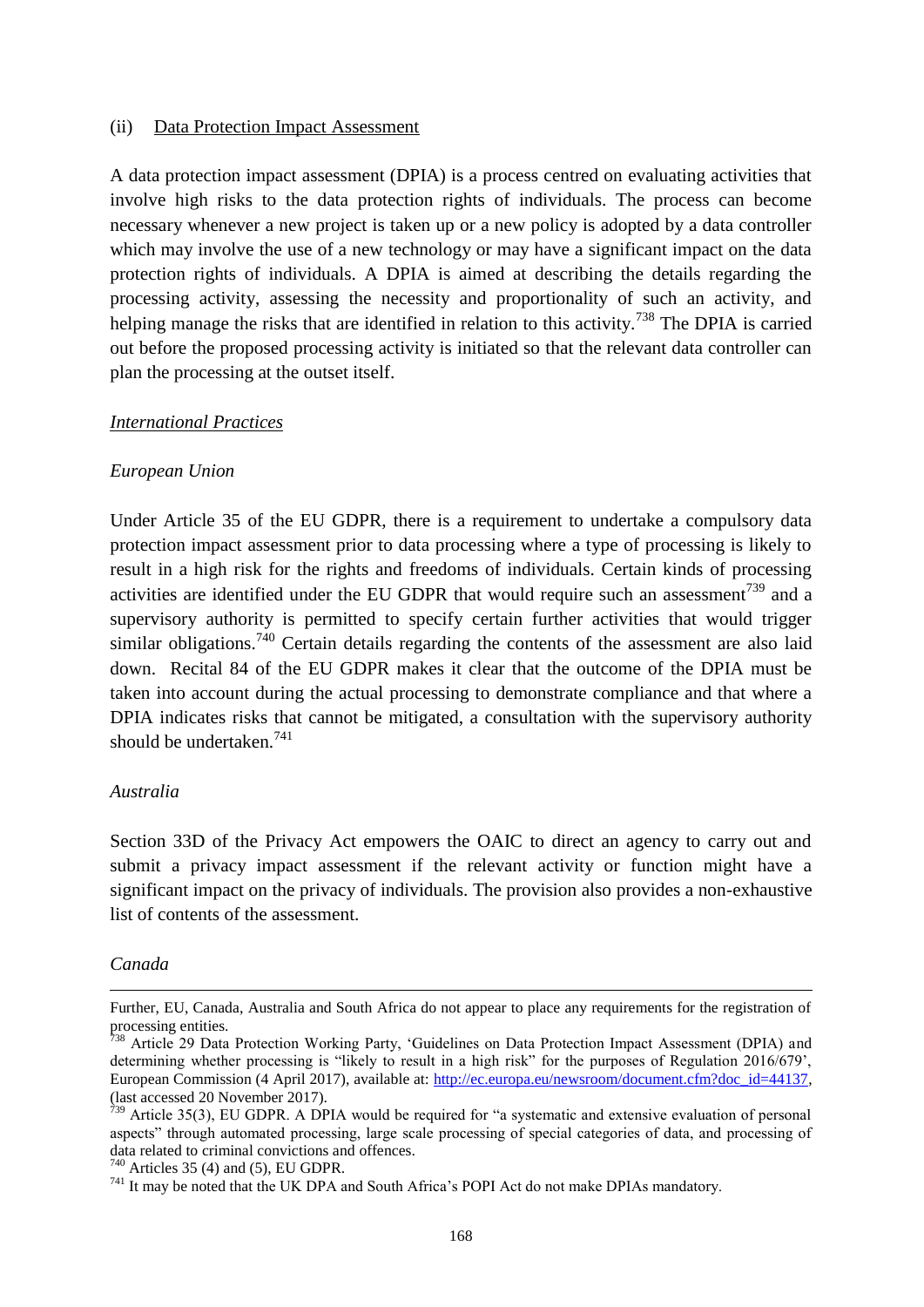The Treasury Board of Canada Secretariat has released a directive making privacy impact assessments mandatory for all governmental bodies covered under Section 3 of the Canada Privacy Act.<sup>742</sup>

#### (iii) Data Protection Audit

Data protection audits are processes that can be undertaken by a regulated entity by itself, through an external auditor, or through the regulator to assess whether the entity's processing activities and overall policies are in line with applicable data protection law and good practice. The development of data protection auditing practices in an industry could well give rise to the establishment of specialised auditing agencies for this purpose and their empanelment under a data protection law may also be considered.

#### *International Practices*

#### *European Union*

The EU GDPR envisages a role for data protection audits within controller-processor contracts,<sup>743</sup> as a responsibility of a data protection officer,<sup>744</sup> as a mechanism for verification of compliance with binding corporate rules<sup>745</sup> as well as part of the investigative powers of a supervisory authority.<sup>746</sup>

#### *United Kingdom*

Under the UK DPA, the Information Commissioner is permitted to conduct audits with the consent of the data controller.<sup>747</sup>

#### *Canada*

Section 18 of the PIPEDA enables the Privacy Commissioner to carry out an audit of the "personal information management practices of an organisation" after giving reasonable notice and at a reasonable time.<sup>748</sup>

 $\overline{\phantom{a}}$  $742$  Article 29 Data Protection Working Party, 'Guidelines on Data Protection Impact Assessment (DPIA) and determining whether processing is "likely to result in a high risk" for the purposes of Regulation 2016/679', European Commission (4 April 2017), available at: [http://ec.europa.eu/newsroom/document.cfm?doc\\_id=44137,](http://ec.europa.eu/newsroom/document.cfm?doc_id=44137) (last accessed 20 November 2017).

 $743$  Article 28(3)(h), EU GDPR.

 $744$  Article 39(1)(b), EU GDPR.

 $745$  Article  $47(1)(j)$ , EU GDPR.

 $746$  Article 58(1)(b), EU GDPR.

 $747$  Section 51(7), UK DPA specifically states that the Information Commissioner would 'assess any processing of personal data for the following of good practice' and then ‗inform the data controller of the results of the assessment.'

<sup>&</sup>lt;sup>748</sup> The provision also lays down extensive powers for the purposes of auditing including summoning and enforcing appearance, administering oath, receiving and accepting evidence, entering premises etc. that are along the lines of investigative powers.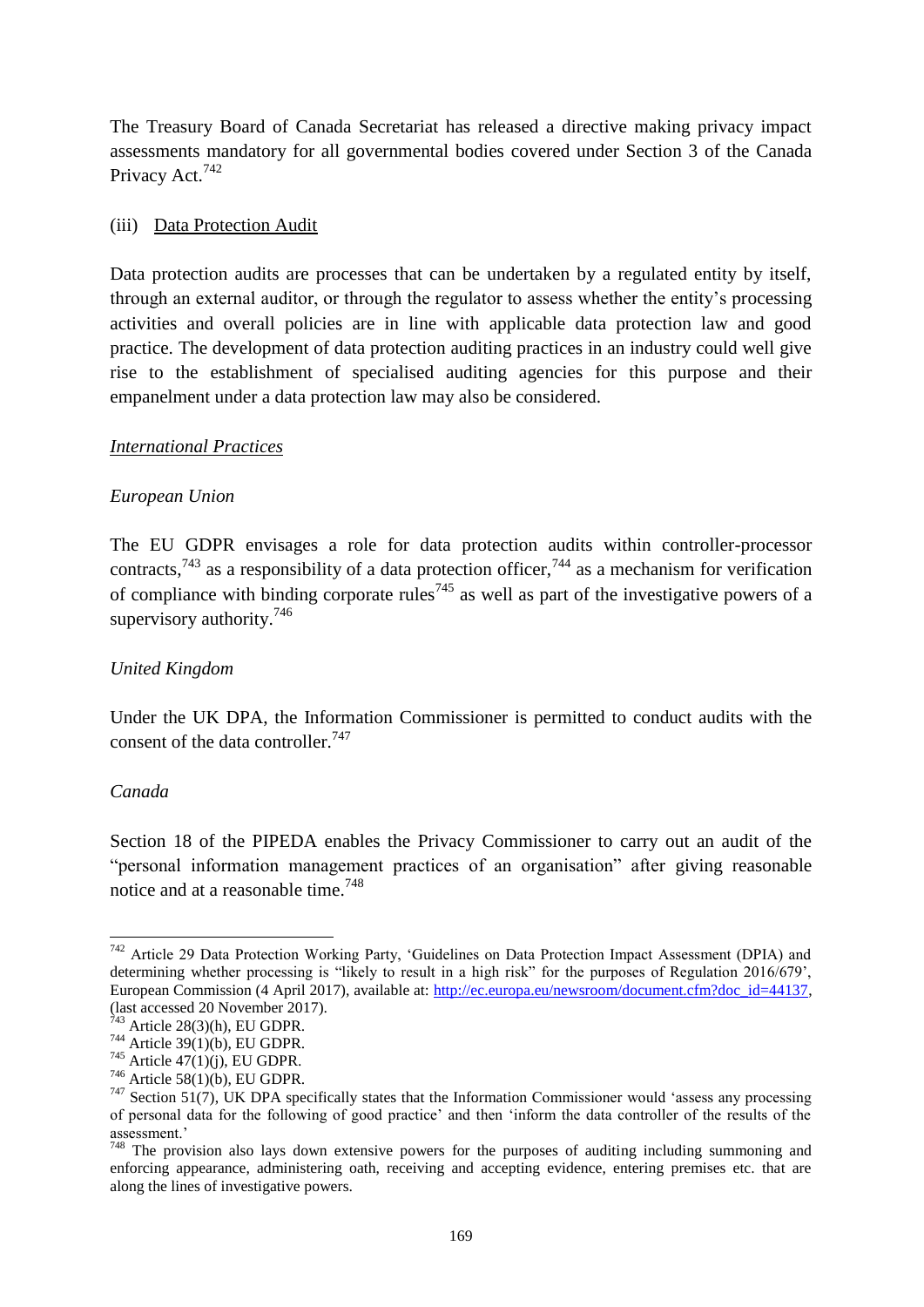#### *Australia*

The Privacy Act requires credit rating bodies to ensure that regular audits are carried out by an independent person to ensure that certain agreements with credit providers are being complied with.<sup>749</sup>

#### *South Africa*

Under Section 89 of the POPI Act, the Information Regulator is required to assess "whether an instance of processing of personal information complies with the provisions of [the] Act" in the prescribed manner. It may do so on its own initiative or on request by or on behalf of the responsible party, data subject or any other person. The provision clarifies the mandatory nature of such assessment, stating that it must be carried out by the Information Regulator "if it appears to be appropriate" though it may not make the assessment if, on a request, it is unable to identify the requester or the action that must be assessed.<sup>750</sup> Information notices are sent to the relevant organisation towards initiating an assessment.<sup>751</sup> A provision is also made regarding the assessment report resulting from the assessment process.<sup>752</sup> The report is to be given to the responsible party and the Information Regulator may also make any aspect of the assessment public if it is in public interest to do so.

#### (iv) Data Protection Officer

The designation of a specific individual or officer by a data controller to facilitate compliance through monitoring and advising as well as to act as a point of contact with a data protection authority is a crucial element of data protection laws. These individuals are often called data protection officers (DPOs).<sup>753</sup> It is relevant to note that in the present Indian legal framework, a body corporate is required to designate a grievance officer for grievance redressal purposes with certain details of the same posted on the body corporate's website.<sup>754</sup>

#### *International Practices*

*European Union*

 $\overline{\phantom{a}}$  $749$  Sections 20N (3)(b) and 20Q(2)(b), Privacy Act.

 $750$  Section 89(2), POPI Act. The criteria that the Information Regulator is to keep in mind when determining when it is 'appropriate' to make the assessment is also laid down. *See* Section 89(3), POPI Act.

<sup>751</sup> Section 90, POPI Act.

<sup>752</sup> Section 91, POPI Act.

<sup>&</sup>lt;sup>753</sup> For example, as part of EU GDPR's accountability-based compliance framework, DPOs will be at the heart of the regulatory scheme, facilitating compliance with the provisions of the EU GDPR as key players: *See* Article 29 Data Protection Working Party, 'Guidelines on Data Protection Officers ('DPOs')', European Commission (13 December 2016), 4-5, available at: [http://ec.europa.eu/newsroom/document.cfm?doc\\_id=43823,](http://ec.europa.eu/newsroom/document.cfm?doc_id=43823) (last accessed 20 November 2017).  $754$  Rule 5(9), SPDI Rules.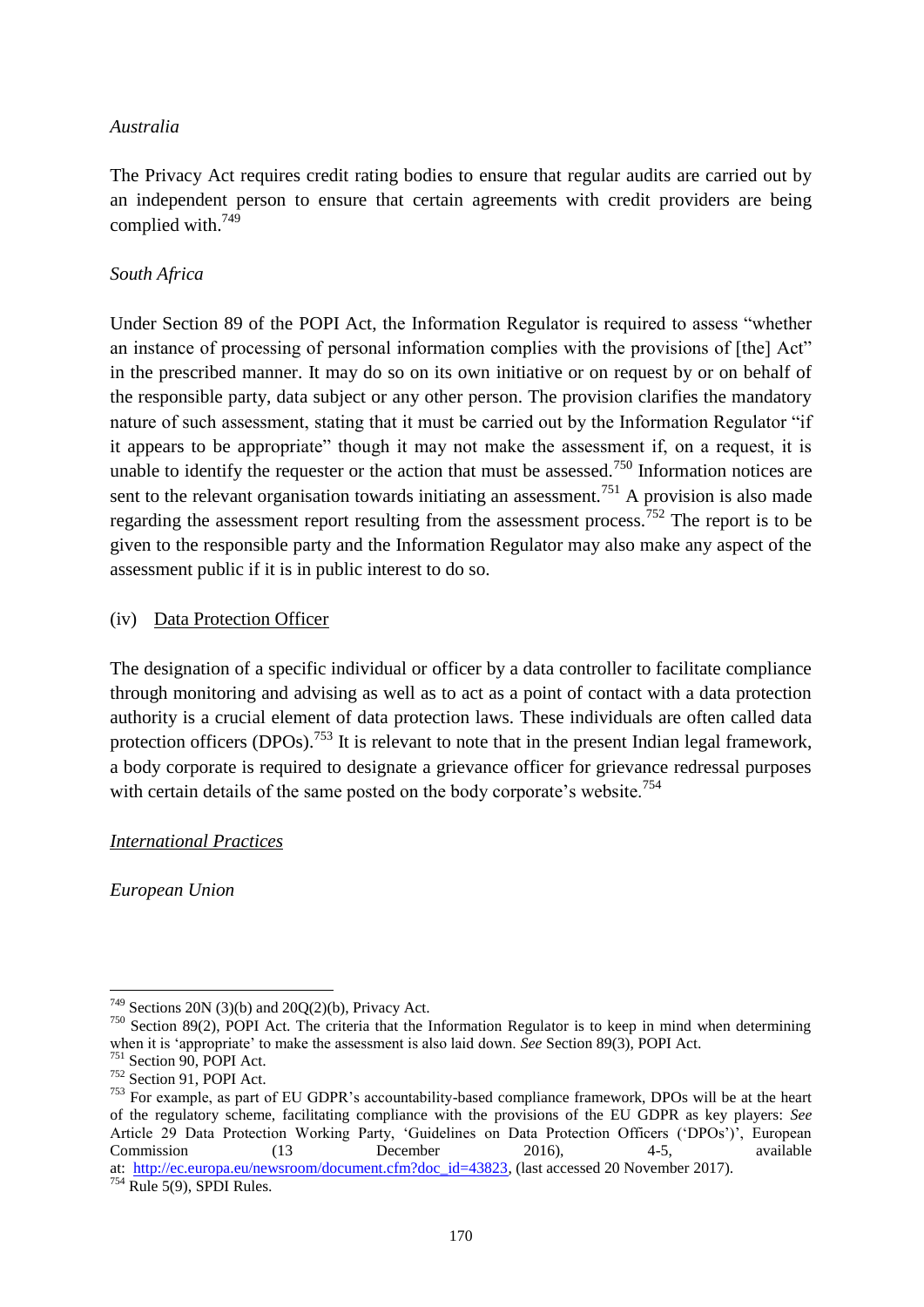Under the EU GDPR, only certain data controllers are required to designate a DPO.<sup>755</sup> Some provision is also made to maintain the independence and effectiveness of this officer.<sup>756</sup> The tasks of the DPO include informing and advising on as well as monitoring compliance, advising on and monitoring the performance of DPIAs, cooperating with the supervisory authority and acting as the authorities' contact point on all relevant issues.<sup>757</sup>

### *Canada*

Under the PIPEDA, an accountability framework is built around certain individuals who have been designated by an organisation for compliance with accountability provisions<sup>758</sup> and for receiving challenges/complaints regarding compliance.<sup>759</sup> The PIPEDA also states that the designation of such individuals does not relieve organisations of their duty to comply with obligations.<sup>760</sup>

### *South Africa*

The POPI Act adopts the designation of an information officer from the Promotion of Access to Information Act, 2000.<sup>761</sup> Further, it provides for certain additional obligations for the information officer such as encouraging organisational compliance with the relevant law, dealing with requests made to the body under that law, and working with the Information Regulator in relation to investigations.<sup>762</sup>

### **2.16 Provisional Views**

1. The effective enforcement of a data protection law may require some form of differentiated obligations so that certain entities covered under the framework whose processing activities create higher degrees of risk or may cause significant harm can be more readily engaged with and guided in ensuring compliance with relevant obligations.

 $\overline{\phantom{a}}$ <sup>755</sup>Article 37, EU GDPR. (The provision outlines three situations in which the obligation to appoint a DPO arises: first, for a public authority or body (except a court) carrying out processing; second, where the controller core activities require regular, systematic and large scale monitoring of persons; and third, where such core activities require large scale monitoring of certain special categories of data).

<sup>756</sup> Article 38, EU GDPR. (The DPO may be a staff member or may be on a service contract. It is further mandated that the DPO is to receive adequate support and should not be instructed on his data protection tasks or dismissed or penalised for performing them. Any other tasks he is asked to fulfil should not create any conflict of interest).

<sup>757</sup> Article 39, EU GDPR. Further, there is no provision in the UK DPA for the appointment of a DPO: *See* Anita Bapat and Adam Smith, ‗United Kingdom: Data Protection 2017,' International Comparative Legal Guides (ICLG) (15 May 2017), available at: [https://iclg.com/practice-areas/data-protection/data-protection-2017/united](https://iclg.com/practice-areas/data-protection/data-protection-2017/united-kingdom)[kingdom,](https://iclg.com/practice-areas/data-protection/data-protection-2017/united-kingdom) (last accessed 6 November 2017).

<sup>&</sup>lt;sup>758</sup> Principle 1 of Schedule 1, PIPEDA (Accountability).

<sup>759</sup> Principle 10 of Schedule 1, PIPEDA (Challenging Compliance).

<sup>760</sup> Section 6, PIPEDA. Further, there is no provision in the Australian (Privacy Act) for for the appointment of a DPO: See Melissa Fai and Alex Borowsky, 'Australia: Data Protection 2017', International Comparative Legal Guides (ICLG) (15 May 2017), available at: [https://iclg.com/practice-areas/data-protection/data-protection-](https://iclg.com/practice-areas/data-protection/data-protection-2017/australia)[2017/australia,](https://iclg.com/practice-areas/data-protection/data-protection-2017/australia) (last accessed 6 November 2017).

<sup>&</sup>lt;sup>761</sup> Section 1, POPI Act.

<sup>762</sup> Section 55, POPI Act.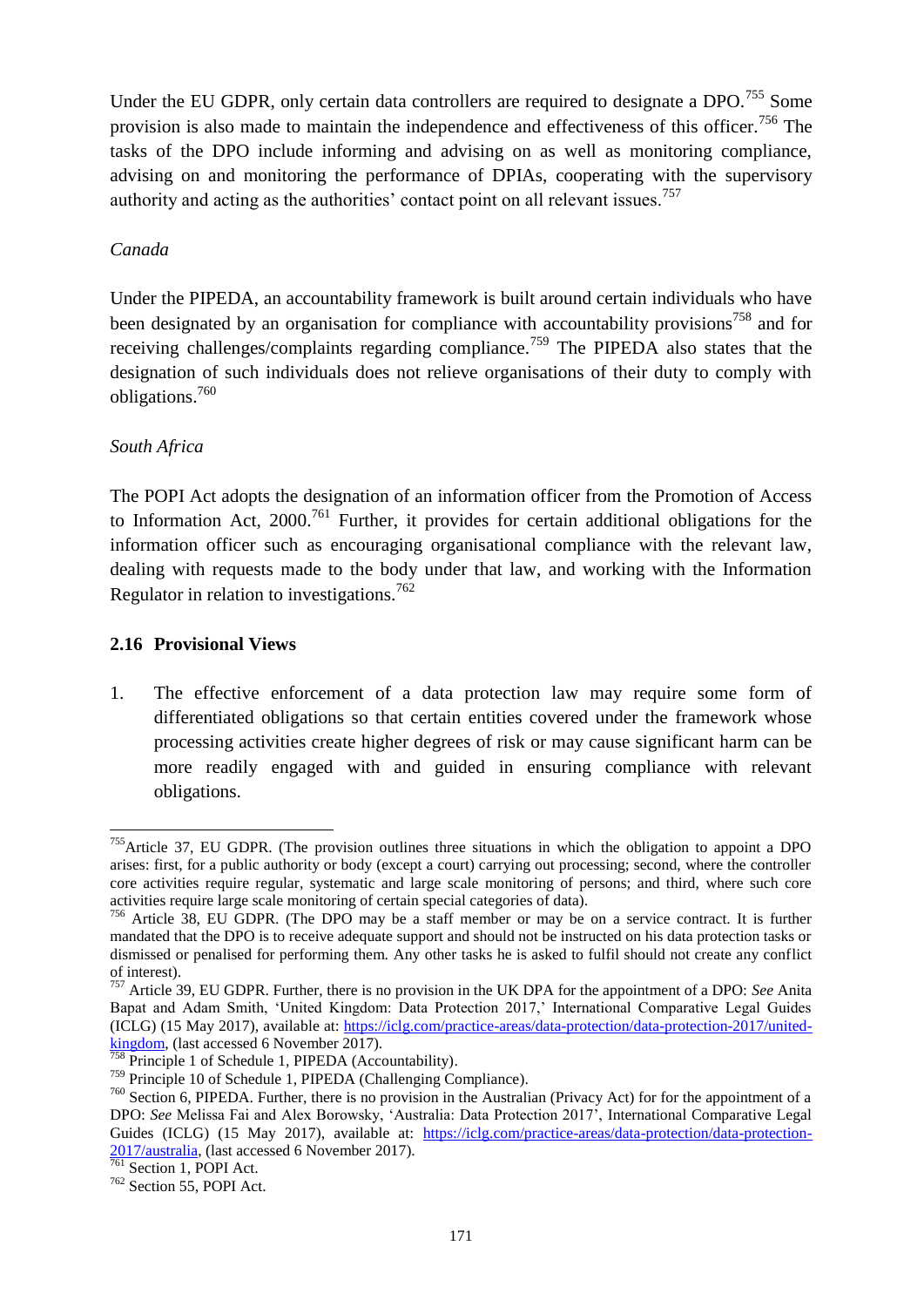- 2. The following additional obligations mentioned below may find place within the mechanism as appropriate:
- (i) Registration

Registration obligations may be placed only for certain kinds of data controllers categorised on the basis of a specified criteria.

#### (ii) Data protection impact assessment

DPIAs may be required for certain categories of data controllers. Such DPIAs may, however, be undertaken in only specific instances, such as, where processing involves the use of new technology or likelihood of harm to any individual whose data is being processed.

#### (iii) Data audits

It would be beneficial for data protection law to provide for data protection audits in a regular manner for data controllers whose activities pose higher risks to the protection of personal data. A useful framework need not require the regulator to always carry out such audits itself and the law may provide for the registration of independent external auditing agencies. It may also contain some indication as to what an audit should cover in light of the technical nature of the compliance with certain obligations.

#### (iv) Data protection officer

There may be a substantial need for designating individuals who are made centres of accountability through their position in the data controller's organisation. Such officer may not only play an advisory role in relation to the data controller but must also be its external face in relation to complaints, requests and the requirements of a data protection authority.

### **2.17 Questions**

- 1. What are your views on the manner in which data controllers may be categorised?
- 2. Should a general classification of data controllers be made for the purposes of certain additional obligations facilitating compliance while mitigating risk?
- 3. Should data controllers be classified on the basis of the harm that they are likely to cause individuals through their data processing activities?
- 4. What are the factors on the basis of which such data controllers may be categorised?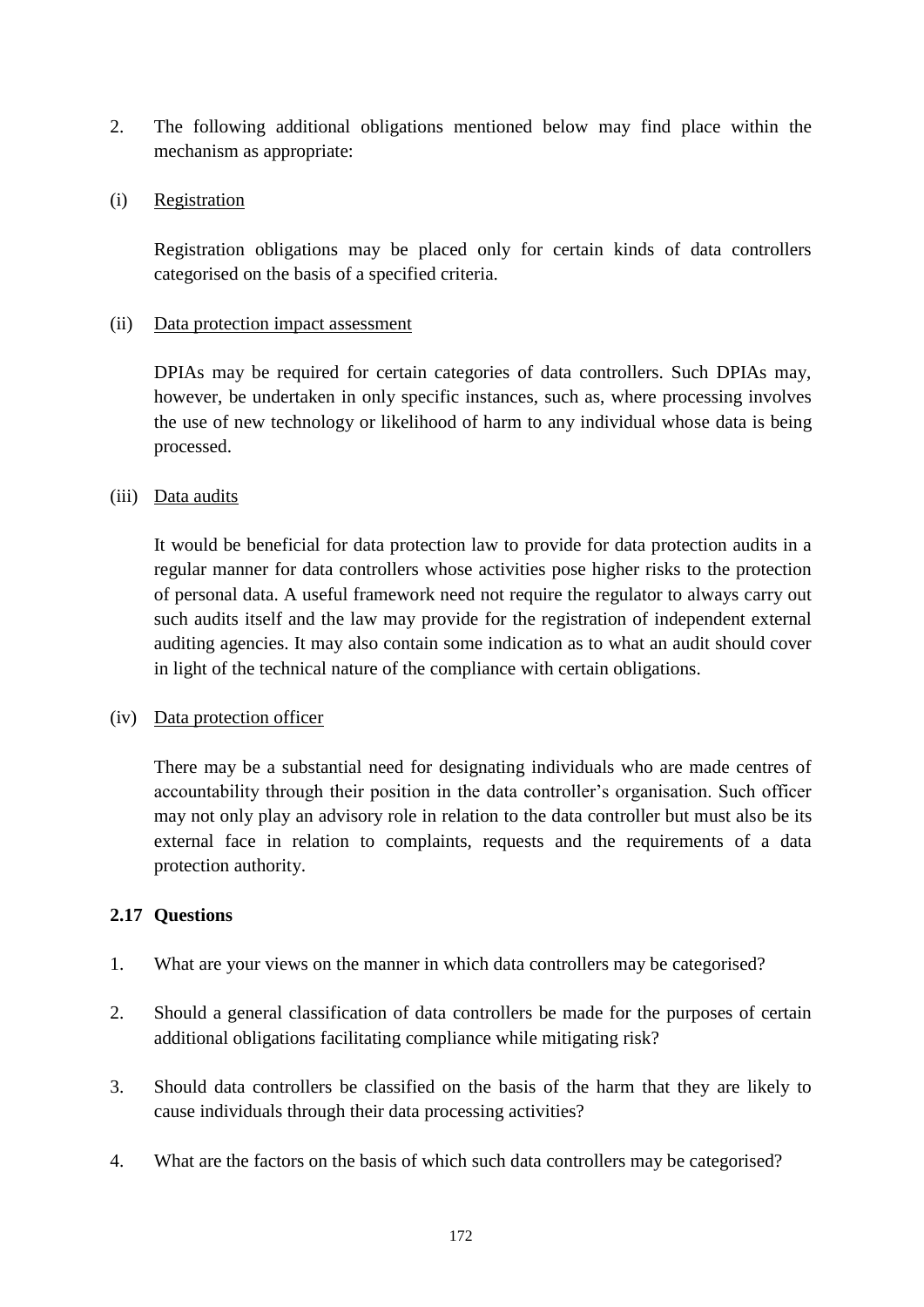- 5. What range of additional obligations can be considered for such data controllers?
- 6. Are there any alternative views other than the ones mentioned above?

### *Registration*

- 1. Should there be a registration requirement for certain types of data controllers categorised on the basis of specified criteria as identified above? If yes, what should such criteria be; what should the registration process entail?
- 2. Are there any alternative views in relation to registration?

### *Data Protection Impact Assessment*

- 1. What are your views on data controllers requiring DPIAs?
- 2. What are the circumstances when DPIAs should be made mandatory?
- 3. Who should conduct the DPIA? In which circumstances should a DPIA be done (i) internally by the data controller; (ii) by an external professional qualified to do so; and (iii) by a data protection authority?
- 4. What are the circumstances in which a DPIA report should be made public?
- 5. Are there any alternative views on this?

### *Data Protection Audit*

- 1. What are your views on incorporating a requirement to conduct data protection audits, within a data protection law?
- 2. Is there a need to make data protection audits mandatory for certain types of data controllers?
- 3. What aspects may be evaluated in case of such data audits?
- 4. Should data audits be undertaken internally by the data controller, by a third party (external person/agency), or by a data protection authority?
- 5. Should independent external auditors be registered / empanelled with a data protection authority to maintain oversight of their independence?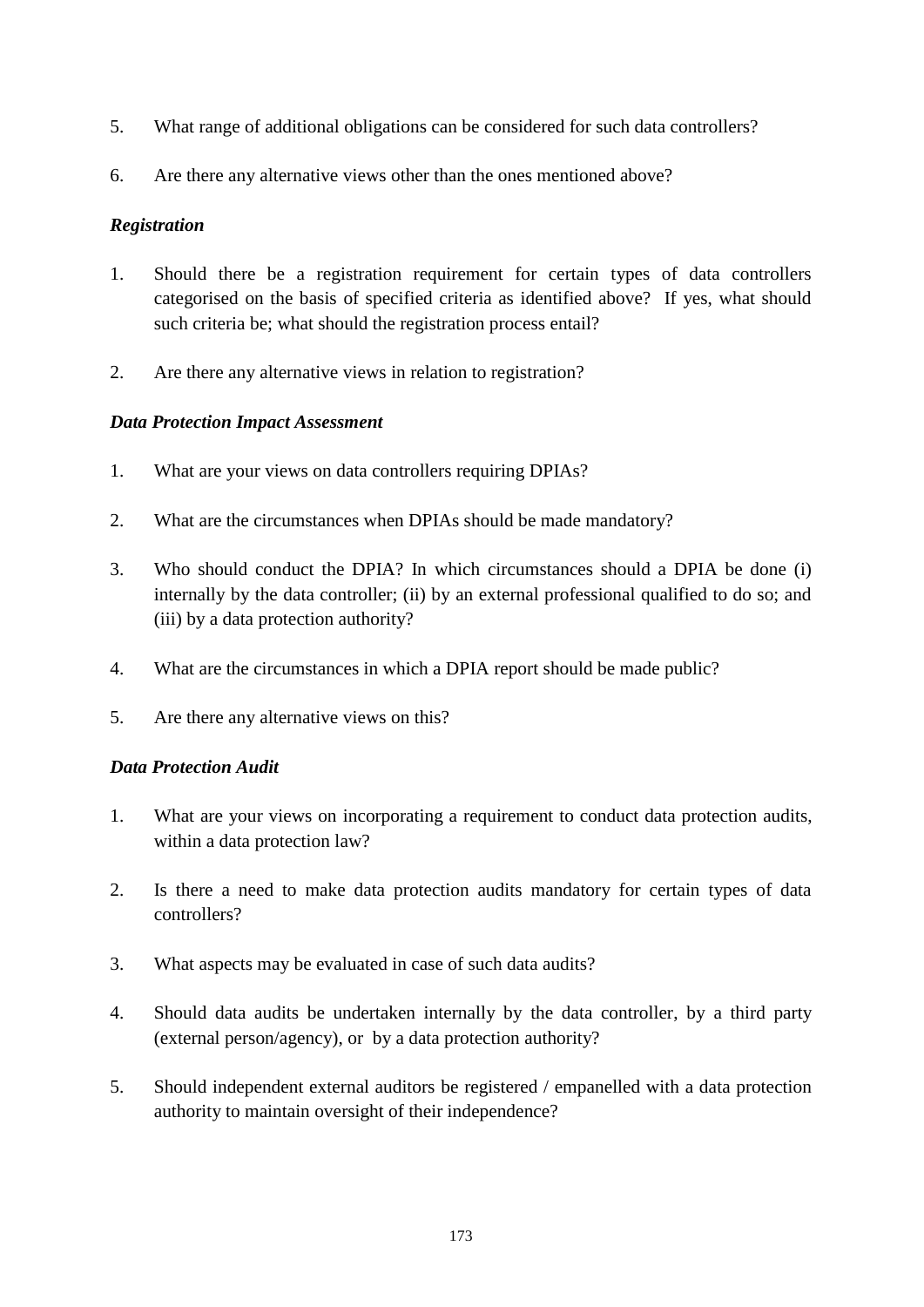- 6. What should be the qualifications of such external persons/agencies carrying out data audits?
- 7. Are there any alternative views on this?

### *Data Protection Officer*

- 1. What are your views on a data controller appointing a DPO?
- 2. Should it be mandatory for certain categories of data controllers to designate particular officers as DPOs for the facilitation of compliance and coordination under a data protection legal framework?
- 3. What should be the qualifications and expertise of such a DPO?
- 4. What should be the functions and duties of a DPO?
- 5. Are there any alternative views?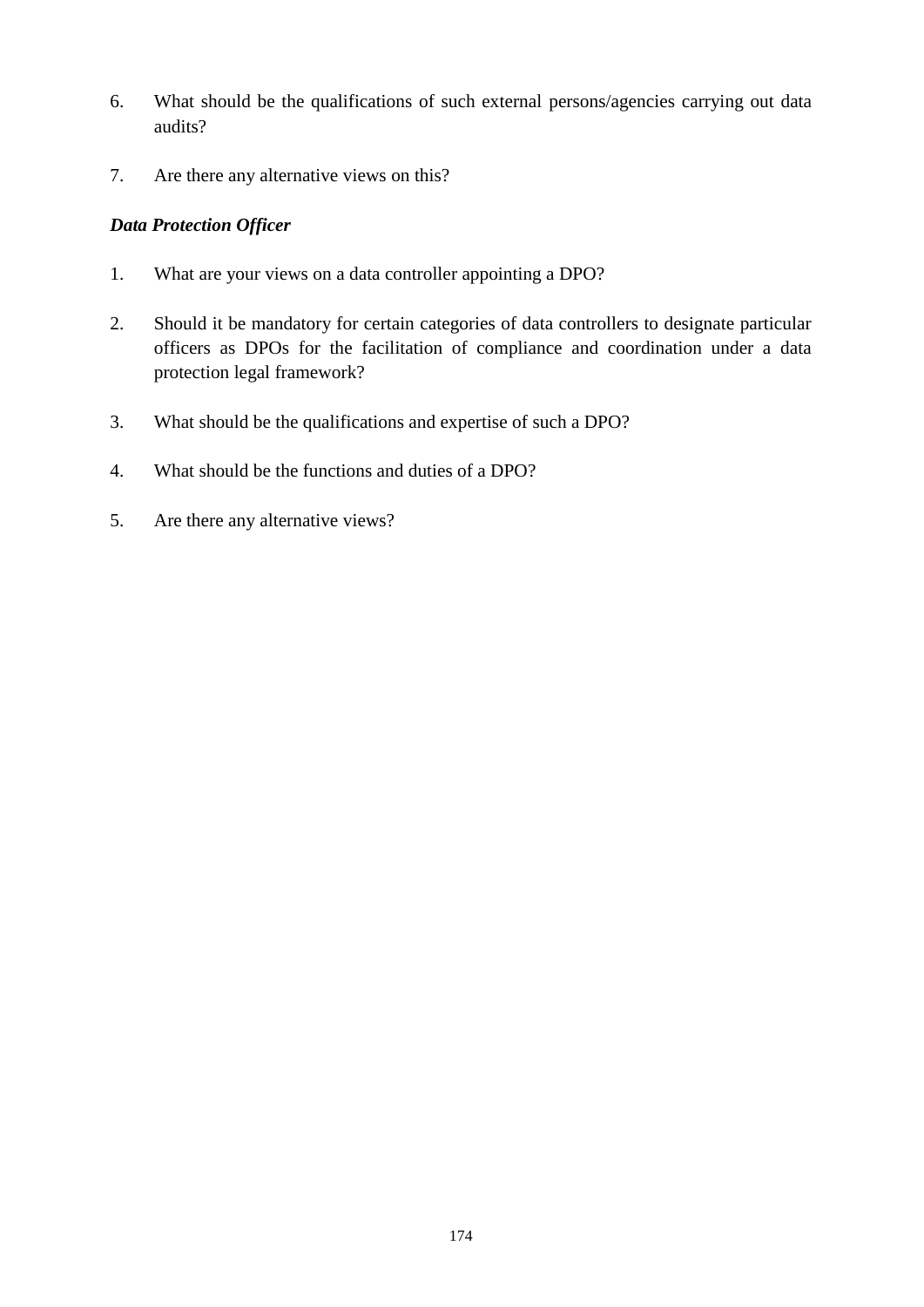#### **D. DATA PROTECTION AUTHORITY**

### **2.18 Issues**

With rapid technological growth, there has been a surge in the processing of individuals' personal data for multiple purposes. The potential for harms to individuals has risen. While a data protection law may be enacted to protect individuals, the implementation and efficacy of such a law may be contingent on the establishment of a robust, independent and technically sound supervisory authority. This is all the more so since issues pertaining to data protection may be highly specialised and may require expertise in several areas such as data analytics, data science, law and associated issues.

Currently, in India, there is no separate authority to ensure compliance with data protection obligations required to be followed by data controllers. The IT Act is limited in its scope and provides for the appointment of adjudicating officers<sup>763</sup> and an appellate mechanism.<sup>764</sup> whose primary mandate is restricted to adjudication of disputes arising under the IT Act. Therefore, a stronger mechanism in the form of a central, oversight authority may be required in India in order to effectuate the effective protection of personal data.

While there is divergence regarding the structure of enforcement and oversight mechanisms in relation to data protection in various jurisdictions, there appears to be strong support for establishing a single centralised regulatory authority when possible.<sup>765</sup> Several countries have moved from a complex multi-agency regulatory structure to a simpler national agency structure.<sup>766</sup> The benefits of a single, centralised regulatory authority, especially in the context of international trade opportunities, appear to be considerable since multinational companies may have a single point of contact and such an authority can ensure consistency by issuing a single set of rules, guidelines or standards. Moreover, it is easier for individuals to seek guidance and direct queries and complaints in relation to a data protection violation from a single, centralised regulatory authority.

### **2.19 International Practices**

#### (i) Composition and terms of service

*European Union*

l

<sup>763</sup> Section 46, IT Act.

<sup>764</sup> Section 48, IT Act.

<sup>765</sup> *See* United Nations Conference on Trade & Development (UNCTAD), ‗Data Protection Regulations and International Data Flows: Implications for Trade and Development' (2016) available at: [http://unctad.org/en/PublicationsLibrary/dtlstict2016d1\\_en.pdf,](http://unctad.org/en/PublicationsLibrary/dtlstict2016d1_en.pdf) (last accessed 25 October 2017).

<sup>766</sup> For example, Japan has moved from 30 regulators to just one. *See* United Nations Conference on Trade & Development (UNCTAD), 'Data Protection Regulations and International Data Flows: Implications for Trade and Development' (2016) available at: [http://unctad.org/en/PublicationsLibrary/dtlstict2016d1\\_en.pdf,](http://unctad.org/en/PublicationsLibrary/dtlstict2016d1_en.pdf) (last accessed 25 October 2017).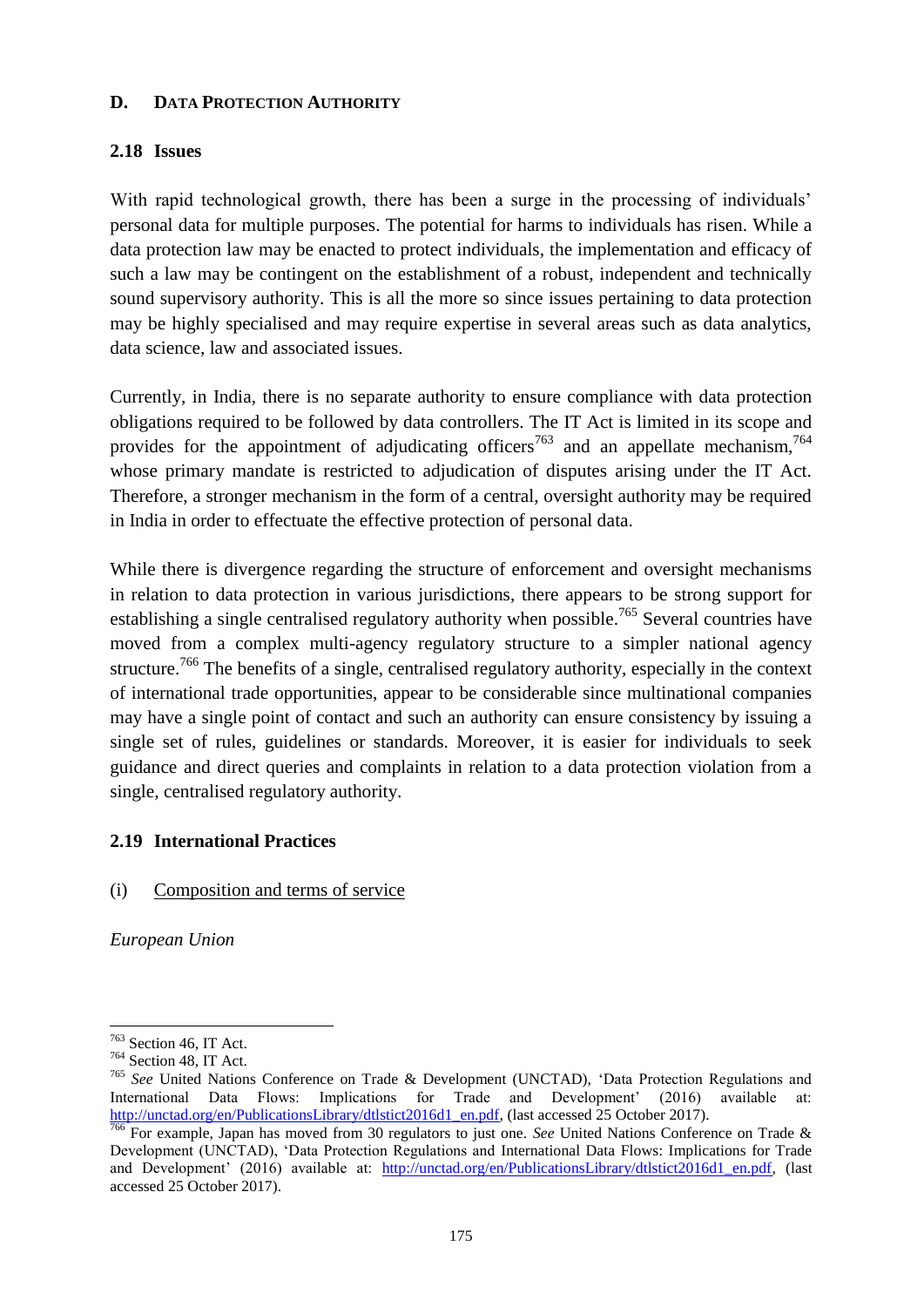The EU GDPR envisages the establishment of one or more supervisory authorities in each Member State of the EU to ensure compliance with the provisions of the EU GDPR.<sup>767</sup> The EU GDPR provides that Member States shall have the flexibility to choose the qualifications, the eligibility conditions and the rules and procedures for appointment of the members of the supervisory authority.<sup>768</sup> The EU GDPR also prescribes that the duration of service of each member must not be less than four years.<sup>769</sup> The EU GDPR lays down specific provisions for ensuring the independence of the members of the supervisory authorities.<sup>770</sup> Moreover, a member may be dismissed only in cases of serious misconduct if the member no longer fulfills the conditions required for the performance of her duties.<sup>771</sup>

#### *United Kingdom*

The UK DPA mandates the establishment of an Information Commissioner responsible for enforcement of the obligations set out under the UK DPA.<sup>772</sup> The Information Commissioner is appointed by Her Majesty by Letters Patent<sup>773</sup> for a maximum term of seven years.<sup>774</sup> To aid in the discharge of her duties, the Information Commissioner can appoint a deputy commissioner and as many officers and staff as she may determine.<sup>775</sup> Removal of the Information Commissioner may happen if she fails to discharge the functions of the office for a continuous period of at least three months, fails to comply with the terms of appointment, is convicted of a criminal offence, declares bankruptcy, or is otherwise unfit to hold office and unable to carry out her functions.<sup>776</sup> The Information Commissioner may be removed from office by Her Majesty with recommendation from both Houses of the Parliament.<sup>777</sup>

#### *Canada*

 $\overline{a}$ 

The Privacy Commissioner is responsible for enforcing the provisions of the PIPEDA. The Canada Privacy Act sets out the provisions for appointment, tenure and duties of the Privacy Commissioner. The Privacy Commissioner is appointed by the Governor in Council after consultation with the leader of every recognised party in the Senate and House of Commons

<sup>767</sup> Article 51, EU GDPR.

<sup>768</sup> Article 54, EU GDPR. Further, Article 53, EU GDPR specifies that each Member State shall provide that the appointment of each member of the supervisory authority shall be by means of a transparent procedure by their parliament, their government, their head of State or an independent body entrusted with such appointment.  $^9$  Article 54, EU GDPR.

<sup>&</sup>lt;sup>770</sup> Article 52, EU GDPR provides that each member of the supervisory authority shall remain free from external influence, not take instructions from anyone, shall not undertake any action which is incompatible with their duties and not engage in any incompatible occupation during the term of their office. The supervisory authority must have its own staff which shall be subject to the exclusive direction of the members of the supervisory authority. Moreover, each Member State is required to ensure that each supervisory authority is subject to financial control which does not affect its independence and that it has a separate public annual budget, which may be part of the overall state or national budget.

<sup>771</sup> Article 53, EU GDPR.

<sup>772</sup> Section 6 read with Schedule 5, UK DPA.

<sup>773</sup> Section 6(2), UK DPA.

<sup>774</sup> Rule 2(1) of Part I, Schedule 5, UK DPA.

 $775$  Rule 4(1) of Part I, Schedule 5, UK DPA.

<sup>776</sup> Rule 3A of Part I, Schedule 5, UK DPA.

<sup>777</sup> Rule 2(3) of Part I, Schedule 5, UK DPA.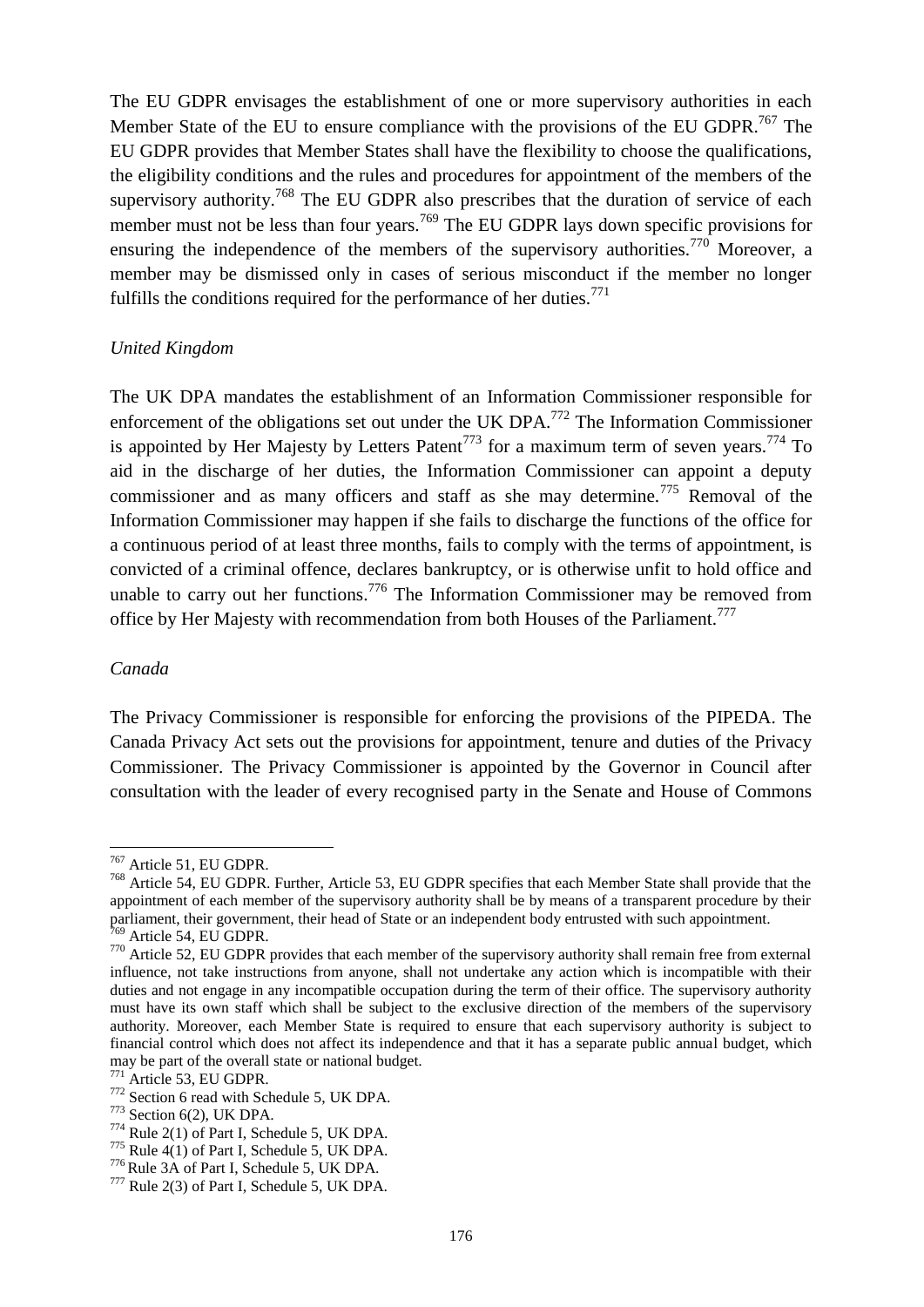and approval of the appointment by a resolution in the Senate and House of Commons.<sup>778</sup> The Privacy Commissioner holds office for a term of seven years but may be removed for cause by the Governor in Council at any time on address of the Senate and House of Commons.<sup>779</sup> The Canada Privacy Act also lays down specific provisions for ensuring the independence of the Privacy Commissioner.<sup>780</sup>

#### *South Africa*

The POPI Act establishes an independent Information Regulator which is tasked with governing the protection of personal information.<sup>781</sup> The Information Regulator is composed of a Chairperson and four members.<sup>782</sup> The POPI Act specifically includes strict instructions on the composition of the Information Regulator, i.e., at least one member of the Information Regulator must be appointed on account of experience as an advocate, attorney, or professor of law.<sup>783</sup> The remainder of the members may be appointed based on any other relevant qualifications.<sup>784</sup> The Chairperson and two regular members must be full-time employees whereas, the other two members may be there in a full-time or part-time capacity.<sup>785</sup> To be appointed within this body an applicant must be a citizen, a public servant, a member of some government body, employee of a political party, mentally fit, without criminal record, and must be chosen by the President on recommendation bythe National Assembly.<sup>786</sup> A committee is created within the National Assembly that nominates a member, who must then be approved by a majority of the Assembly.<sup>787</sup> The members may not be appointed for a period longer than five years, but will be eligible for reappointment at the the end of the term.<sup>788</sup> To ensure the lawful enactment of the duties of the Information Regulator, the POPI Act explicitly states that the Information Regulator must be impartial and perform its functions without fear, favour or prejudice.<sup>789</sup> The members are not permitted to undertake any other remunerative work while they hold office.<sup>790</sup>

*Australia*

 $\overline{\phantom{a}}$ 

<sup>778</sup> Section 53(1) of the Canada Privacy Act.

 $779$  Section 53(2) of the Canada Privacy Act.

<sup>780</sup> Section 54 of the Canada Privacy Act stipulates that the Privacy Commissioner shall engage exclusively in the duties of the office of the Privacy Commissioner and shall not engage in any other employment for reward. Further, the Privacy Commissioner shall be paid a salary equal to that of a judge of the Federal Court and shall also be entitled to a pension equivalent of that received by others in public service.

<sup>781</sup> Section 39, POPI Act.

<sup>782</sup> Section 41, POPI Act.

<sup>783</sup> Section 41, POPI Act.

<sup>784</sup> Section 41, POPI Act.

<sup>785</sup> Section 41, POPI Act.

<sup>786</sup> Section 41, POPI Act.

<sup>787</sup> Section 41, POPI Act.

<sup>788</sup> Section 41, POPI Act.

<sup>789</sup> Section 39(b), POPI Act.

<sup>790</sup> Section 41, POPI Act.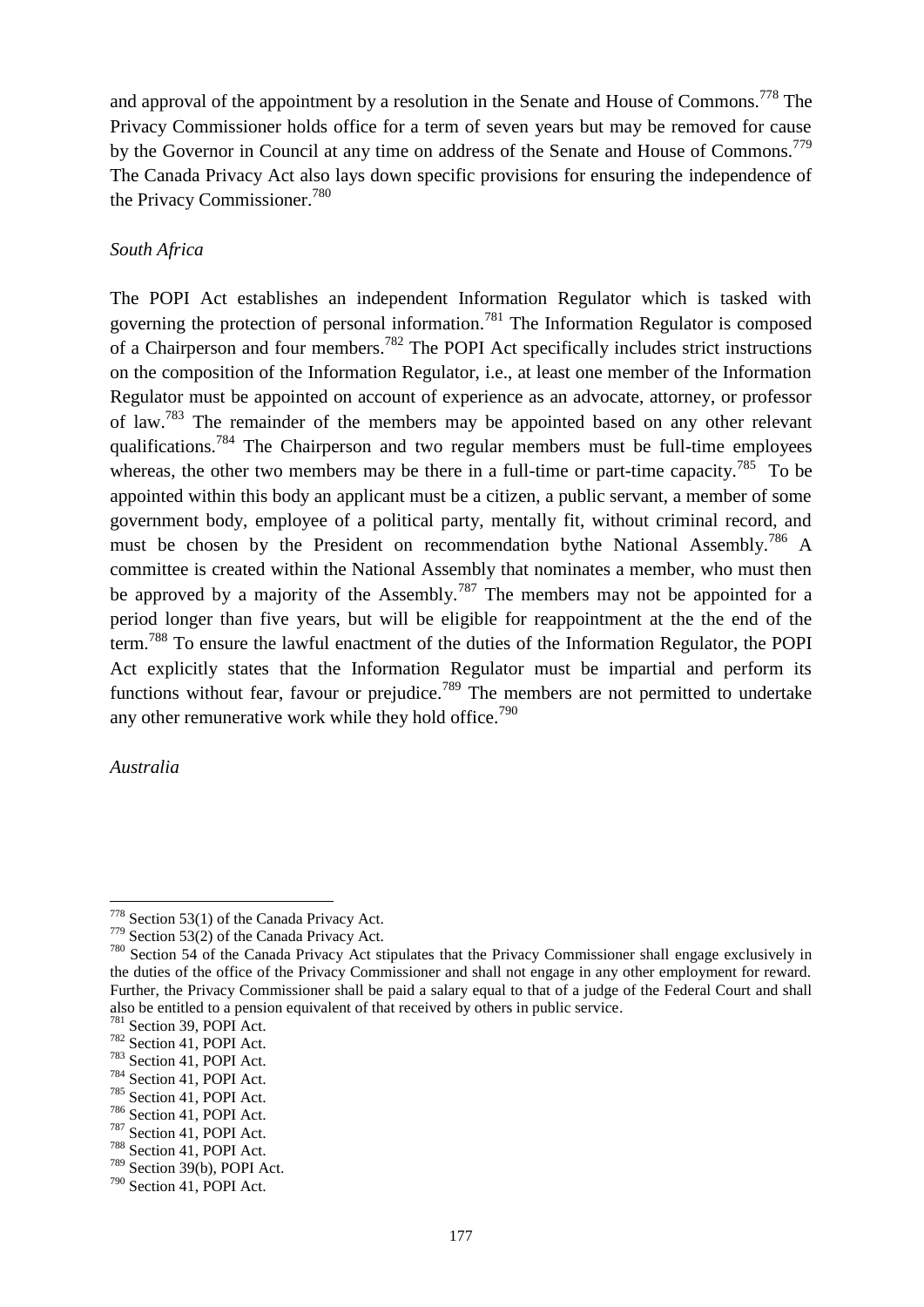The OAIC is mandated to ensure enforcement of the provisions of the Privacy Act.<sup>791</sup> The OAIC is appointed by the Governor–General by a written instrument<sup>792</sup> for a duration of no more than five years.<sup>793</sup> To ensure the lawful enactment of his/her duties by the OAIC, she may not engage in paid employment outside the duties of his or her office without the Minister's approval.<sup>794</sup>

### (ii) Functions, powers and duties of data protection authorities

### *European Union*

The functions, duties and powers of the supervisory authority under EU GDPR include the following: $795$ 

## a. Monitoring, enforcement and investigation

The supervisory authority must monitor and enforce the application of the EU GDPR. It also has the power to handle complaints lodged by a data subject, duty to investigate the complaint (including obtaining from the data controller access to all personal data as required) and inform the complainant of the progress and outcome of the investigation within a reasonable period. The supervisory authority has the power to order the rectification or erasure of personal data, issue warnings and reprimands, and impose administrative fines on a data controller in case of breach of data protection obligations. The supervisory authority also has the power to carry out data protection audits and impact assessments.

### b. Advisory powers

The supervisory authority can advise the Member States and other institutions on legislative and administrative measures relating to protection of natural persons' rights and freedoms about processing.

c. Standard setting powers

The supervisory authority can establish codes of conduct, encourage the establishment of data protection certification mechanisms, data protection seals and marks, and undertake periodic review of issued certifications.

#### d. Awareness generation

 $\overline{\phantom{a}}$  $791$  The OAIC is established under Section 5, Australian Information Commissioner Act, 2010 (Australian Information Commissioner Act).

<sup>792</sup> Section 14, Australian Information Commissioner Act.

<sup>793</sup> Section 15, Australian Information Commissioner Act. Per Section 16, Australian Information Commissioner Act, the OAIC is not permitted to engage in paid employment outside the duties of her office without the Minister's approval.

 $794$  Section 16. Australian Information Commissioner Act.

<sup>795</sup> *See* Articles 35, 57, 58, 77 and 83, EU GDPR.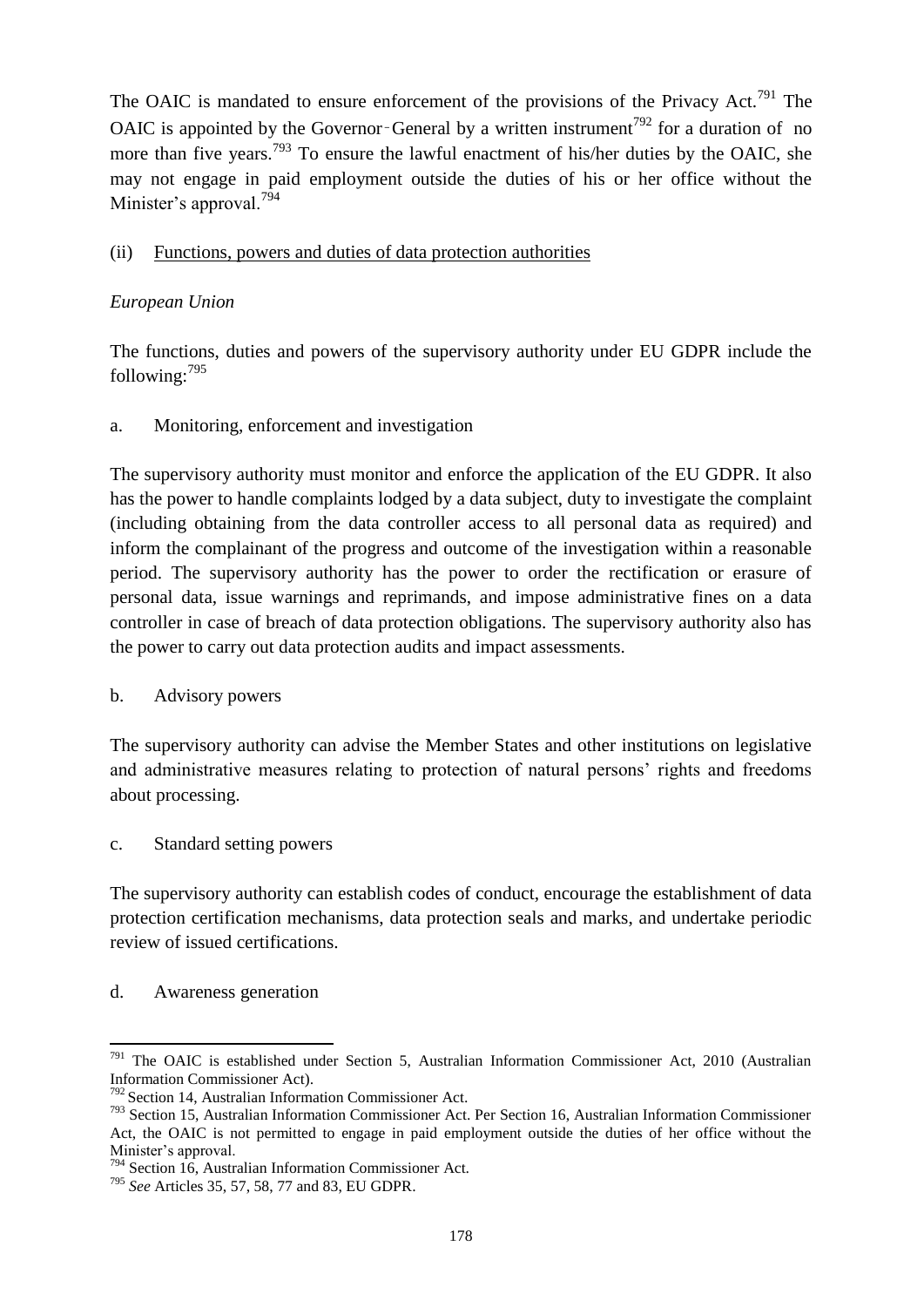The supervisory authority shall promote awareness of data controllers and processors of their obligations under the EU GDPR and promote public awareness and understanding of the risks, rules, safeguards and rights in relation to processing.

## *United Kingdom*

The functions, duties and powers of the Information Commissioner of UK include the following:<sup>796</sup>

a. Monitoring and enforcement

The Information Commissioner has the power to issue an 'enforcement notice', 'assessment notice' and ‗information notice' in order to determine whether the data controller has complied with the provisions of the UK DPA.<sup>797</sup>

b. Standard setting powers

The Information Commissioner may encourage trade associations to prepare and to disseminate to their members codes of practices, and where any trade association submits a code of practice to the Information Commissioner for her consideration, notify the trade association whether in her opinion the code promotes the following of good practice.

c. Awareness generation

The Information Commissioner must also provide educational materials to the public so that individuals are aware of their data protection rights. In order to ensure that data controllers are aware of their obligations in relation to processing operations of personal data, the Information Commissioner can disseminate information to data controllers that pertains to the same.

## *Canada*

The functions, duties and powers of the Privacy Commissioner include the following:

a. Monitoring, enforcement and investigation

The Privacy Commissioner's investigative powers predominantly include the handling of all complaints filed under PIPEDA.<sup>798</sup> While conducting an investigation, the Privacy Commissioner may review evidence, collect relevant records, and enter any premises and prepare a report within one year of filing of the complaint that contains all the findings and recommendations.<sup>799</sup> Where the Privacy Commissioner deems a complaint resolvable without

 $\overline{\phantom{a}}$ <sup>796</sup> Section 51, UK DPA.

<sup>797</sup> Sections 40, 41A and 43, UK DPA.

 $798$  Section 11(1), PIPEDA.

 $799$  Section 13(1), PIPEDA.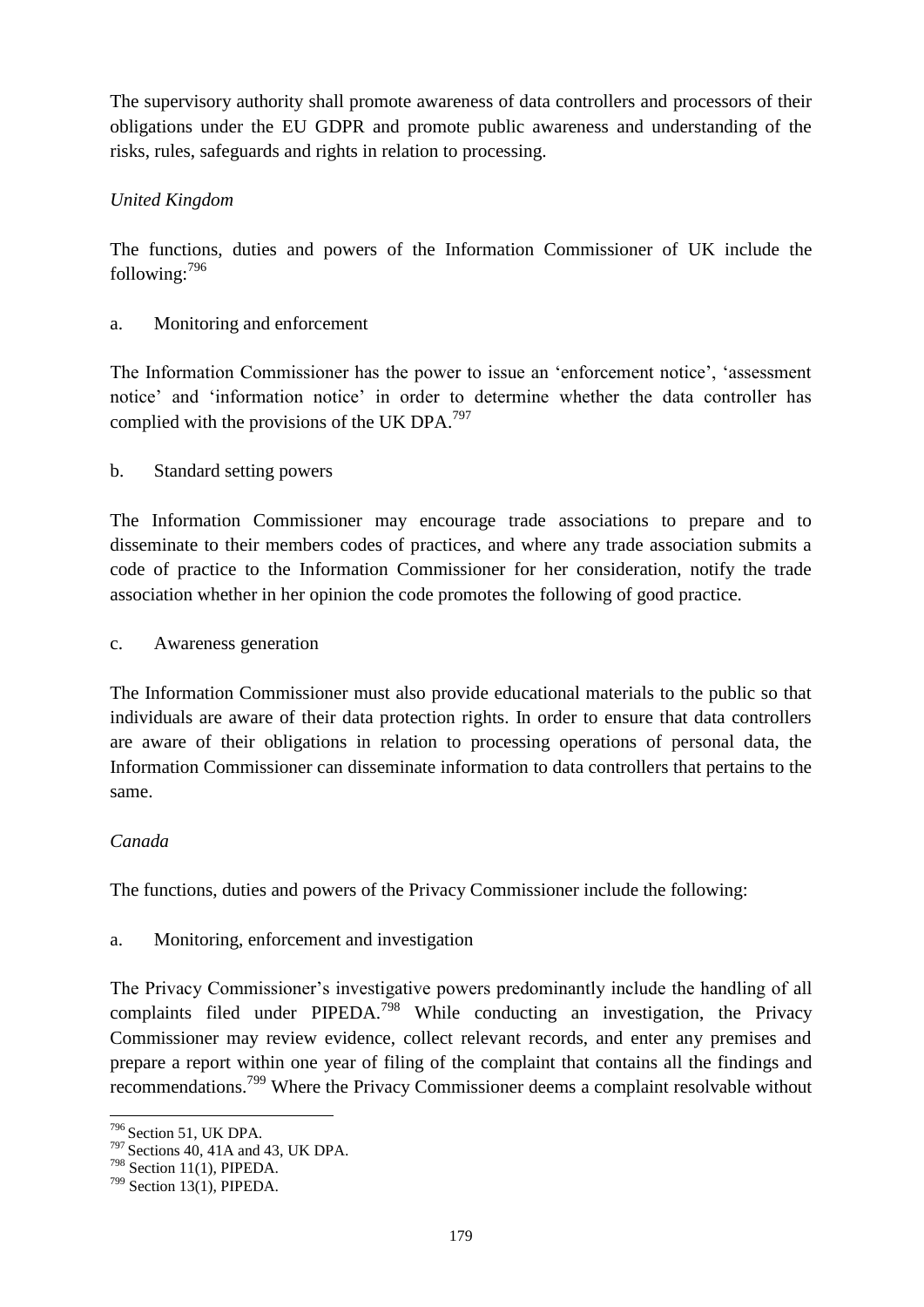extensive investigation, she may resolve such complaint through dispute resolution mechanisms, such as, mediation and conciliation.<sup>800</sup>

b. Awareness generation

The Privacy Commissioner is required to promote research activities relating to the privacy of individuals and processing of personal information by persons other than by government institutions. <sup>801</sup>

### *South Africa*

The functions, duties and powers of the Information Regulator of South Africa include the following: 802

#### a. Awareness generation

This includes advising public and private entities on data protection matters and ensuring no influential actions are taken that risk the protection of personal information.

b. Monitoring, enforcement and investigation

This includes investigation and resolving of complaints arising under the POPI Act. It also includes monitoring developments in information processing and computer technology. Further, the Information Regulator is also required to conduct an assessment of a public or private body in respect of processing of personal information.

c. Laying down codes of conduct and facilitating cross-border cooperation

This includes assisting bodies to develop codes of conduct regarding protection of personal information. Further, it also includes consulting with national and international bodies that are concerned with data protection or information processing.

#### *Australia*

 $\overline{\phantom{a}}$ 

The functions, duties and powers of the OAIC include the following:<sup>803</sup>

a. Guidance related functions

It includes making guidelines to adopt best practices in relation to data protection. The OAIC should promote an understanding of APPs.

 $800$  Section 12.1(2), PIPEDA.

<sup>801</sup> Section 60(1), Canada Privacy Act.

<sup>802</sup> Section 40, POPI Act.

<sup>803</sup> Section 28, 28A, 28B, Privacy Act.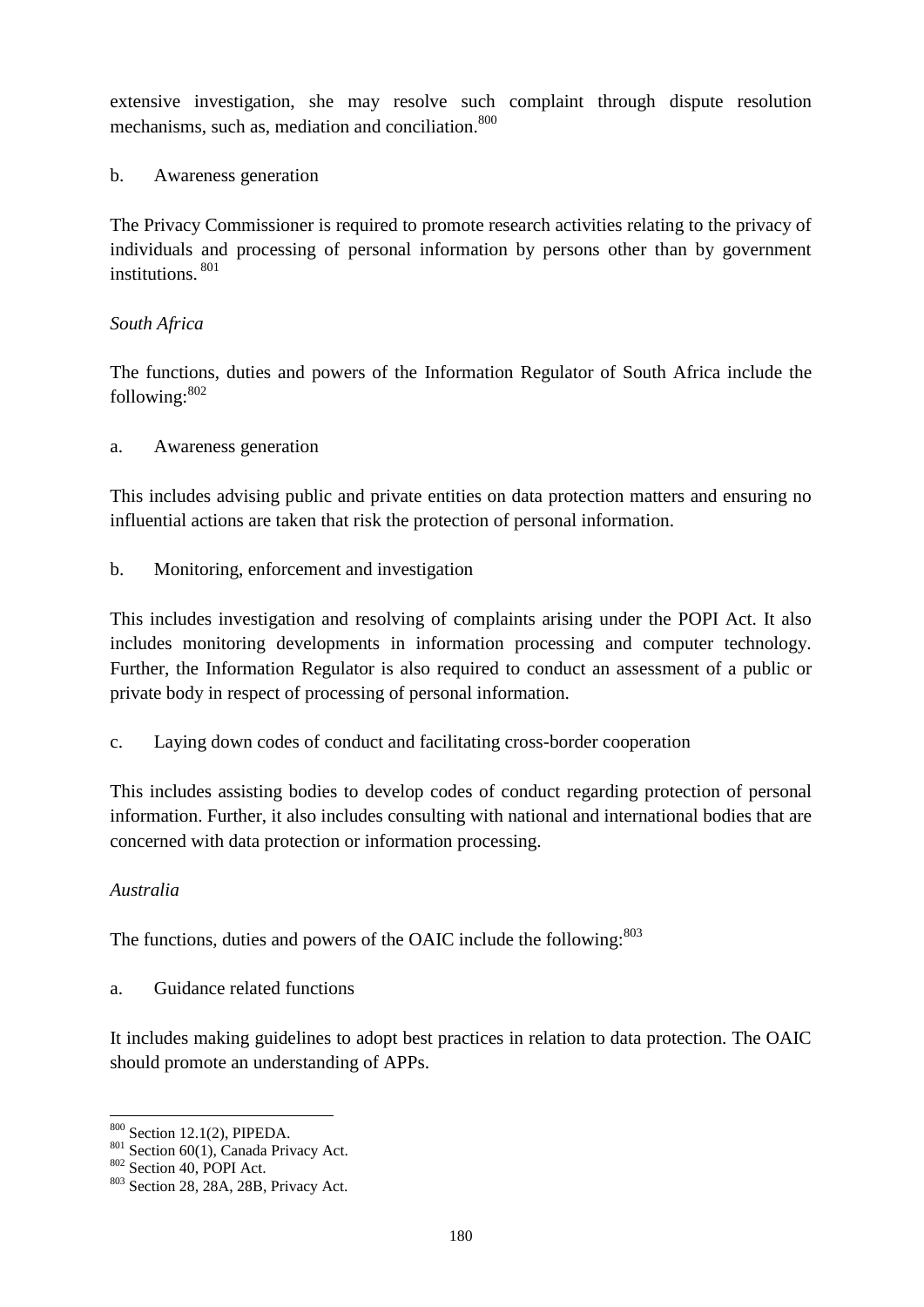### b. Advisory

The functions of the OAIC include providing advice to a Minister or entity regarding data protection. The OAIC must provide reports and recommendations to the Minister regarding protection of the privacy of individuals.

## c. Monitoring, enforcement and investigation

The OAIC is required to monitor the accuracy of information held by the entity. It must also ensure no entity is using information for unauthorised purposes. The investigative powers of the OAIC include the power to conduct investigation, obtain information and documents and the power to examine witnesses. $804$ 

## **2.20 Provisional Views**

- 1. Based on the above, it follows that a separate and independent data protection authority may be set up in India for enforcement of a data protection legal framework.
- 2. There are three broad categories of functions, powers and duties which may be performed by a data protection authority: monitoring, enforcement and investigation; standard-setting; and awareness generation.
- 3. Specifically, the above functions may include:
- (i) Monitoring, enforcement and investigation

This may include the power to (a) ensure compliance and enforcement with the provisions of a data protection law; (b) conduct inspection, investigations and collect documents as may be required; (c) adjudicate disputes arising between individuals and data controllers; (d) monitor cross-border transfer of data; (e) monitor security breaches; (f) issue directions to all relevant entities; (g) impose civil penalties for non-compliance; and (h) issue regulations in order to facilitate the enforcement of data protection principles and other ancillary matters relating to data protection.<sup>805</sup>

### (ii) Awareness generation

This may include: (a) the ability to conduct research and promote public awareness of data protection; and (b) the power to educate public and private entities.

### (iii) Standard setting

 $\overline{\phantom{a}}$ 

<sup>804</sup> *See* Part V, Privacy Act.

<sup>&</sup>lt;sup>805</sup> The power to issue regulations are standard provisions which are there in the TRAI Act, Securities and Exchange Board of India Act, 2002 (SEBI Act), and the Insurance Regulatory and Development Authority Act, 1999.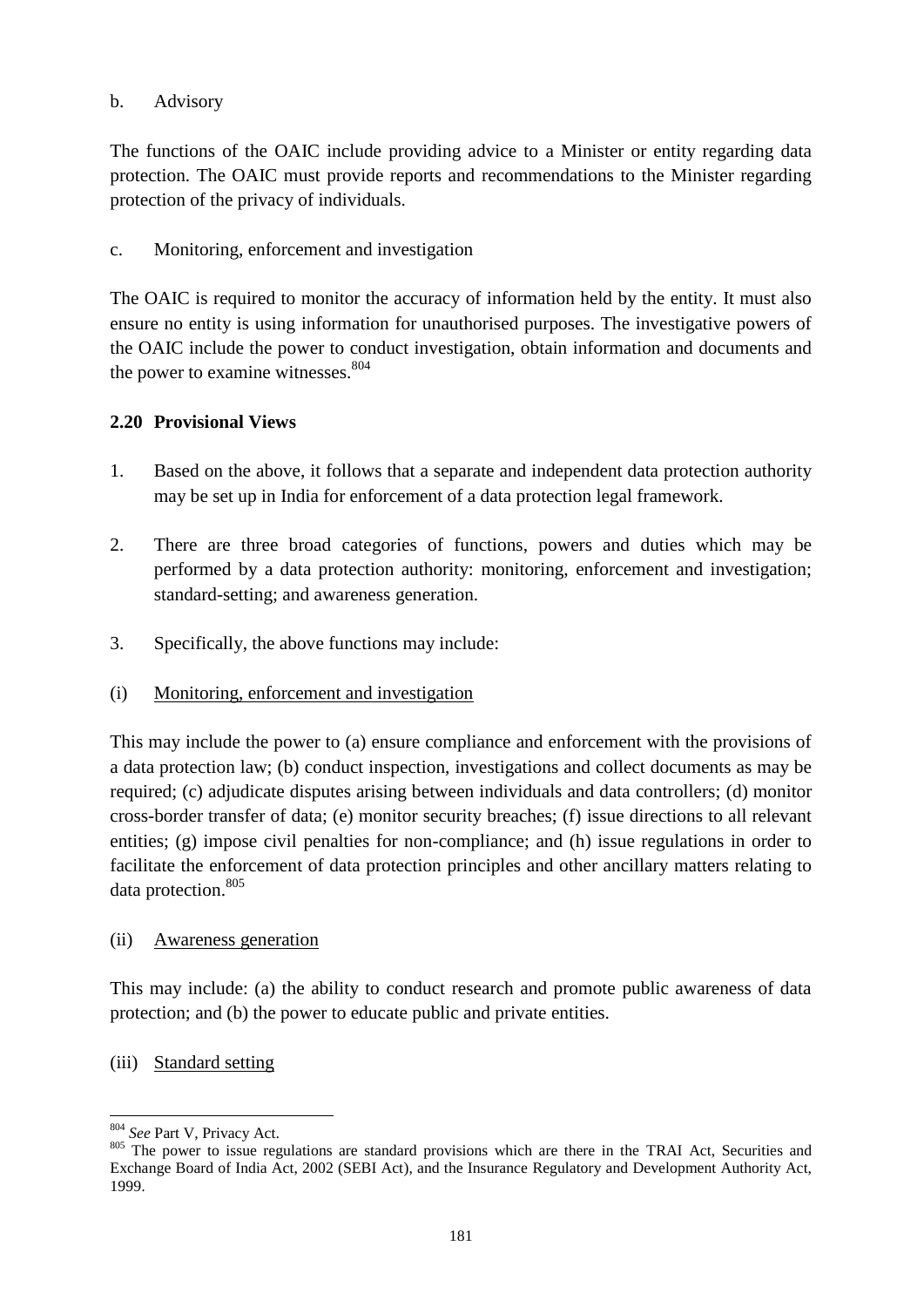This may include the power to: (a) issue codes of conduct/practice; (b) lay down standards for security safeguards; (c) lay down standards for data protection impact assessment; and (d) lay down standards for registration for data controllers as may be required and maintain a database in this regard. Some of these standards relate to data protection issues, e.g., standards for data protection impact assessments; others such as standards for security safeguards are not *per se* related to data protection. The role of the central government in relation to setting of standards for the latter and such analogous categories and organisational measures should be ensured.

### **2.21 Questions**

- 1. What are your views on the above?
- 2. Is a separate, independent data protection authority required to ensure compliance with data protection laws in India?
- 3. Is there a possibility of conferring the function and power of enforcement of a data protection law on an existing body such as the Central Information Commission set up under the RTI Act?
- 4. What should be the composition of a data protection authority, especially given the fact that a data protection law may also extend to public authorities/government? What should be the qualifications of such members?
- 5. What is the estimated capacity of members and officials of a data protection authority in order to fulfil its functions? What is the methodology of such estimation?
- 6. How should the members of the authority be appointed? If a selection committee is constituted, who should its members be?
- 7. Considering that a single, centralised data protection authority may soon be overburdened by the sheer quantum of requests/ complaints it may receive, should additional state level data protection authorities be set up? What would their jurisdiction be? What should be the constitution of such state level authorities?
- 8. How can the independence of the members of a data protection authority be ensured?
- 9. Can the data protection authority retain a proportion of the income from penalties/fines?
- 10. What should be the functions, duties and powers of a data protection authority?
- 11. With respect to standard-setting, who will set such standards? Will it be the data protection authority, in consultation with other entities, or should different sets of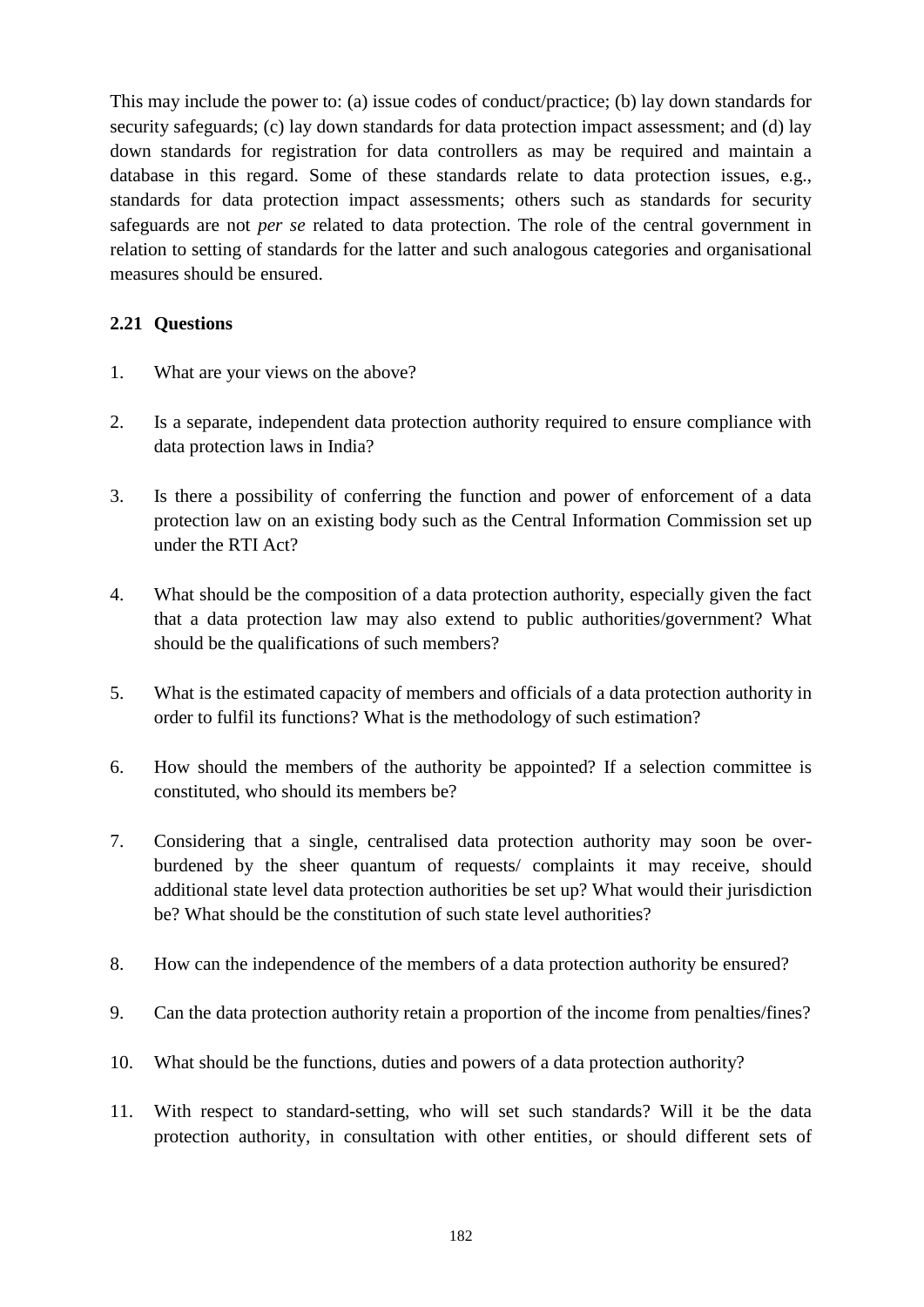standards be set by different entities? Specifically, in this regard, what will be the interrelationship between the data protection authority and the government, if any?

12. Are there any alternative views other than the ones mentioned above?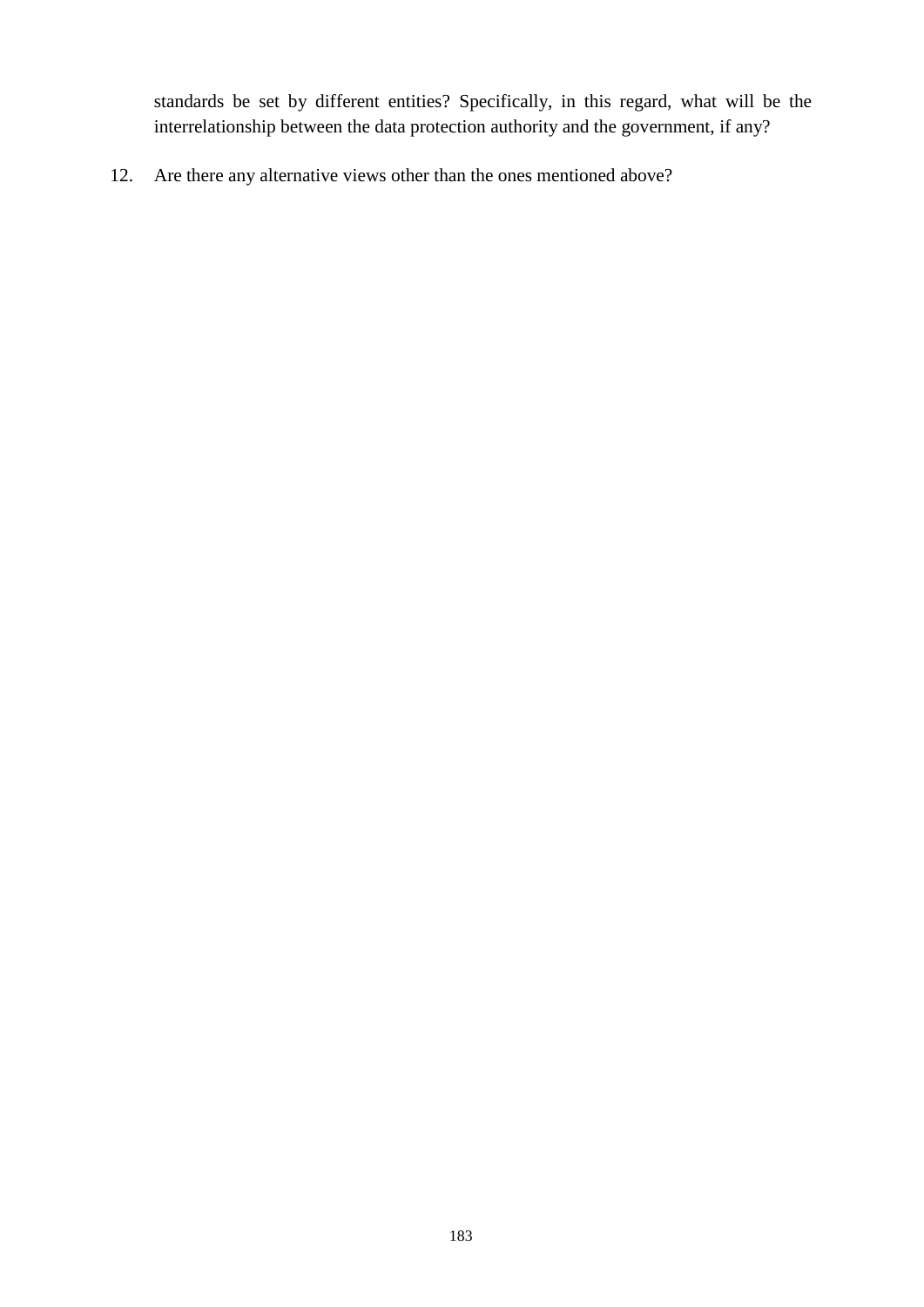### **CHAPTER 3: ADJUDICATION PROCESS**

#### **3.1 Introduction**

Adjudication plays an integral role in the enforcement of any law as it ascertains the rights and obligations of parties involved in a dispute and prescribes the corrective actions and remedies. In the context of a data protection law, adjudication entails an assessment of whether and to what extent data protection rights of an individual have been infringed by a data controller, the loss or damage suffered by the individual due to the said infringement, the remedies available to the individual as well as the penal consequences that the data controller may be liable for. Given the technical and specialised nature of the issues that may arise while adjudicating under a data protection law, it is imperative to evaluate the shortcomings of existing adjudicatory mechanisms in India in this field and propose an adjudicatory framework along with the remedies that may be available (the substantive issues relating to ‗Remedies' is dealt with in Part IV, Chapter 4 of the White Paper).

#### **3.2 Issues**

Under the extant Indian legal framework, specifically the IT Act, a special class of officers called ‗adjudicating officers' are appointed for hearing and adjudicating cases pertaining to violations of the provisions of the IT Act or of any rule, regulation, direction or order made thereunder.<sup>806</sup> The IT Act also specifies certain disputes in relation to which the adjudicating officer has the power to adjudicate. $807$ 

An adjudicating officer is an officer not below the rank of a 'Director' to the Government of India or an equivalent officer of a State Government and is required to have such experience in the field of information technology and legal or judicial experience as may be prescribed.<sup>808</sup> Further, an adjudicating officer is required to adjudicate matters in which the claim for injury or damage does not exceed Rs. 5 crores.<sup>809</sup> Moreover, while adjudicating, an adjudicating officer shall have the powers of a civil court.  $810$ 

It is relevant to note that the adjudicatory functions discharged by adjudicating officers primarily relate to fraudulent transactions from bank accounts on account of failure to

 $\overline{\phantom{a}}$ 

<sup>806</sup> Section 46(1), IT Act.

<sup>&</sup>lt;sup>807</sup> Sections 43 (Penalty and compensation for damage to computer, computer system, etc.), 43A (Compensation for failure to protect data), 44 (Penalty for failure to furnish information, return, etc.) and 45 (Residuary penalty), IT Act.

 $\frac{$08}{$8}$  Section 46(1) and (3), IT Act.

 $809$  Section 46(1A), IT Act. Please note that jurisdiction in respect of a claim for injury or damage exceeding Rs. 5 crores shall vest with the competent court.

<sup>&</sup>lt;sup>810</sup> Section 46(5), IT Act. All proceedings before an adjudicating officer shall be deemed to be judicial proceedings within the meaning of Sections 193 and 228, IPC, shall be deemed to be a civil court for the purposes of Section 345 and 346, CrPC and shall be deemed to be a civil court for the purposes of Order XXI, Civil Procedure Code, 1908 (CPC).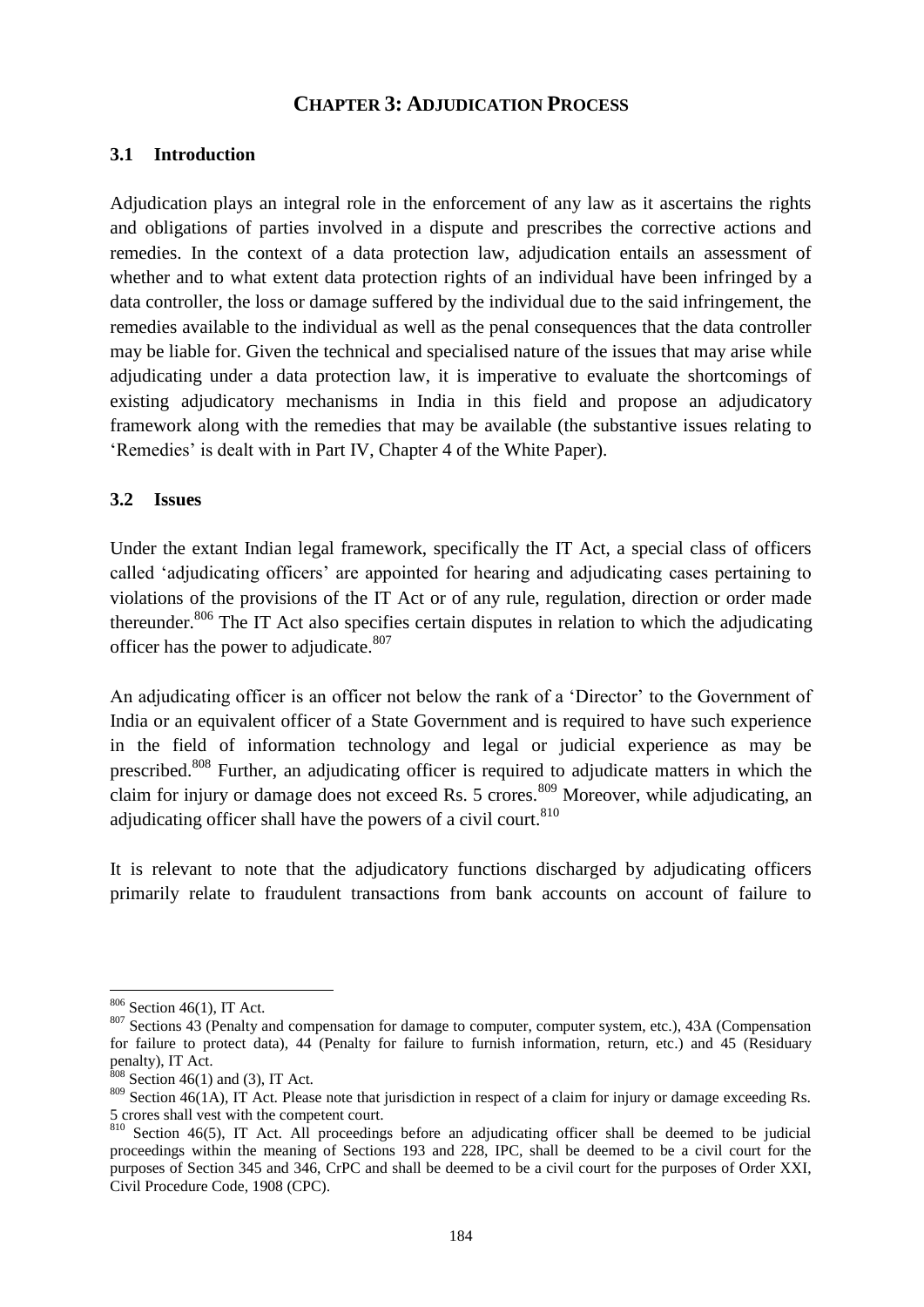maintain reasonable security practices<sup>811</sup> and as such, it appears that such orders may not *per se* relate to other aspects of data protection violation.

So far as the appellate mechanism under the IT Act is concerned, prior to the enactment of the Finance Act, 2017 (Finance Act), appeals from decisions of adjudicating officers lay before the CyAT set up under Section 48 of the IT Act. The CyAT, which started functioning in 2006, was set up with a specific mandate to hear appeals on matters where the jurisdiction of civil courts was barred, i.e. where the claim for injury or damage does not exceed Rs. 5 crores.<sup>812</sup> However, the CyAT has, as of 31 March 2017, passed merely 17 judgments and has passed no judgement after 30 June 2011.<sup>813</sup> Moreover, the chairman's position for the CyAT has been lying vacant since July 2011 and consequently, though appointment of members has been carried on, a bench to hear the matters has not been constituted in the absence of a chairman.

In order to bring about rationalisation of tribunals, uniformity in service, efficiency and cost optimisation<sup>814</sup>, the IT Act was amended by the Finance Act to confer the powers of the CyAT to hear appeals from the decisions of the adjudicating officers to the Telecom Disputes Settlement and Appellate Tribunal (TDSAT or Appellate Tribunal)<sup>815</sup>. There are concerns on whether the current resources, capacity and infrastructure of the Appellate Tribunal can take on the additional mandate of discharging the functions of the  $\text{CyAT}^{816}$ .

Upon adjudication, the adjudicating officer under the IT Act has the power to give remedies in the form of either a civil penalty imposed upon the defaulter or grant compensation to the aggrieved individual. Section 43A of the IT Act stipulate that any person who commits the acts specified under the said provision shall be liable to pay damages by way of compensation to the person so affected.<sup>817</sup> Given that there does not appear to be any specific limit on the amount of compensation payable under this provision, it follows that a person affected by an infringement may assess the damages on her own so long as the amount assessed does not

 $\overline{\phantom{a}}$ 811 Sreenidhi Srinivasan and Namrata Mukherjee, 'Building An Effective Data Protection Regime', Vidhi Centre For Legal Policy 19 (January 2017). *Also see Ram Techno Park v. State Bank of India*, Complaint No. 9 of 2012, Adjudicating Officer (Maharashtra) Order dated 22 February 2013, available at: [https://it.maharashtra.gov.in/Site/Upload/ACT/DIT\\_Adjudication\\_RamTechno\\_Vs\\_SBI-22022013.pdf,](https://it.maharashtra.gov.in/Site/Upload/ACT/DIT_Adjudication_RamTechno_Vs_SBI-22022013.pdf) (last accessed 23 October 2017) and *M/s Shreenivas Signs Pvt. Ltd. v. IDBI Bank Ltd.*, Complaint No. 12 of 2013, Adjudicating Officer (Maharashtra) Order dated 18 February 2014, available at: [https://it.maharashtra.gov.in/Site/Upload/ACT/DIT\\_Adjudication\\_SreenivasSigns\\_Vs\\_IDBI-18022014.PDF,](https://it.maharashtra.gov.in/Site/Upload/ACT/DIT_Adjudication_SreenivasSigns_Vs_IDBI-18022014.PDF) (last accessed 23 October 2017).

<sup>812</sup> Section 61, IT Act.

<sup>813</sup> *See* ‗Judgments', Cyber Appellate Tribunal, available at<http://cyatindia.gov.in/Judgement.aspx> (last accessed 22 October 2017).

<sup>814</sup> Radhika Merwin, 'Merger of tribunals to rationalize working', Hindu Business Line (23 March 2017), available at: [http://www.thehindubusinessline.com/economy/policy/merger-of-tribunals-to-rationalise](http://www.thehindubusinessline.com/economy/policy/merger-of-tribunals-to-rationalise-working/article9598534.ece)[working/article9598534.ece,](http://www.thehindubusinessline.com/economy/policy/merger-of-tribunals-to-rationalise-working/article9598534.ece) (last accessed 22 October 2017).

<sup>815</sup> The TDSAT is established under Section 14 of the TRAI Act. An appeal from the TDSAT lies with the Supreme Court of India (as per Section 18, TRAI Act).

<sup>&</sup>lt;sup>816</sup>It is relevant to note that in 2004, the TDSAT's jurisdiction was extended to cover broadcasting services. Moreover, per the Finance Act, the mandate of the Airports Economic Regulatory Authority Appellate Tribunal has also been transferred to the TDSAT (in addition to that of the CyAT).

 $817$  Similar provision is contained in Section 43, IT Act.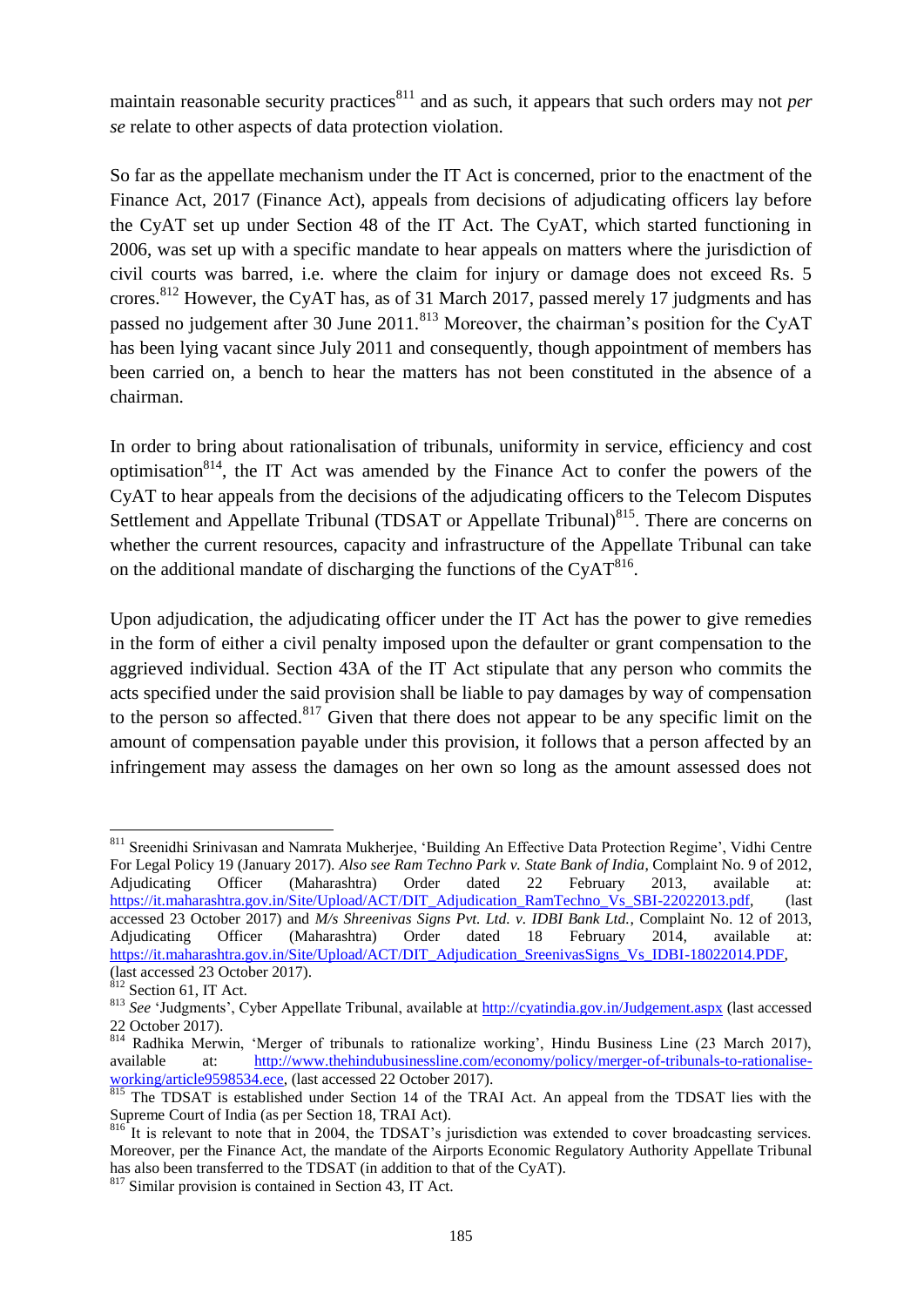exceed Rs. 5 crores.<sup>818</sup> Furthermore, in case of a contravention of the provisions of the IT Act for which no penalty has been prescribed separately, the defaulting person shall be liable to pay a penalty not exceeding Rs. 25,000 or compensation not exceeding Rs. 25,000.<sup>819</sup>

Compensation, as a remedy under Section 43A of the IT Act is extremely limited and is applicable where a body corporate fails to maintain and implement reasonable security practices and procedures. Moreover, for any other violation of the provisions of the IT Act (for which no separate penalty is prescribed), the amount of compensation that may be claimed is limited to Rs. 25,000. In the context of adjudication of disputes pertaining to data protection violation, it may be relevant to consider the extent to which adjudicatory bodies may grant compensation to an aggrieved party and consequently, determine the jurisdiction and powers of adjudicatory bodies in this regard.

#### **3.3 International Practices**

#### *European Union*

Under the EU GDPR, the supervisory authority set up in every Member State has the power to investigate complaints relating to the breach of any of the rights of the data subject. $820$  The supervisory authority has a wide range of investigative powers<sup>821</sup> and corrective powers.<sup>822</sup> A data subject may file a complaint with the supervisory authority where she considers that the processing of personal data related to her infringes the EU GDPR.<sup>823</sup> The supervisory authority has the power to impose an administrative penalty on the data controller where the latter has breached the provisions of the EU GDPR. $824$  The data subject, however, also has the right to bring an appeal or seek a remedy from the competent courts of the Member States where the supervisory authority is established where the said authority does not handle the complaint or does not inform the data subject about the progress or outcome of the complaint within the prescribed time limit. $825$ 

#### *United Kingdom*

l

Under the UK DPA, the Information Commissioner has several powers including the power to issue 'enforcement notices' to data controllers in case of contravention of the provisions of the UK DPA.<sup>826</sup> The Information Commissioner also has the power to issue 'assessment

 $818$  Please note that for a claim above Rs. 5 crores, the claim will be filed with a civil court having competent territorial and pecuniary jurisdiction. In other words, when such a claim is filed with a civil court, then the special adjudicatory mechanism of the IT Act will no longer be the procedural law and the process will be governed by the provisions of the CPC. *See* Apar Gupta, ‗Commentary on Information Technology Act', 184 (Lexis Nexis, 2013).

 $819$  Section 45, IT Act. Section 44, IT Act only prescribes a penalty for failure to furnish information, return, etc.

 $820$  Article 57(1)(f), EU GDPR.

 $821$  Article 58(1), EU GDPR.

<sup>822</sup> Article 58(2), EU GDPR.

 $823$  Article 77(1), EU GDPR.

<sup>824</sup> Article 83, EU GDPR.

<sup>825</sup> Article 78, EU GDPR.

<sup>&</sup>lt;sup>826</sup> Section 40, UK DPA.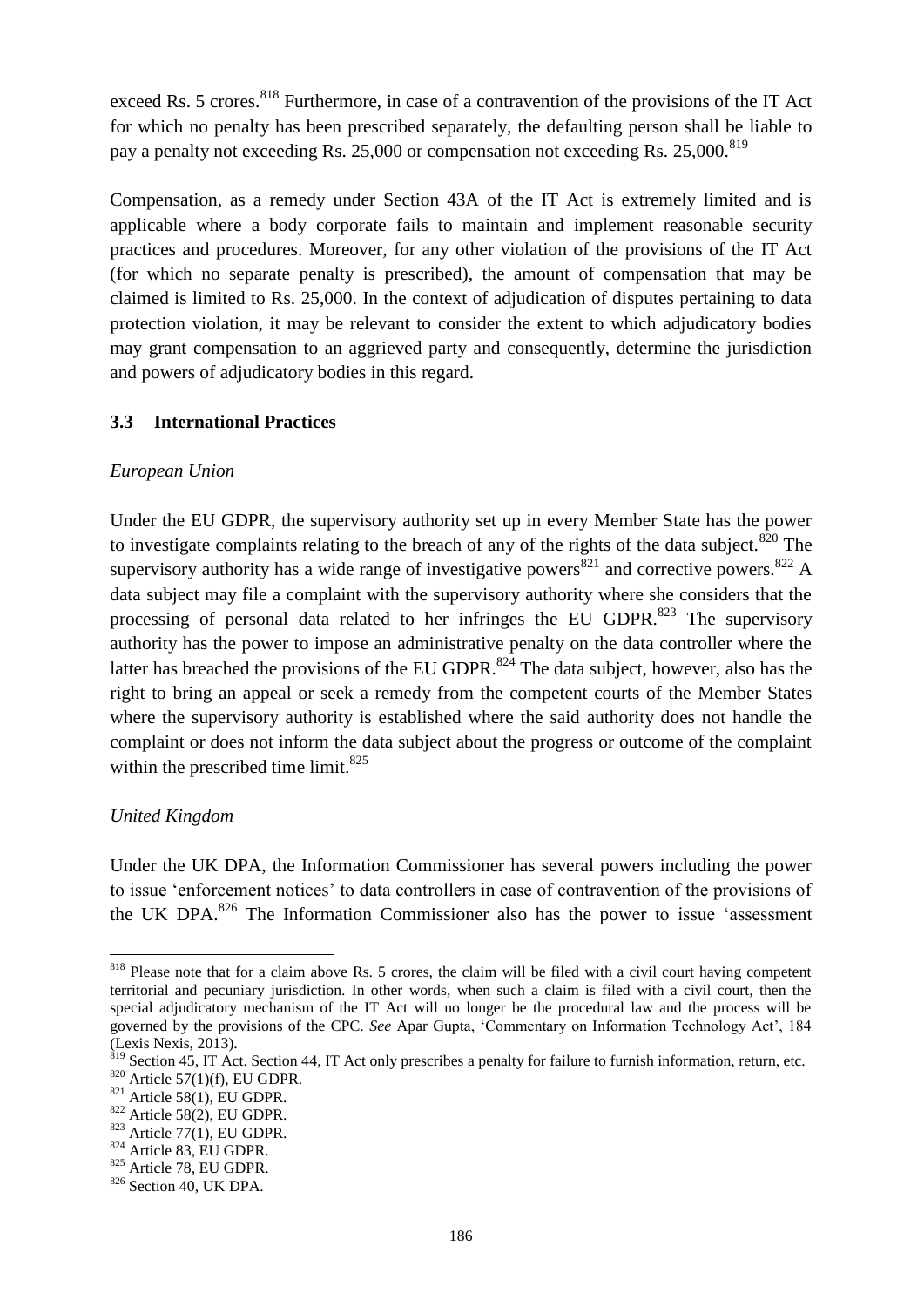notices'<sup>827</sup> and 'information notices' in order to determine whether the data controller has complied with the provisions of the UK DPA.<sup>828</sup> Where a data controller fails to comply with any of the notices, then it may be considered as an offence under the UK DPA. $829$  The Information Commissioner may impose a monetary penalty upon the data controller for contravention of data protection principles.<sup>830</sup> A data controller on whom any type of notice under the UK DPA has been served by the Information Commissioner, has the right to file an appeal with the First-tier Tribunal.<sup>831</sup>

#### *Australia*

Under the Privacy Act, in case of a breach of the privacy principles, an individual can file a complaint with the  $OAIC$ <sup>832</sup> Where it is not feasible to conciliate between the parties, the OAIC may undertake an investigation and upon finding of a substantiated complaint, can direct the respondent to not repeat such a conduct or perform a reasonable act to redress the loss suffered by the individual.<sup>833</sup> On an application by the OAIC, if the prescribed court is satisfied that the respondent has contravened the provisions of the Privacy Act, it may order the respondent to pay a penalty.<sup>834</sup> The OAIC may also undertake the above on the basis of a *suo moto* action.<sup>835</sup> Moreover, an application for review of an order made by the OAIC lies with the Administrative Appeals Tribunal.<sup>836</sup>

#### *Canada*

 $\overline{a}$ 

In Canada, under the PIPEDA, the Privacy Commissioner may take cognizance of a complaint filed by an individual or on its own. $837$  Upon filing of a complaint, the Privacy Commissioner may conduct an investigation. $838$  Upon completion of investigation, the Privacy Commissioner is required to prepare a report consisting of its findings and recommendations.<sup>839</sup> On receiving the report, the individual may apply to the court for a hearing in respect of the matter in relation to which the complaint was made or that is referred to in the Privacy Commissioner's report.<sup>840</sup> The court may direct the organization to correct its practices and award damages to the complainant.<sup>841</sup>

 $827$  Sections 41A, 41B, 41C and 42, UK DPA.

<sup>828</sup> Section 43, UK DPA.

<sup>829</sup> Section 47, UK DPA.

<sup>830</sup> Sections 55A-55E, UK DPA.

<sup>831</sup> Section 48, UK DPA read with ICO, "Information Commissioner's guidance about the issue of monetary penalties prepared and issued under section  $55C(1)$  of the Data Protection Act 1998", 3 (December 2015), available at: [https://ico.org.uk/media/for-organisations/documents/1043720/ico-guidance-on-monetary](https://ico.org.uk/media/for-organisations/documents/1043720/ico-guidance-on-monetary-penalties.pdf)[penalties.pdf,](https://ico.org.uk/media/for-organisations/documents/1043720/ico-guidance-on-monetary-penalties.pdf) (last accessed 20 October 2017).

 $\frac{832}{8}$  Section 36, Privacy Act.

<sup>833</sup> Section 52, Privacy Act.

<sup>834</sup> Section 80W, Privacy Act.

<sup>835</sup> Section 52(1A) read with Section 40(2), Privacy Act.

<sup>836</sup> Section 96, Privacy Act.

<sup>837</sup> Section 11, PIPEDA.

<sup>838</sup> Section 12, PIPEDA.

<sup>839</sup> Section 13, PIPEDA.

<sup>840</sup> Section 14, PIPEDA.

<sup>&</sup>lt;sup>841</sup> Section 16, PIPEDA.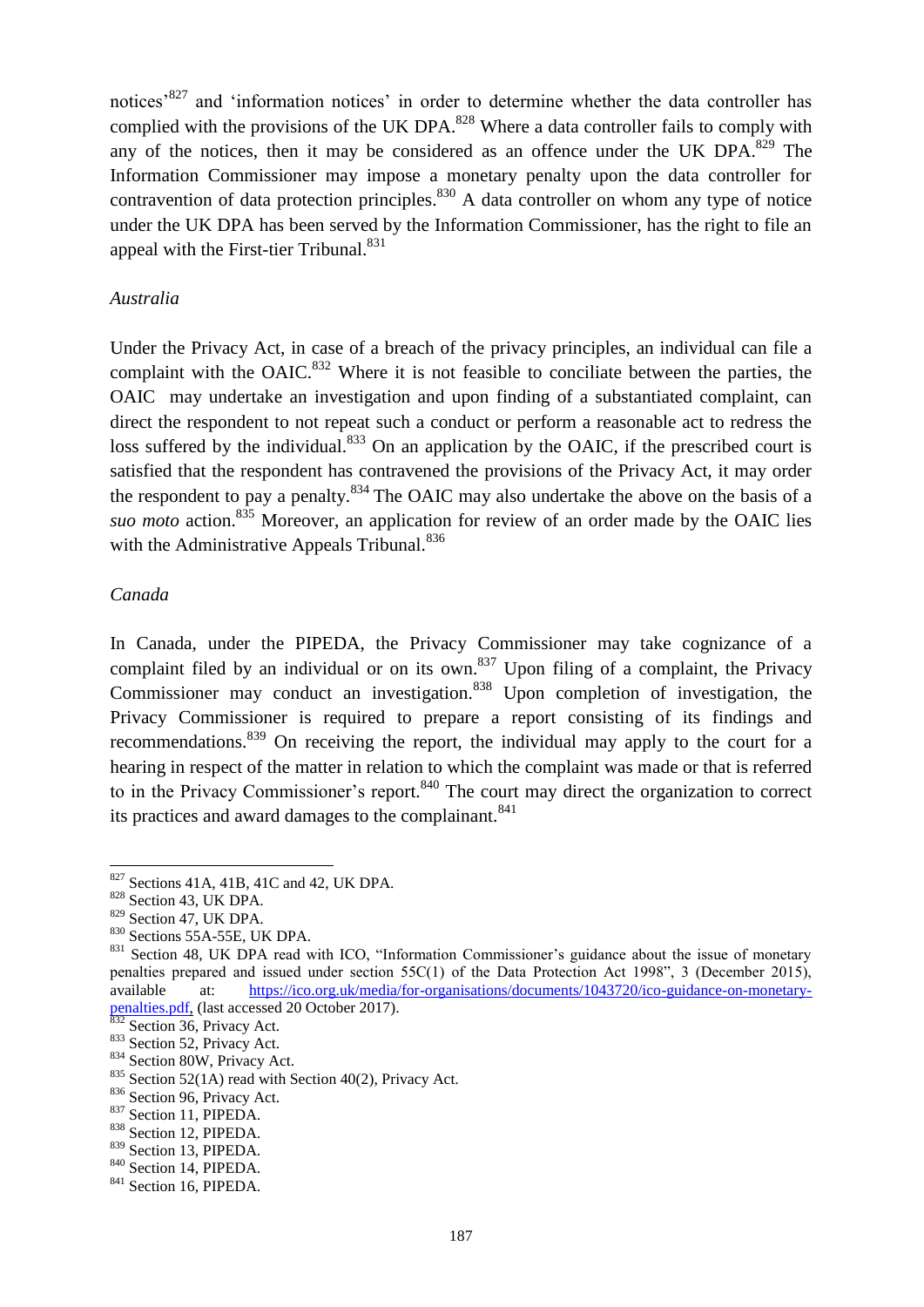### *South Africa*

Under the POPI Act, the Information Regulator may undertake investigation into a complaint submitted by a person for, *inter alia*, breach of the conditions of lawful processing of personal information.<sup>842</sup> The Information Regulator may also, on its own initiative, commence investigation.<sup>843</sup> On receipt of a complaint, the Information Regulator may conduct a preinvestigation<sup>844</sup>, act as a conciliator, conduct a full investigation or refer the complaint to its enforcement committee $845$ . Where the Information Regulator is satisfied with the organization has interfered with the protection of personal information of the complainant, the Information Regulator may issue a notice directing the organization to take corrective steps accordingly.<sup>846</sup> A penalty may also be imposed on the organization.<sup>847</sup> A right of appeal against the direction/notice of the Information Commissioner lies with the High Court having the requisite jurisdiction.<sup>848</sup>

### **3.4 Provisional Views**

- 1. Given that under a data protection legal regime, government bodies and public authorities may be considered as data controllers, an adjudicating officer appointed under the IT Act, who is an officer of the government, may not be the appropriate body to adjudicate disputes which involve violation of data protection obligations by such government bodies and public authorities. Therefore, it may be appropriate for a separate, independent body, such as, a data protection authority to adjudicate on disputes arising between an individual and a data controller due to breach of any data protection obligation.
- 2. It follows that an individual whose data protection rights have been violated may, at the outset, first approach the data controller or a specific grievance redressal officer of the data controller identified in this regard.
- 3. Where the data controller fails to resolve the complaint of the individual in a satisfactory and expeditious manner, the individual may be given the right to file a complaint with the data protection authority. Moreover, where the data protection authority observes any violation by a data controller of any of the provisions of a data protection law, it may initiate action against such data controller on a *suo motu* basis.
- 4. The data protection authority may be conferred with the power to appoint an adjudicating officer who may have the requisite qualifications and expertise to inquire into the facts of the complaint and adjudicate accordingly.

 $\overline{\phantom{a}}$ 

<sup>&</sup>lt;sup>842</sup> Sections 73 and 74, POPI Act.

<sup>843</sup> Section 76(3), POPI Act.

<sup>844</sup> Section 79, POPI Act.

<sup>845</sup> Section 92, POPI Act.

<sup>846</sup> Section 95, POPI Act.

 $847$  Section 109, POPI Act.

<sup>848</sup> Section 97, POPI Act.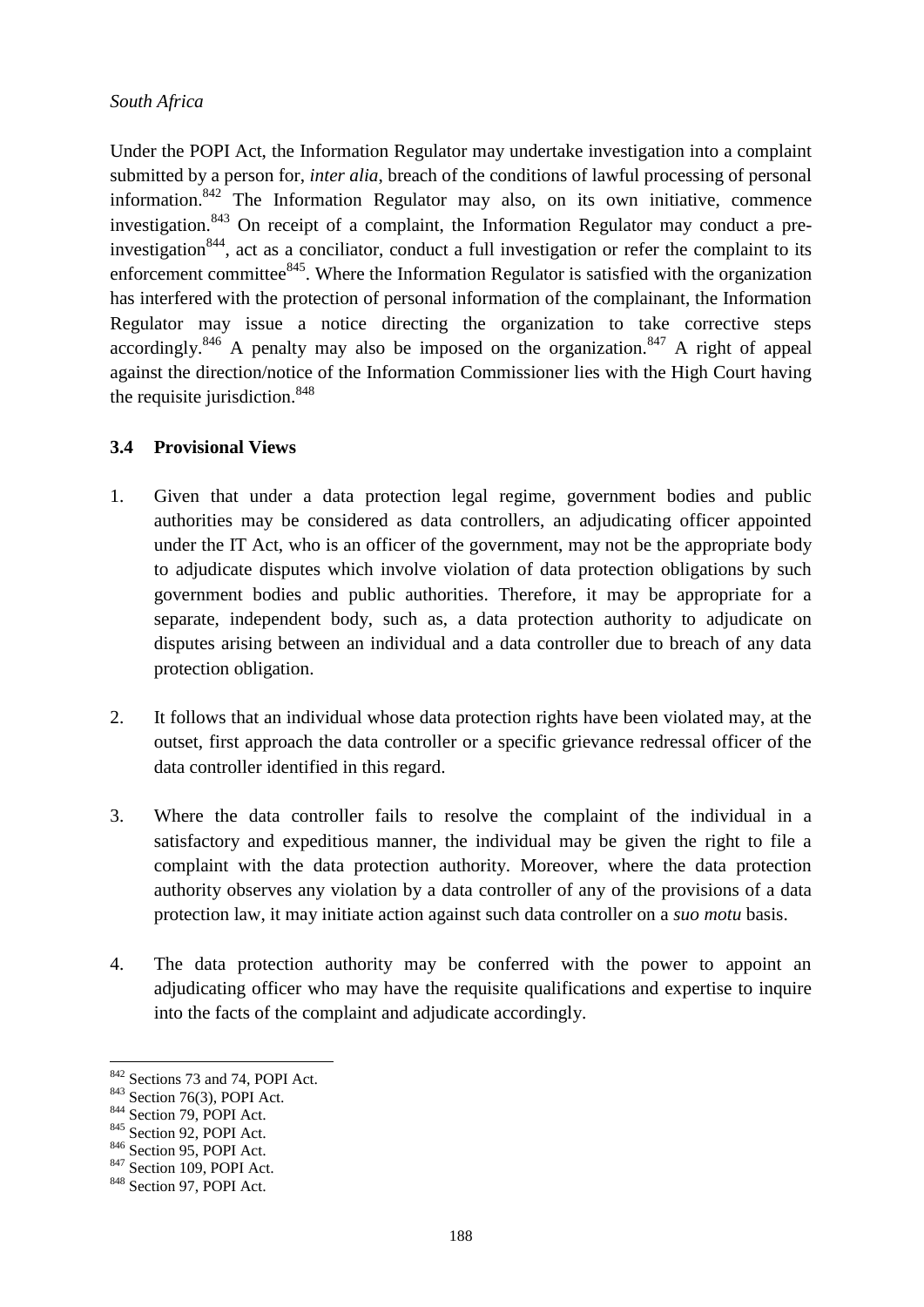- 5. Given that the Appellate Tribunal has already been provided with the mandate to hear appeals from adjudicating officers under the IT Act, it may be worthwhile to propose the Appellate Tribunal as an appellate forum for any decision passed by a data protection authority. This, of course, will be subject to suitable amendments to the TRAI Act along with the constitution of specialised benches having the requisite technical knowledge and expertise as required to achieve this purpose.
- 6. In addition to the powers described in the previous section on ‗Data Protection Authority' (Part IV, Chapter 2 of the White Paper), the data protection authority may be given the power to impose civil penalties as well as order the defaulting party to pay compensation.
- 7. Specifically, in case of compensation claims, the consumer fora set up under the Consumer Protection Act, 1986 (COPRA) typically act as avenues for filing such claims. However, it is relevant to note that given the vast number of data controllers operating in the Indian market and the number of potential data protection violation claims that may be brought by individuals, the consumer fora, especially at the district and state levels, may not have the requisite capacity as well as the technical knowledge and expertise to adjudicate on compensation claims arising from such violations. Moreover, if all compensation claims lie with the consumer fora, it may not incentivise individuals to file complaints with the data protection authority for enforcement and instead file claims relating to compensation with the consumer fora.
- 8. Consequently, it may be proposed that matters in which compensation claims for injury or damage does not exceed a prescribed threshold, may lie with the data protection authority. Further, an appeal from an order of the data protection authority granting such compensation and matters in which compensation claims for injury or damage exceeds such threshold may lie with the National Commission Disputes Redressal Commission (National Commission). This may be undertaken pursuant to requisite amendments to the COPRA and by setting up benches with the requisite technical skills and expertise.

### **3.5 Questions**

- 1. What are your views on the above?
- 2. Should the data protection authority have the power to hear and adjudicate complaints from individuals whose data protection rights have been violated?
- 3. Where the data protection authority is given the power to adjudicate complaints from individuals, what should be the qualifications and expertise of the adjudicating officer appointed by the data protection authority to hear such matters?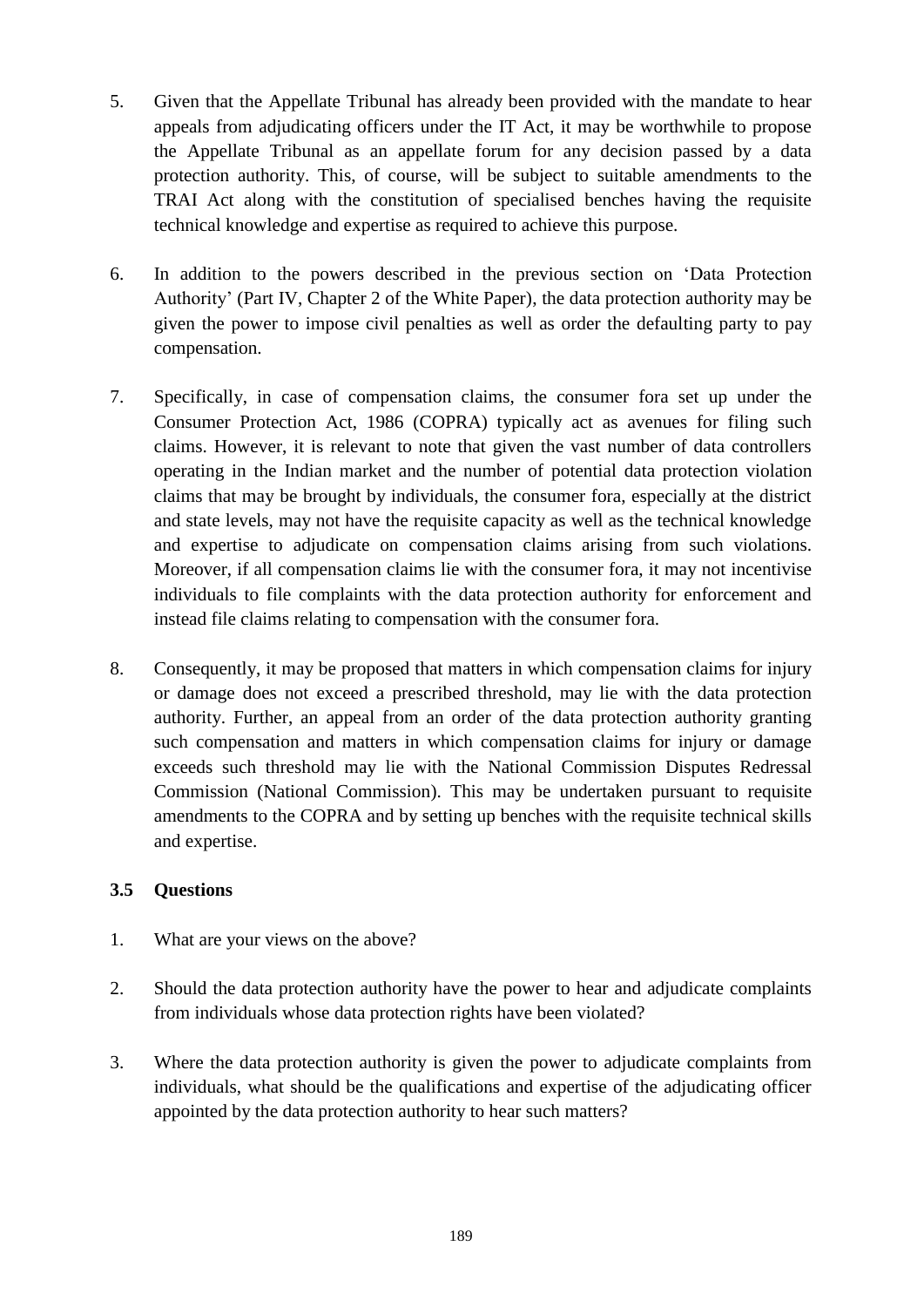- 4. Should appeals from a decision of the adjudicating officer lie with an existing appellate forum, such as, the Appellate Tribunal (TDSAT)?
- 5. If not the Appellate Tribunal, then what should be the constitution of the appellate authority?
- 6. What are the instances where the appellate authority should be conferred with original jurisdiction? For instance, adjudication of disputes arising between two or more data controllers, or between a data controller and a group of individuals, or between two or more individuals.
- 7. How can digital mechanisms of adjudication and redressal (e.g. e-filing, video conferencing etc.) be incorporated in the proposed framework?
- 8. Should the data protection authority be given the power to grant compensation to an individual?
- 9. Should there be a cap (e.g. up to Rs. 5 crores) on the amount of compensation which may be granted by the data protection authority? What should be this cap?
- 10. Can an appeal from an order of the data protection authority granting compensation lie with the National Consumer Disputes Redressal Commission?
- 11. Should any claim for compensation lie with the district commissions and/or the state commissions set under the COPRA at any stage?
- 12. In cases where compensation claimed by an individual exceeds the prescribed cap, should compensation claim lie directly with the National Consumer Disputes Redressal Commission?
- 13. Should class action suits be permitted?
- 14. How can judicial capacity be assessed? Would conducting judicial impact assessments be useful in this regard?
- 15. Are there any alternative views other than the ones mentioned above?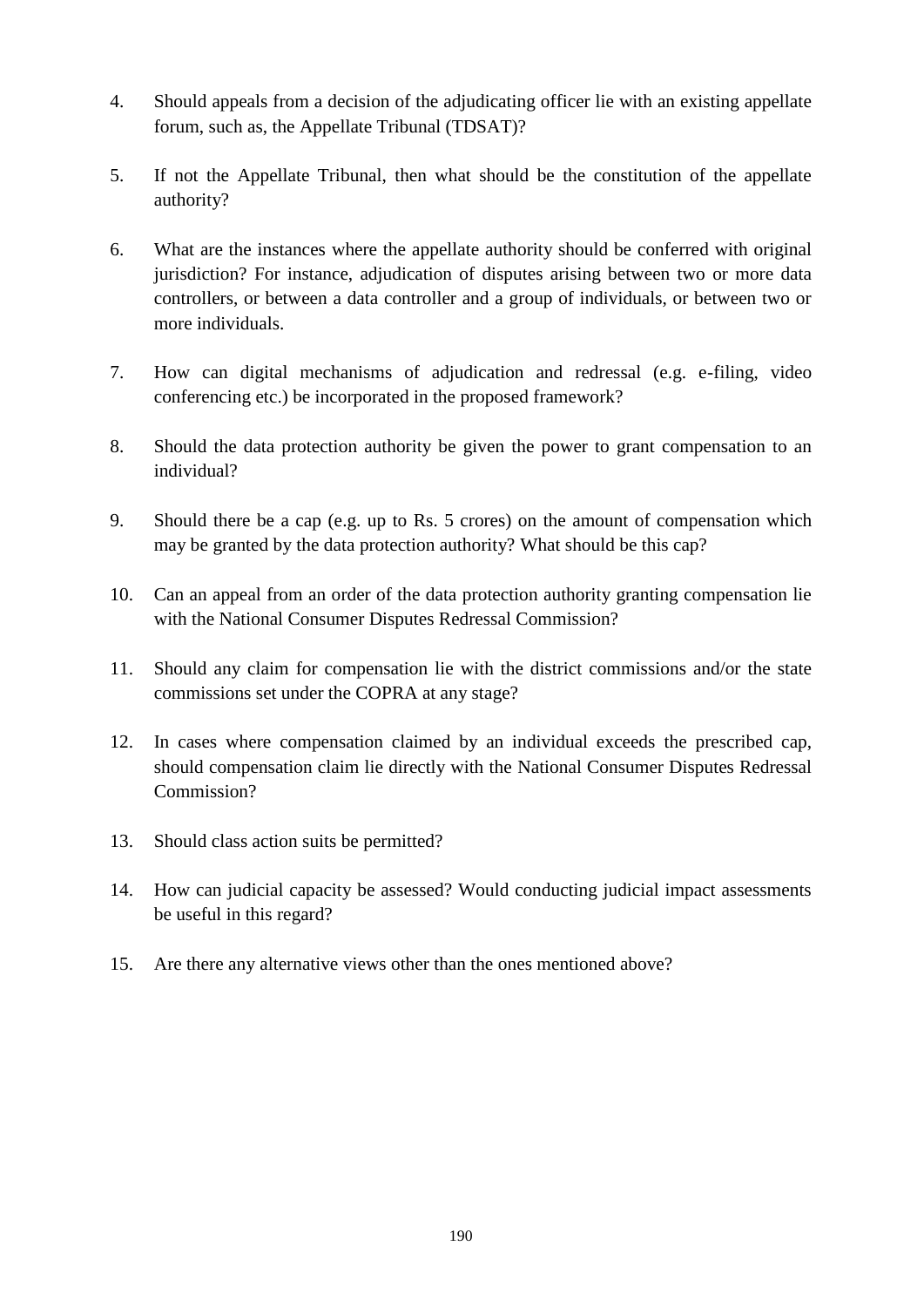## **CHAPTER 4: REMEDIES**

#### **A. PENALTIES**

In the context of a data protection law, civil penalties may be calculated in a manner to ensure that the quantum of civil penalty imposed not only acts as a sanction but also acts as a deterrence to data controllers, which have violated their obligations under a data protection law.

#### **4.1 Issues**

The IT Act does not appear to prescribe civil penalty provisions specifically for violation of data protection obligations.<sup>849</sup> The provisions of the IT Act are limited in their applicability and do not appear to take into account the wide range of instances of data protection violation which may occur due to advancement in technology used towards processing of personal data. Moreover, the quantum of penalty prescribed under the provisions of the IT Act appear to be inadequate and may not act as a deterrence to emerging e-commerce and other technology based players in India. Therefore, the critical issue in relation to civil penalties under a data protection legal framework pertains to the manner in which such penalties may be determined or calculated and the quantum of such penalties which may act as adequate deterrence.

#### **4.2 International Practices**

#### *European Union*

The EU GDPR mandates that the administrative fines imposed by a supervisory authority in each individual case must be effective, proportionate and dissuasive.<sup>850</sup> For specific violations, the EU GDPR prescribes an administrative fine of up to EUR 20,000,000, or in the case of an undertaking, up to four percent of the total worldwide turnover of the preceding financial year, whichever is higher.  $851$  In other words, administrative penalty that may be imposed on a data controller under the EU GDPR is linked to the total worldwide turnover of the preceding financial year of the defaulting data controller.

 $\overline{a}$ <sup>849</sup> Under the IT Act, civil penalty provisions are limited to instances where any person fails to furnish any document, return or report, or fails to maintain books of accounts or records as may be prescribed (Section 44, IT Act). Moreover, there is a residuary penalty clause which is applicable to instances for which no separate penalty is prescribed and limits the amount of penalty leviable to a maximum of Rs.25,000 (Section 45, IT Act). It may be noted that the IT Act prescribes fines (along with imprisonment) for offences involving breach of privacy and confidentiality under Section 72 and disclosure without consent or in breach of lawful contract under Section 72A.

<sup>850</sup> Article 83(1), EU GDPR.

 $851$  Per Article  $83(5)$ , EU GDPR, this includes instances where the data controller or data processor has infringed the basic principles for processing (including conditions for consent), data subjects' rights, and transfer of personal data to a recipient in a third country or an international organization pursuant to Articles 44-49, EU GDPR. Similar administrative fine is also prescribed where the data controller or data processor does not comply with an order of the supervisory authority. Moreover, for certain other types of infringements, Article 83(4) of the EU GDPR prescribes an administrative fine of up to EUR 10,000,000, or in the case of an undertaking, up to 2% of the total worldwide annual turnover of the preceding financial year, whichever is higher.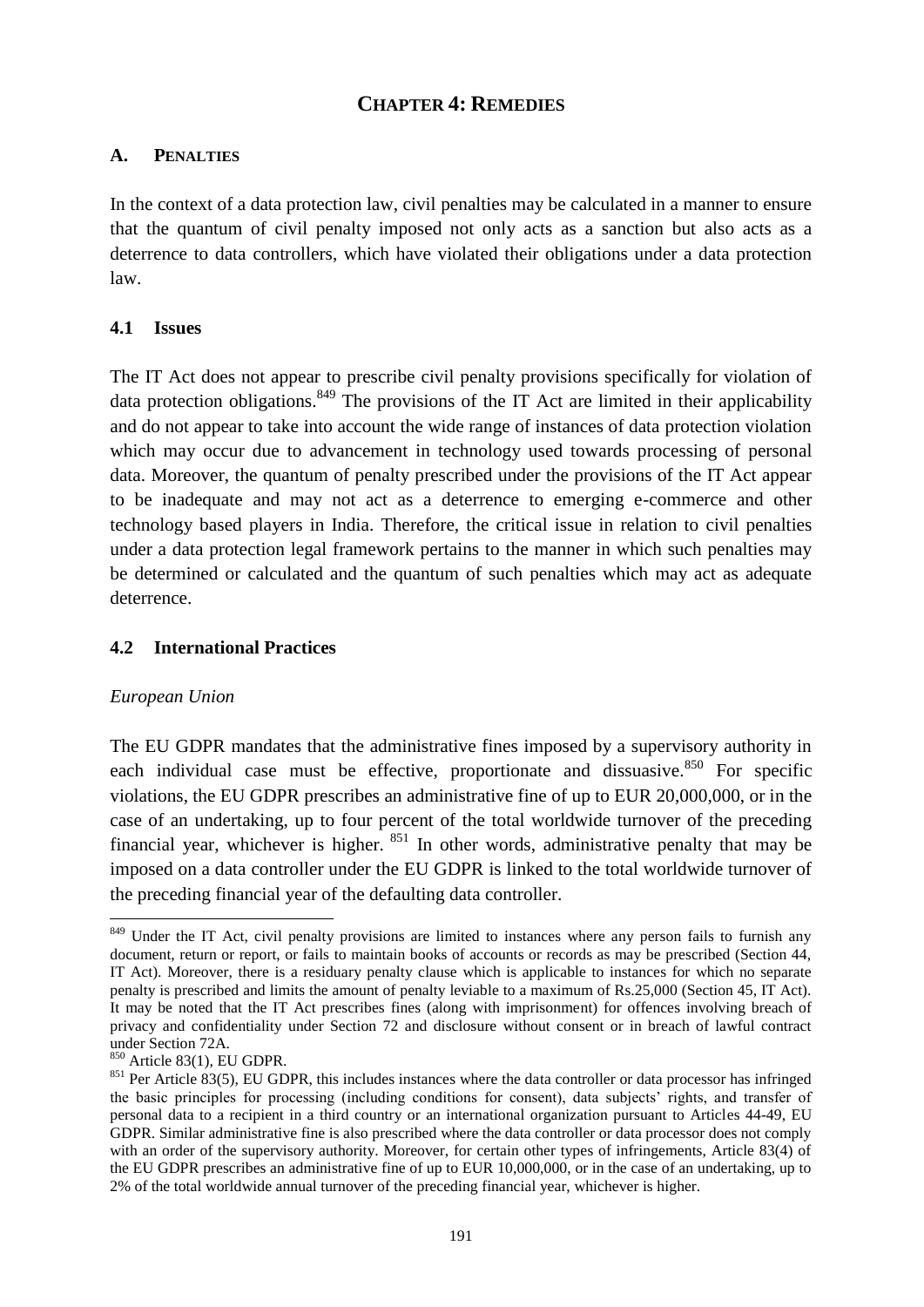Given that only an upper limit is prescribed in relation to the quantum of administrative penalty that may be imposed on a data controller or data processor, the EU GDPR further stipulates the criteria that a supervisory authority may consider while determining the quantum of such administrative penalties. These factors include<sup>852</sup>:

- (i) the nature, gravity and duration of the infringement taking into account the nature, scope or purpose of the processing concerned as well as the number of data subjects affected and the level of damage suffered by them;
- (ii) the intentional or negligent character of the infringement;
- (iii) any action taken by the data controller or data processor to mitigate the damage suffered by the data subjects;
- (iv) the degree of responsibility of the data controller or data processor taking into account the technical and organizational measures implemented by them; and
- (v) any relevant previous infringement by the data controller or data processor.

It is pertinent to note that the obligations set out under the EU GDPR are also applicable where public authorities/government bodies are acting as data controllers or data processors. However, the EU GDPR mandates each Member State to lay down rules on whether and to what extent administrative fines may be imposed on such public authorities and bodies.<sup>853</sup>

#### *United Kingdom*

Under the UK DPA, the Information Commissioner has the power to impose monetary penalty up to the prescribed amount upon the data controller in case of a serious contravention of the data protection principles set out under the UK DPA.<sup>854</sup> The Information Commissioner must be satisfied that the contravention was of a kind likely to cause substantial damage or substantial distress, and either (i) the contravention was deliberate or (ii) the data controller knew or ought to have known that there was a risk that the contravention would occur and that such a contravention would be of a kind likely to cause substantial damage or substantial distress but failed to take reasonable steps to prevent the contravention.<sup>855</sup> The Information Commissioner is also required to take into account the

 $\overline{\phantom{a}}$ 

<sup>852</sup> Article 83(2), EU GDPR.

 $853$  Article  $83(7)$ , EU GDPR.

<sup>854</sup> Sections 55A-55E, UK DPA. The amount of the monetary penalty determined by the Information Commissioner cannot exceed GBP 500,000. The monetary penalty imposed must be sufficiently meaningful to act both as a sanction and also as a deterrent to prevent non-compliance of similar seriousness in the future by the contravening person and by others. *See* ICO, "Information Commissioner's guidance about the issue of monetary penalties prepared and issued under section 55C(1) of the Data Protection Act 1998", 3 (December 2015), available at: [https://ico.org.uk/media/for-organisations/documents/1043720/ico-guidance-on-monetary](https://ico.org.uk/media/for-organisations/documents/1043720/ico-guidance-on-monetary-penalties.pdf)[penalties.pdf,](https://ico.org.uk/media/for-organisations/documents/1043720/ico-guidance-on-monetary-penalties.pdf) (last accessed 20 October 2017).

<sup>855</sup> Section 55A, UK DPA.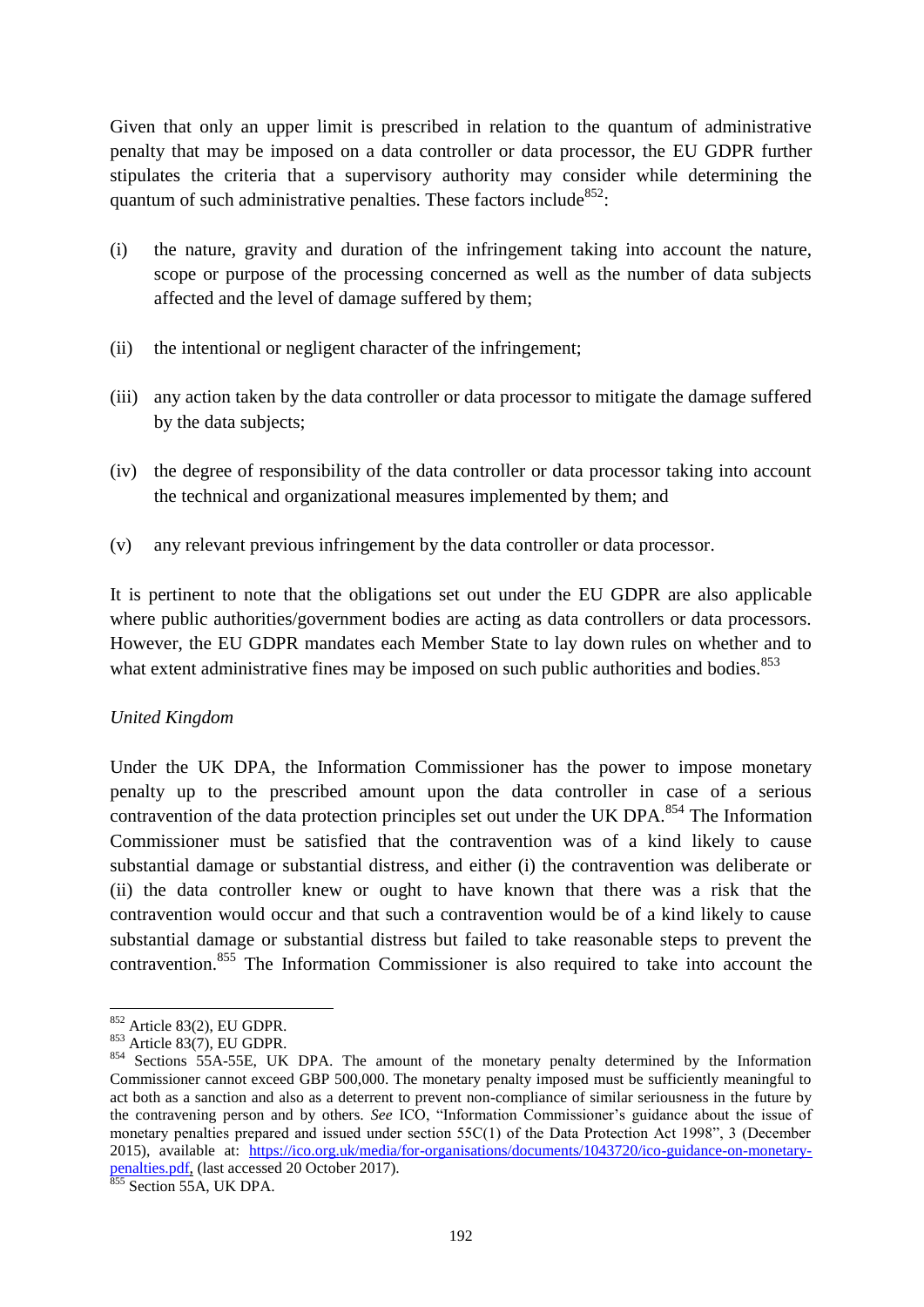sector, size, financial and other resources of a data controller as the purpose of a monetary penalty is not to impose undue financial hardship on an otherwise responsible entity.<sup>856</sup>

### *Australia*

As per the Privacy Act, the OAIC may apply to the prescribed court for an order that an entity which has infringed any provisions of the Privacy Act shall be liable to pay a pecuniary penalty.<sup>857</sup> If the court is satisfied that the entity has contravened certain provisions of the Privacy Act, then it may order the entity to pay a pecuniary penalty as it determines.<sup>858</sup>

## *South Africa*

Under the POPI  $Act^{859}$ , an administrative fine not exceeding R10 million may be imposed on the defaulting organization. Moreover, while determining an appropriate fine, the Information Regulator may consider the following factors:

- (i) nature of personal information involved;
- (ii) duration and extent of contravention;
- (iii) number of data subjects affected or potentially affected by such contravention;
- (iv) likelihood of substantial distress or damage, including injury to feelings or anxiety suffered by data subjects;
- (v) whether the responsible party could have prevented the contravention from occurring; and
- (vi) failure to carry out risk assessment or a failure to operate good policies, procedures and practices to protect personal information.

## **4.3 Provisional Views**

1. Based on a review of the extant Indian legal and regulatory framework as well as the international best practices set out above, the following models for calculation of civil penalties may be possible:

l

<sup>856</sup> ICO, "Information Commissioner's guidance about the issue of monetary penalties prepared and issued under section 55C(1) of the Data Protection Act 1998", 3 (December 2015), available at: [https://ico.org.uk/media/for](https://ico.org.uk/media/for-organisations/documents/1043720/ico-guidance-on-monetary-penalties.pdf)[organisations/documents/1043720/ico-guidance-on-monetary-penalties.pdf,](https://ico.org.uk/media/for-organisations/documents/1043720/ico-guidance-on-monetary-penalties.pdf) (last accessed 20 October 2017).

Section 80W, Part VIB, Privacy Act.

<sup>&</sup>lt;sup>858</sup> From a reading of Section 80W(5), Privacy Act, it appears that the pecuniary penalty is capped at five times the amount stipulated for violation of a specific provision under the Privacy Act, in case of a body corporate and otherwise, it is the amount of pecuniary penalty contemplated for violation of a specific provision under the Privacy Act.

<sup>859</sup> Section 109, POPI Act.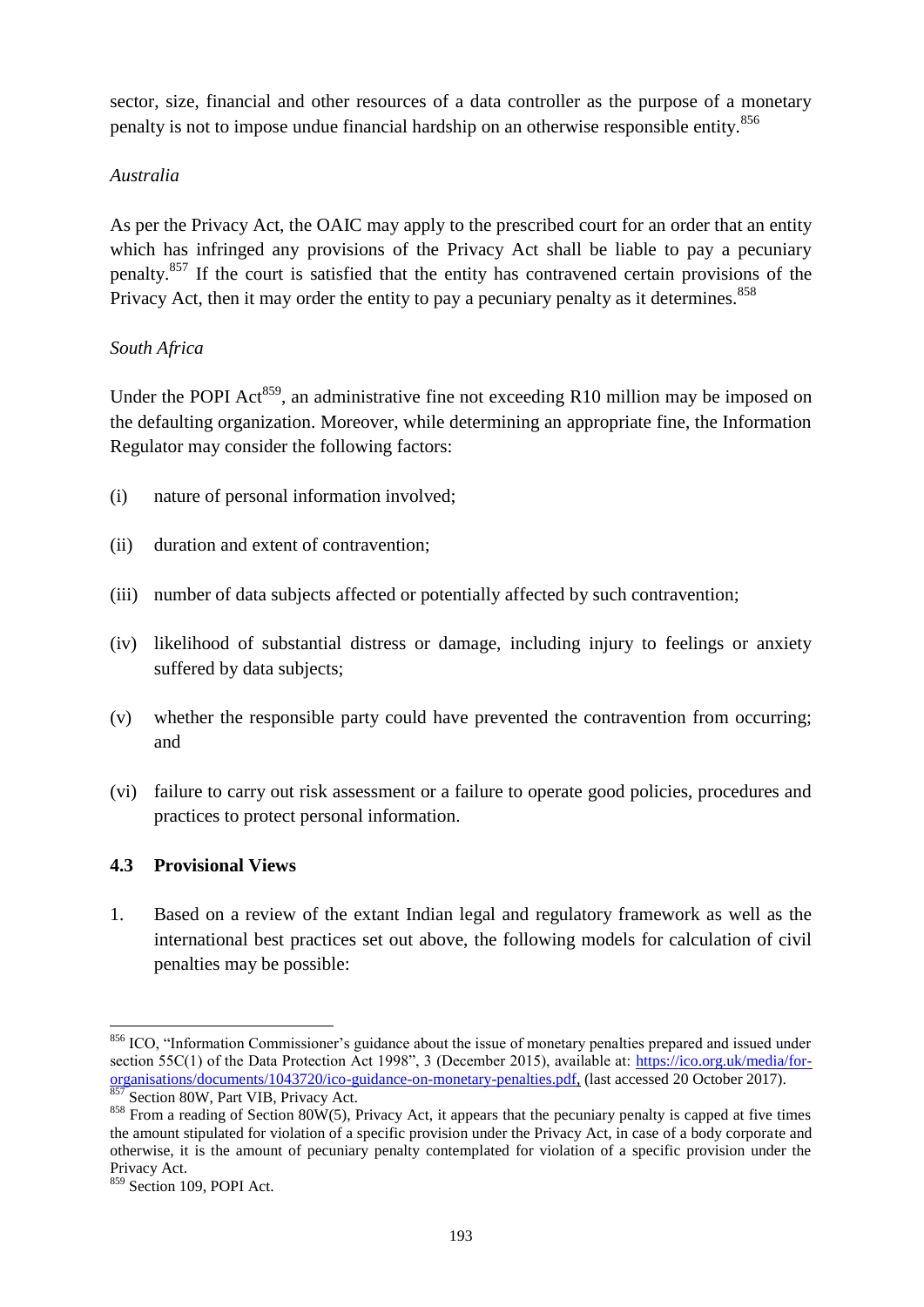### (i) Per day basis

A data protection law may stipulate that for a violation of a data protection obligation, a civil penalty of a specific amount may be imposed on the data controller for each day such violation continues, which may or may not be subject to an upper limit.<sup>860</sup> An upper limit may be a fixed amount or may be linked to a variable parameter, such as, a percentage of the annual turnover of the defaulting data controller.

### (ii) Discretion of adjudicating body subject to a fixed upper limit

A data protection law may stipulate that for a violation of a data protection obligation, an adjudicating authority may decide the quantum of civil penalty leviable subject always to a fixed upper limit as prescribed under applicable law. This model of penalty determination is common to the Indian context<sup>861</sup> and appears to be so from an international perspective as well.

#### (iii) Discretion of adjudicating body subject to an upper limit linked to a variable parameter

A data protection law may stipulate that for a violation of a data protection obligation, an adjudicating authority may decide the quantum of civil penalty leviable subject always to an upper limit which is linked to a variable parameter. There are instances in Indian law where such a standard has been adopted.<sup>862</sup> In the context of a data protection law, the EU GDPR adopts a similar standard and sets the upper limit of a civil penalty that may be imposed on a defaulting data controller as a percentage of the total worldwide turnover of the preceding financial year of the defaulting data controller.

2. In relation to the penalty models set out above, it may be relevant to note that while civil penalty leviable on a daily basis (i.e., model (i)) may act as a deterrent, it may lead

 $\overline{a}$ <sup>860</sup> In the Indian context, typically, per day civil penalty that may be leviable is capped to an upper limit. For instance, Section 91(2), Companies Act, 2013 provides that civil penalty for closure of register of members or debenture holders without prescribed notice is Rs. 5,000 for every day of such violation subject to a maximum of Rs. 1 lakh. Similarly, per Section 15C, SEBI Act, if any listed company or any registered intermediary fails to redress grievances of investors within the prescribed time, then such company or intermediary shall be liable to penalty which not be less than Rs. 1 lakh but which may extend to Rs. 1 lakh for each day during which such failure continues subject to a maximum of Rs. 1 crore. However, there are instances in the IT Act, such as, Section 44(b) (as cited above) which prescribes a per day civil penalty of Rs. 5,000 which is not capped.

<sup>861</sup> For instance, per Section 105, Insurance Act, 1938, if any director, managing director, manager or other officer or employee of an insurer wrongfully obtains possession of any property or wrongfully applies to any purposes of the said Act, then such person shall be liable to a penalty not exceeding Rs. 1 crore. Further, per Section 50, Food Safety and Standards Act, 2006, any person who sells to the purchaser's prejudice any food which is not in compliance with the provisions of the FSSA or of the nature, substance or quality demanded by the purchaser shall be liable to a penalty not exceeding Rs. 5 lakhs.

 $862$  For instance, per Section 15G, SEBI Act, the penalty for insider trading is provided as a minimum of Rs. 10 lakhs which may extend to Rs. 25 crores or three times the amounts of profit made out of insider trading, whichever is higher. Similarly, under Section 27, Competition Act, 2002, where after any enquiry, it is found that any agreement or action of an enterprise in a dominant position is in contravention of Sections 3 or 4, as the case may be, a penalty may be imposed which shall not be more than 10% of the average of the turnover for the last three preceding financial years upon each of such person or enterprise which are parties to such agreement or abuse.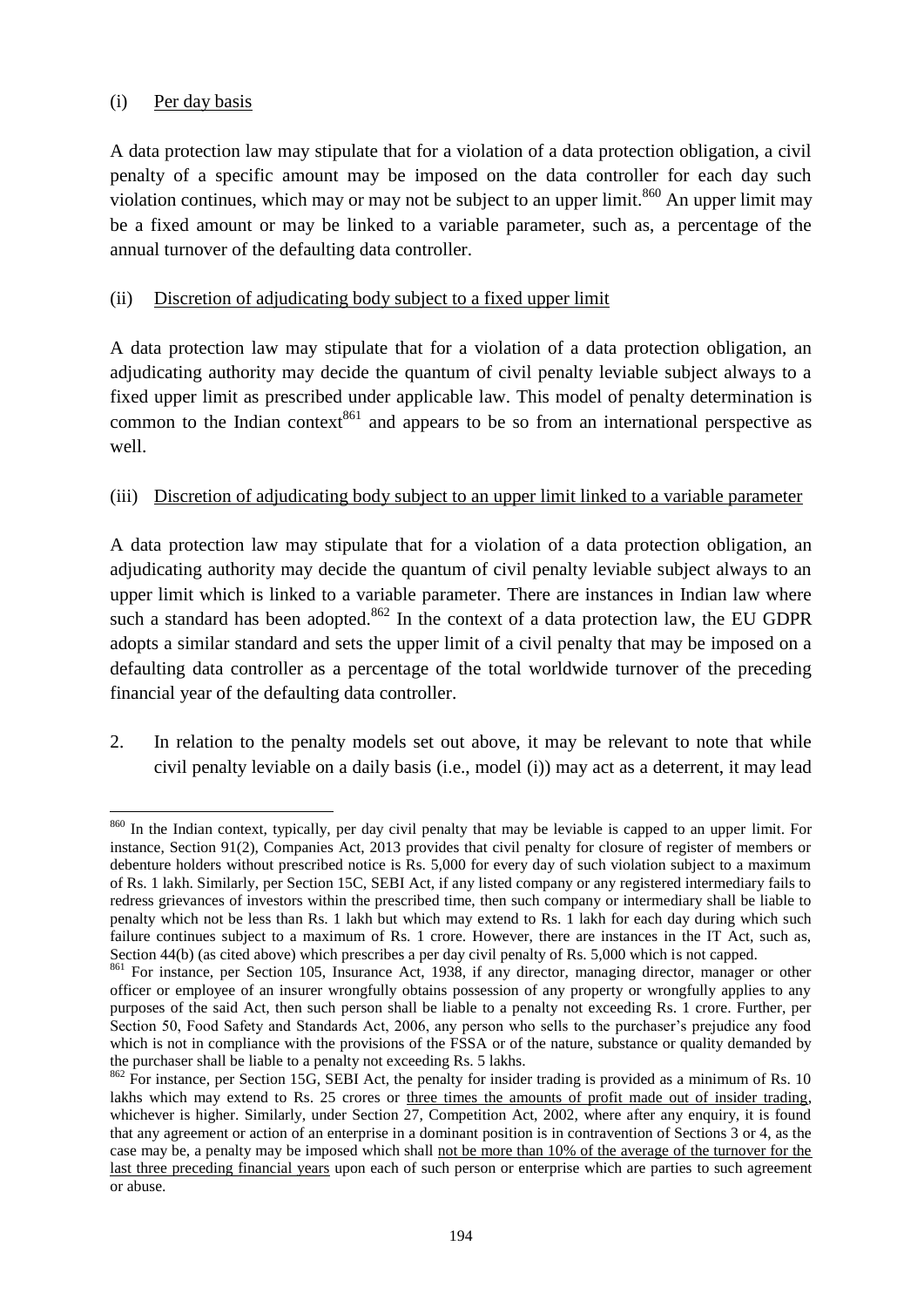to an overly adverse impact on small data controllers/ start-up entities who are in the process of setting up businesses or may be in their teething period. In such a case, a per day civil penalty may not be feasible and the quantum of penalty that may be imposed may be left to the discretion of an adjudicating body subject to an upper limit, where such an upper limit may be a fixed amount or may be linked to a variable parameter, such as, a percentage of the annual turnover of the defaulting data controller

- 3. Where models (ii) or (iii) are proposed to be adopted, it may leave sufficient room for discretion on the part of the adjudicating authority. Consequently, it may be necessary to set out the factors that an adjudicating authority may consider while determining the appropriate quantum of civil penalty that may be imposed. This may include, nature and extent of violation of the data protection obligation, nature of personal information involved, number of individuals affected, whether infringement was intentional or negligent, measures taken by data controller to mitigate the damage suffered and previous track record of the data controller in this regard.
- 4. To ensure that civil penalty imposed constitutes adequate deterrence, any of the above models or a combination thereof may be adopted. An upper limit of civil penalty which may be linked to the total worldwide turnover of the defaulting party, as is the case under the EU GDPR, brings within its ambit those data controllers which handle large volumes of personal data, or who have a high turnover due to their data processing operations, or whose operations involve the use of new technology for processing and therefore may have a higher likelihood of causing harms to individuals.
- 5. Consequently, the highest form of deterrence in relation to civil penalties may be where a per day civil penalty is imposed subject to a fixed upper limit or a percentage of the total worldwide turnover of the defaulting data controller of the previous financial year, whichever is higher.

### **4.4 Questions**

- 1. What are your views on the above?
- 2. What are the different types of data protection violations for which a civil penalty may be prescribed?
- 3. Should the standard adopted by an adjudicating authority while determining liability of a data controller for a data protection breach be strict liability? Should strict liability of a data controller instead be stipulated only where data protection breach occurs while processing sensitive personal data?
- 4. In view of the above models, how should civil penalties be determined or calculated for a data protection framework?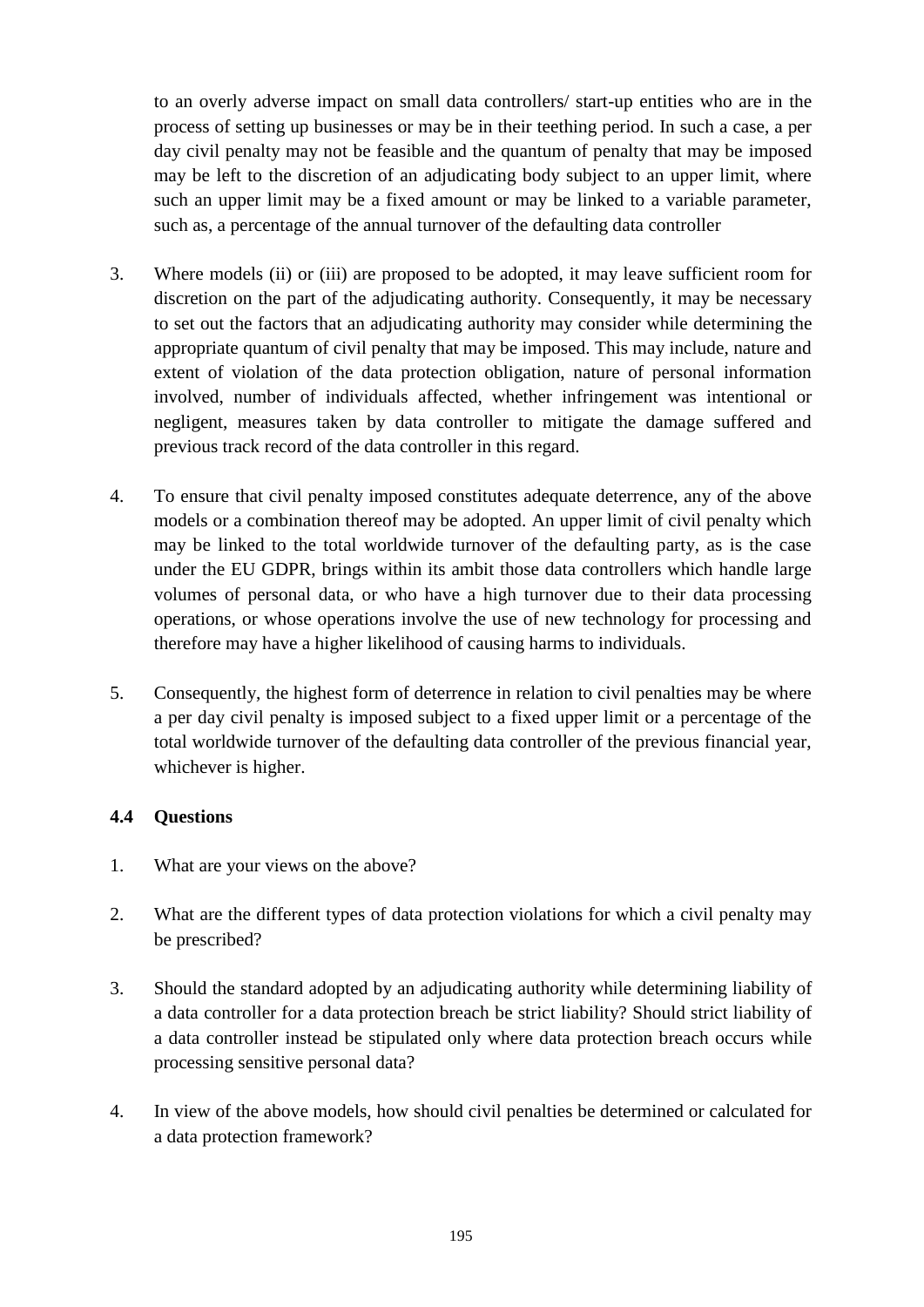- 5. Should civil penalties be linked to a certain percentage of the total worldwide turnover of the defaulting data controller (of the preceding financial year as in EU GDPR) or should it be a fixed upper limit prescribed under law?
- 6. Should the turnover (referred to in the above question) be the worldwide turnover (of preceding financial year) or the turnover linked to the processing activity pursuant to a data protection breach?
- 7. Where civil penalties are proposed to be linked to a percentage of the worldwide turnover (of the preceding financial year) of the defaulting data controller, what should be the value of such percentage? Should it be prescribed under the law or should it be determined by the adjudicating authority?
- 8. Should limit of civil penalty imposed vary for different categories of data controllers (where such data controllers are categorised based on the volume of personal data processed, high turnover due to data processing operations, or use of new technology for processing)?
- 9. Depending on the civil penalty model proposed to be adopted, what type of factors should be considered by an adjudicating body while determining the quantum of civil penalty to be imposed?
- 10. Should there be a provision for blocking market access of a defaulting data controller in case of non-payment of penalty? What would be the implications of such a measure?
- 11. Are there any alternative views on penalties other than the ones mentioned above?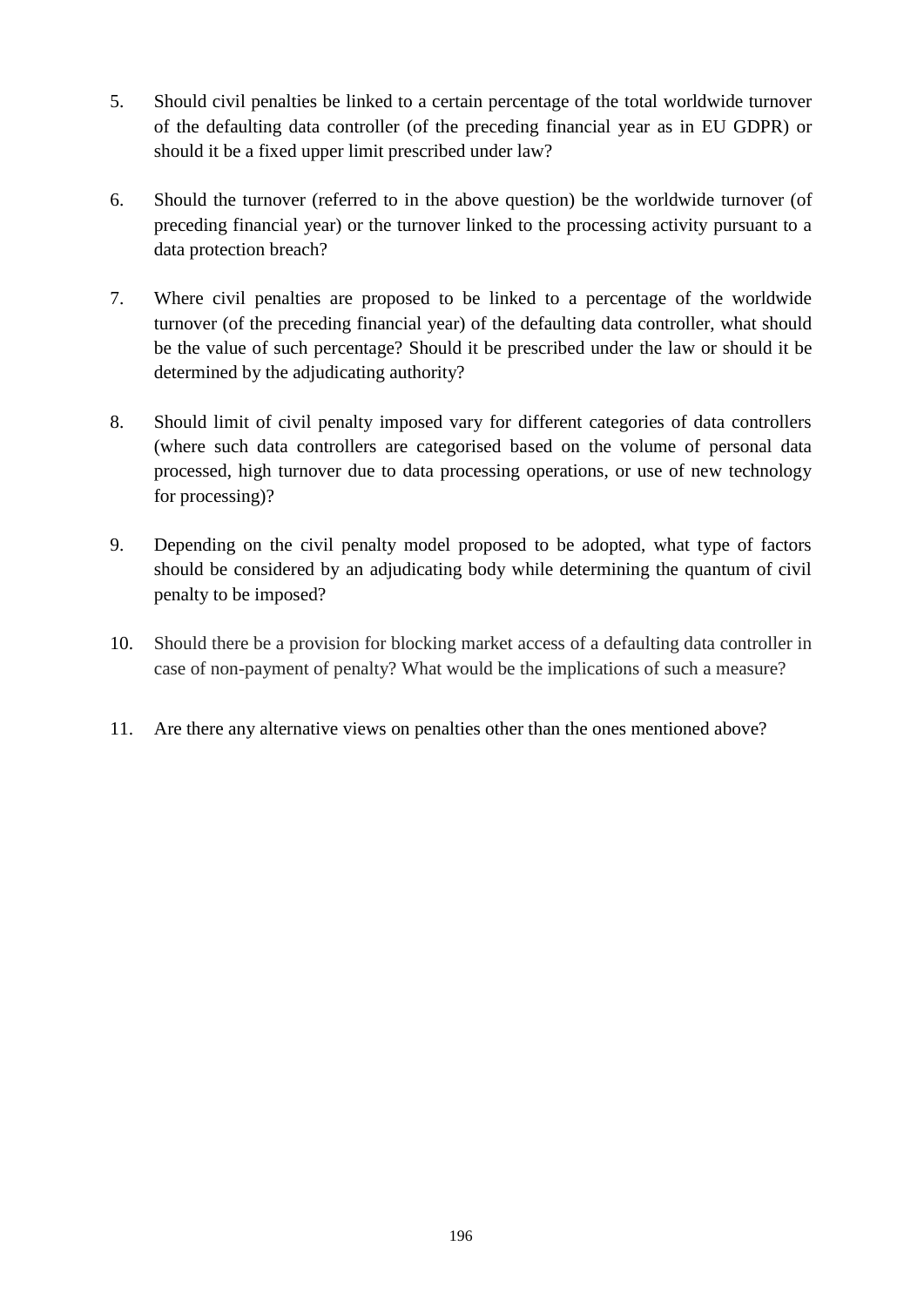### **B. COMPENSATION**

Awarding of compensation constitutes an important remedy where an individual has incurred a loss or damage as a result of a data controller's failure to comply with the data protection principles as set out under law.

### **4.5 Issues**

The IT Act, albeit in a limited manner, in Section 43A, recognizes the right of an individual to claim compensation in case of a failure to protect sensitive personal data. Section 43A of the IT Act specifically stipulates that where a body corporate possessing, dealing or handling any sensitive personal data or information in a computer resource which it owns, controls or operates is negligent in implementing and maintaining reasonable security practices and procedures<sup>863</sup> and thereby causes wrongful loss or wrongful gain to any person, such body corporate shall be liable to pay damages by way of compensation to the person so affected.<sup>864</sup>

Moreover, while adjudging the quantum of compensation payable under the IT Act, the adjudicating officer shall have due regard to the following factors, namely: $865$ 

- (i) the amount of gain of unfair advantage, wherever quantifiable, made as a result of the default;
- (ii) the amount of loss caused to any person as a result of the default; and
- (iii) the repetitive nature of the default.

From a plain reading of the above, it follows that Section 43A of the IT Act is triggered in cases of negligence in maintaining and implementing reasonable security practices and procedures and that such negligence has caused a wrongful loss or wrongful gain<sup>866</sup> to any person.

 $\overline{a}$ <sup>863</sup> As per Section 43A, IT Act, 'reasonable security practices and procedures' may be specified in an agreement between the parties or may be specified under law or in the absence of such agreement or any law, such reasonable security practices and procedures as may be prescribed by the central government in consultation with such professional bodies or associations as it may deem fit.

 $864$  It is relevant to note that under Section 43, IT Act, if any person without the permission of the owner or any other person who is in charge of a computer, computer system or computer network accesses or secures access to such computer, computer system or computer network, downloads, copies or extracts any data or information from the same, or provides any assistance to any person to facilitate access to the same in contravention to the provisions of the IT Act shall be liable to pay damages by way of compensation to the person so affected.  $865$  Section 47, IT Act.

<sup>866</sup> While there is no specific definition of the terms 'wrongful loss' or 'wrongful gain' under the IT Act, reliance may be placed on Section 23, IPC which states as follows:

<sup>―</sup>*"Wrongful gain" is gain by unlawful means of property to which the person gaining is not legally entitled.*

*<sup>&</sup>quot;Wrongful loss".—"Wrongful loss" is the loss by unlawful means of property to which the person losing it is legally entitled.*‖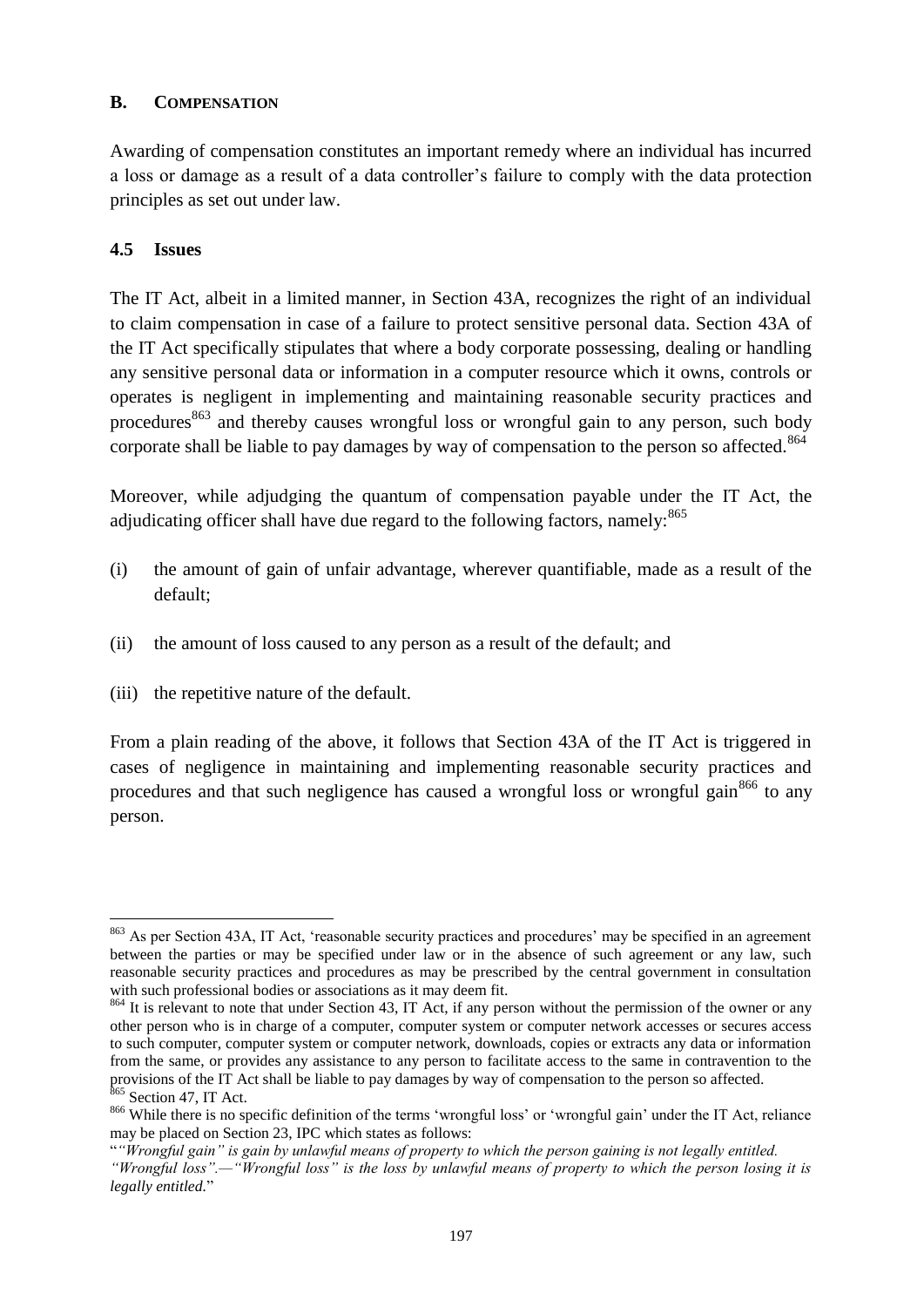Compensation as a remedy as stipulated under Section 43A of the IT Act appears to be rather limited in its nature and scope.<sup>867</sup> In this regard, it is relevant to note that first, this provision is applicable only where a body corporate  $868$  fails to maintain and implement reasonable security practices and procedures. Consequently, Section 43A of the IT Act does not appear to impose any liability to pay compensation on a government body/public authority in case of breach of data protection obligations by such entities.

Second, Section 43A of the IT Act appears to be applicable only when a body corporate has failed to maintain reasonable security practices and procedures as provided in an agreement between the parties concerned or as may be specified under any law for the time being in force, i.e., the SPDI Rules. It is unclear whether "reasonable security practices and procedures‖ referred to in Section 43A of the IT Act includes the various obligations under the SPDI Rules or only the security practices and procedures specified in Rule 8 of the SPDI Rules.<sup>869</sup> Concomitantly, even where one or more other obligations under the IT Act is breached but there is no gain or loss in financial terms, Section 43A of the IT Act would not be attracted.<sup>870</sup>

### **4.6 International Practices**

#### *European Union*

Under the EU GDPR $^{871}$ , an individual who has suffered "material or non-material" damage as a result of the infringement of the EU GDPR shall have the right to receive compensation from the data controller or data processor for the damage suffered. It has been specified that a data controller shall be liable for the damage caused by processing which infringes the EU GDPR and that a data processor shall only be liable where it has acted in violation of any obligation specifically applicable to data processors or has acted outside or contrary to any lawful instruction provided by the data controller. Further, court proceedings for exercising the right to receive compensation shall be brought before the competent courts in the Member States.

 $\overline{a}$ <sup>867</sup> The use of Section 43A, IT Act appears to be rather limited. A majority of the jurisprudence in this regard appears to stem from orders passed by adjudicating officer in Maharashtra where cases pertain to fraudulent transactions from bank accounts on account of failure to maintain reasonable security practices and compensation may range from Rs. 5,000 to Rs. 40 lakhs. *See* Sreenidhi Srinivasan and Namrata Mukherjee, ‗Building An Effective Data Protection Regime', Vidhi Centre For Legal Policy 19 (January 2017) and *also see Chander Kalani & Anr. v. State Bank of India & Ors.*, Complaint No. 1 of 2014, Adjudicating Officer (Maharashtra) Order dated 12 January 2015, available at: [https://it.maharashtra.gov.in/Site/Upload/ACT/DIT\\_Adjudication\\_Chander%20Kalani\\_Vs\\_SBI\\_Ors-](https://it.maharashtra.gov.in/Site/Upload/ACT/DIT_Adjudication_Chander%20Kalani_Vs_SBI_Ors-12012015.PDF)

[<sup>12012015.</sup>PDF,](https://it.maharashtra.gov.in/Site/Upload/ACT/DIT_Adjudication_Chander%20Kalani_Vs_SBI_Ors-12012015.PDF) (last accessed 21 November 2017) and *Amit Dilip Patwardhan v. Bank of Baroda*, Complaint No. 15 of 2013, Adjudicating Officer (Maharashtra) Order dated 30 December 2013, available at: [https://it.maharashtra.gov.in/Site/Upload/ACT/DIT\\_Adjudicaton\\_AmitPatwardhan\\_Vs\\_BankOfBaroda-](https://it.maharashtra.gov.in/Site/Upload/ACT/DIT_Adjudicaton_AmitPatwardhan_Vs_BankOfBaroda-30122013.PDF)[30122013.PDF,](https://it.maharashtra.gov.in/Site/Upload/ACT/DIT_Adjudicaton_AmitPatwardhan_Vs_BankOfBaroda-30122013.PDF) (last accessed 21 November 2017).

 $\frac{868}{2}$  Explanation (i) to Section 43A, IT Act defines "body corporate" as any company and includes a firm, sole proprietorship or other association of individuals engaged in commercial or professional activities.

<sup>&</sup>lt;sup>869</sup> Sreenidhi Srinivasan and Namrata Mukherjee, 'Building An Effective Data Protection Regime', Vidhi Centre For Legal Policy 19 (January 2017).

<sup>870</sup> Sreenidhi Srinivasan and Namrata Mukherjee, 'Building An Effective Data Protection Regime', Vidhi Centre For Legal Policy 19 (January 2017).

<sup>871</sup> Article 82, EU GDPR.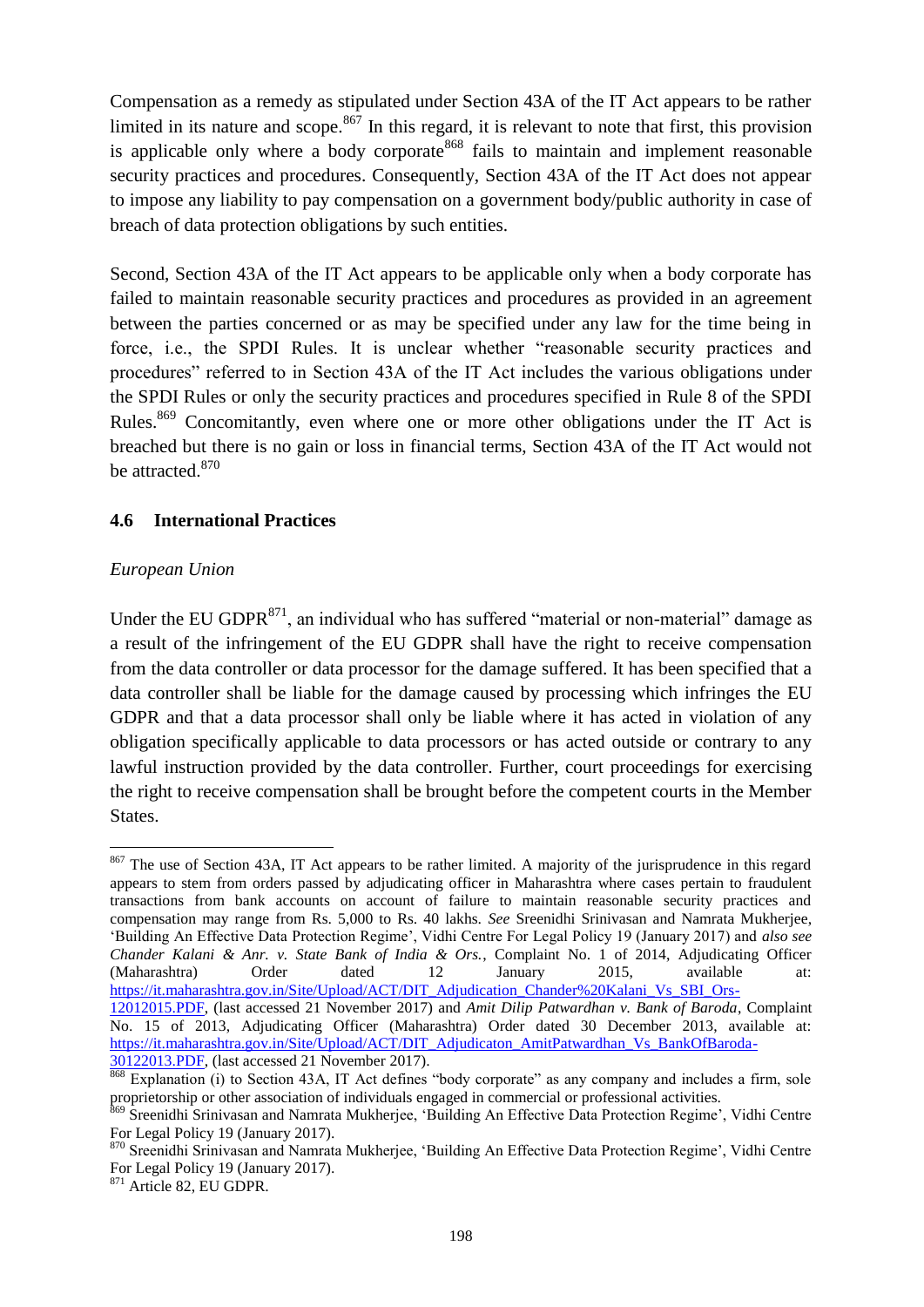#### *United Kingdom*

As per the guidance  $872$  issued by the ICO, if an individual suffers damage where a data controller has breached the provisions of the UK DPA, the individual is entitled to claim compensation from the data controller. If an individual claims a certain amount as compensation, she will be required to demonstrate how the data controller's failure to comply with the UK DPA has resulted in her incurring that amount of damage or loss. This right can only be enforced through the courts. Moreover, a claim for compensation may be defended on the basis that the data controller took reasonable care in the circumstances to avoid breach. However, there are no guidelines on the level of compensation to be payable in this regard.

#### *Australia*

Under the Privacy Act, if the OAIC, upon investigation makes a finding of substantiated complaint that the organization has engaged in conduct that amounts to an interference with privacy, then the OAIC may, *inter alia*, declare that the complainant is entitled to a specified amount by way of compensation for any loss or damage suffered by reason of the act or practice which forms the subject matter of the complaint.<sup>873</sup> Further, any loss or damage as referred above includes injury to the feelings of the individual and humiliation suffered by the individual.<sup>874</sup> However, a determination made by the OAIC above is not binding or conclusive between the parties to the determination and separate proceedings are required to be initiated by the individual or the OAIC to enforce the latter's determination.<sup>875</sup>

#### *Canada*

Under PIPEDA, the court (to which the complainant has applied for hearing in respect of any matter in respect of which complaint was made to the Privacy Commissioner) may, *inter alia*, award damages to the complainant including damages for any humiliation that the complainant has suffered.<sup>876</sup>

#### *South Africa*

 $\overline{a}$ 

Under the POPI Act, a data subject or on the request of the data subject, the Information Regulator may institute a civil action for damages in a court having jurisdiction against the responsible organization for breach of the provisions of the POPI Act, whether or not there was intent or negligence on the part of the responsible party. The court may award payment which is just and equitable, including payment of damages as compensation for patrimonial

<sup>872</sup> ICO, 'Compensation' available at [https://ico.org.uk/for-organisations/guide-to-data-protection/principle-6](https://ico.org.uk/for-organisations/guide-to-data-protection/principle-6-rights/compensation/(last) [rights/compensation/](https://ico.org.uk/for-organisations/guide-to-data-protection/principle-6-rights/compensation/(last) [\(last](https://ico.org.uk/for-organisations/guide-to-data-protection/principle-6-rights/compensation/(last) accessed 20 October 2017).

 $\frac{1}{873}$  Section 52, Privacy Act.

<sup>874</sup> Section 52(1AB), Privacy Act.

 $875$  Section 52(IB), Privacy Act.

 $876$  Section 16(c), PIPEDA.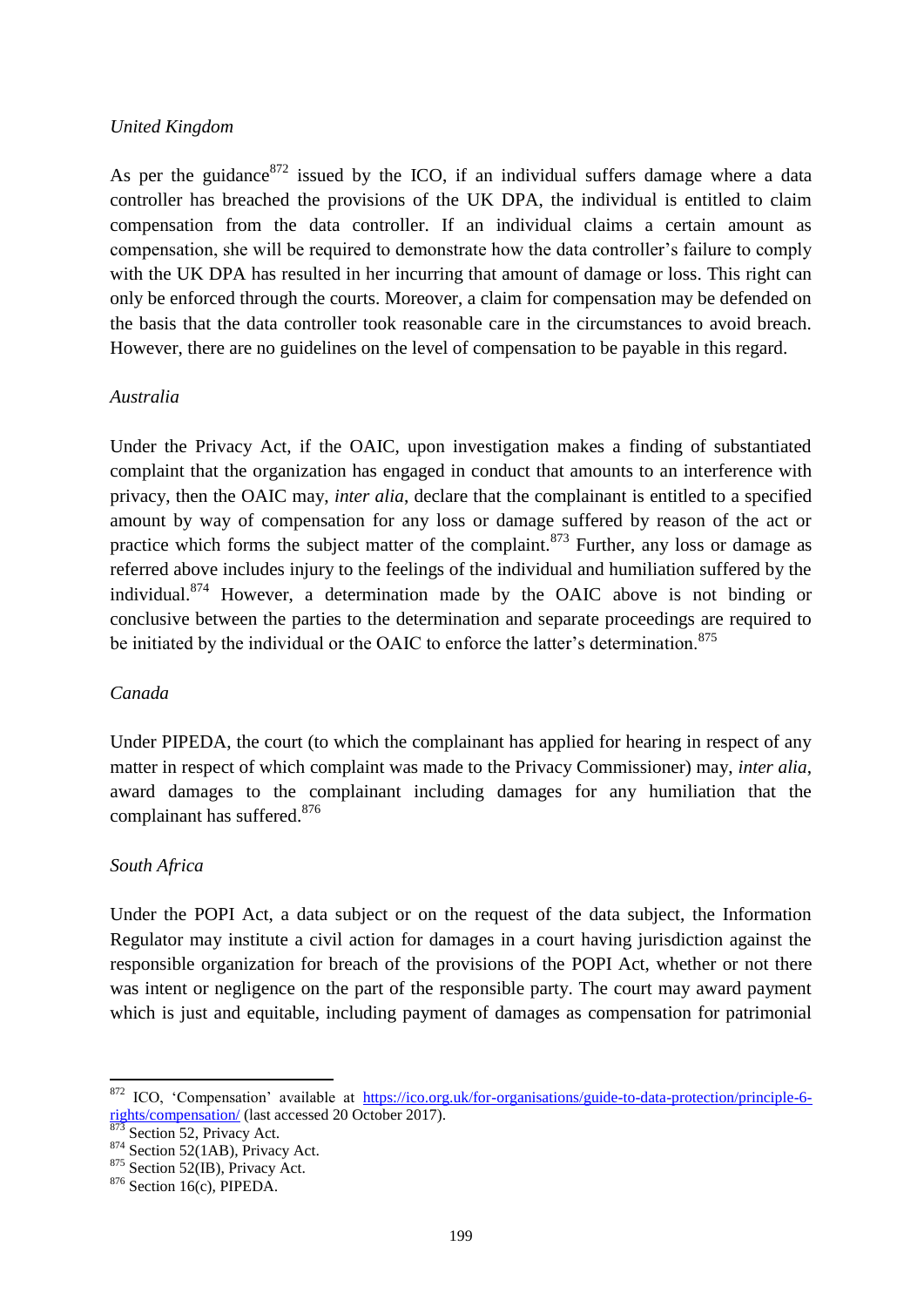and non-patrimonial loss suffered by the data subject, aggravated damages, interest and cost of suit on such scale as may be determined by the court.<sup>877</sup>

## **4.7 Provisional Views**

- 1. An individual may be given the right to seek compensation from a data controller in case she has suffered any loss or damage due to a violation of the data controller's obligations under a data protection legal framework.
- 2. A claim for compensation may be filed in accordance with the provisions set out in the previous chapter on ‗Adjudication Process' (Part IV, Chapter 3 of the White Paper).
- 3. It may be considered whether an obligation should be cast upon a data controller to grant compensation on its own to an individual upon detection of significant harm caused to such individual due to violation of data protection rules by such data controller (without the individual taking recourse to the adjudicatory mechanism).

## **4.8 Questions**

- 1. What is the nature, type and extent of loss or damage suffered by an individual in relation to which she may seek compensation under a data protection legal regime?
- 2. What are the factors and guidelines that may be considered while calculating compensation for breach of data protection obligations?
- 3. What are the mitigating circumstances (in relation to the defaulting party) that may be considered while calculating compensation for breach of data protection obligations?
- 4. Should there be an obligation cast upon a data controller to grant compensation on its own to an individual upon detection of significant harm caused to such individual due to data protection breach by such data controller (without the individual taking recourse to the adjudicatory mechanism)? What should constitute significant harm?
- 5. Are there any alternative views other than the ones mentioned above?

 $\overline{\phantom{a}}$ 877 Section 99, POPI Act.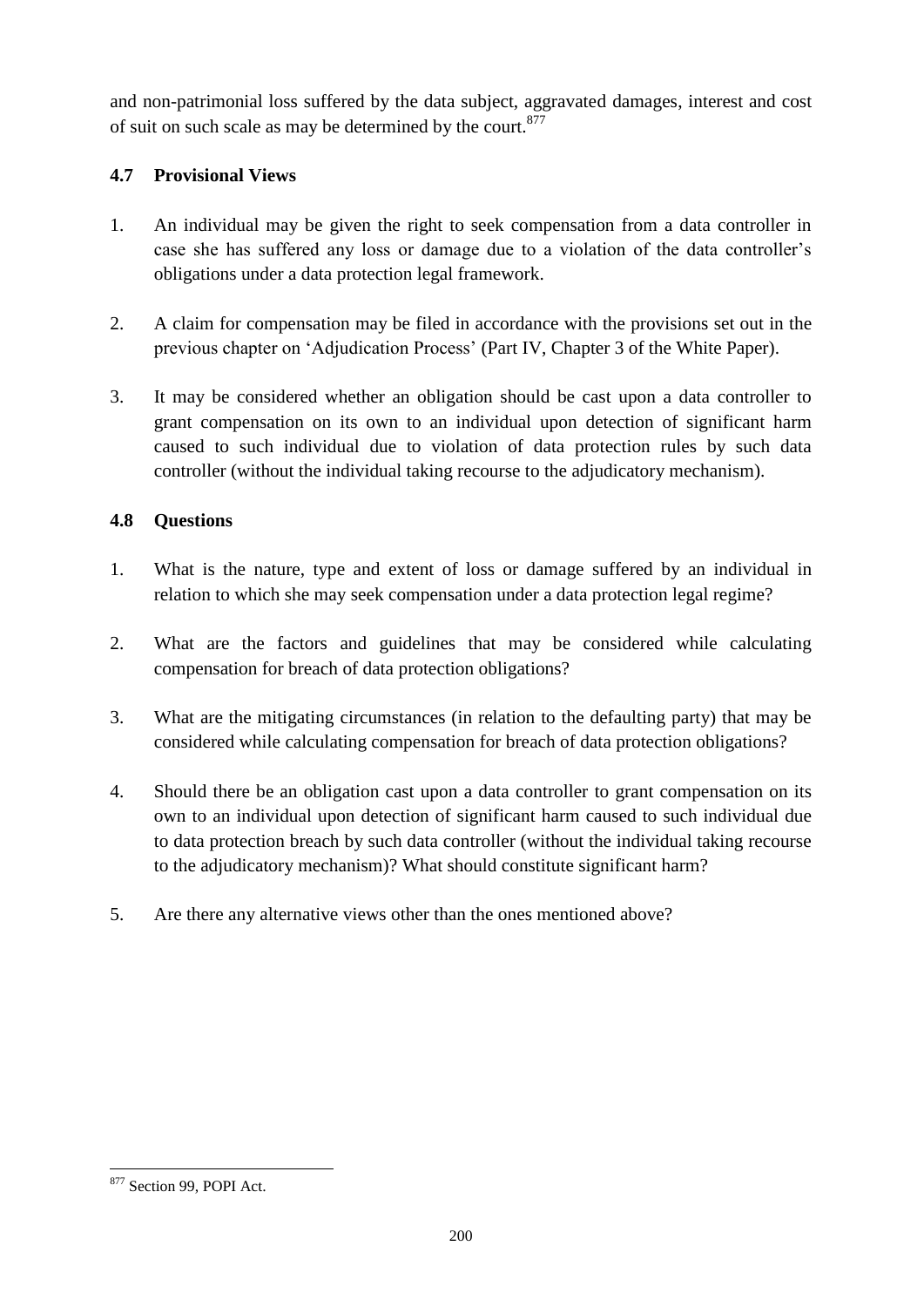### **C. OFFENCES**

There are certain types of breaches of data protection obligations, which, by their very nature and the impact they create, are extremely serious and may cause significant harm to individuals. In these instances, it may be imperative to prescribe criminal sanctions in the form of punishment and severe fines on the data controller.

### **4.9 Issues**

The IT Act deals extensively with several types of offences or cybercrimes and prescribes penalty in the form of fines or imprisonment or both.<sup>878</sup> Specifically in the context of data protection, Sections  $72^{879}$  and  $72A^{880}$  of the IT Act offer some redress. Section 72 of the IT Act is limited in scope as it prescribes a penalty only against those persons who have been given the power under the IT Act or the rules and regulations made thereunder to access any electronic resource. As such, it may be limited to functionaries who have been granted specific powers under the provisions of the IT Act.<sup>881</sup> Section 72A of the IT Act is broader in scope as it imposes a penalty on any person, whether a private or public entity, for the disclosure of personal information without the consent of the person concerned. However, Section 72A of the IT Act is triggered only in those instances where the person (who has disclosed the personal information) has secured access to such personal information while providing services under the terms of a lawful contract.

Rapid growth of technological advancements which may be utilised towards processing of personal information increases the risk of data protection violations. Consequently, provisions in a data protection legal framework may be required to carefully set out criminal liability in cases of data protection violation. Moreover, criminal sanction in the form of imprisonment and fines may be prescribed to ensure that it adversely affects the data controller financially and reputationally thereby serving some deterrent value.

 $\overline{\phantom{a}}$ 878 This includes Section 65 (tampering with computer source documents), Section 66 (computer related offences), Section 66B (punishment for dishonestly receiving stolen computer resource or communication device), Section 66C (punishment for identity theft), Section 66D (punishment for cheating by personation by using computer resource), Section 66E (punishment for violation of privacy), Section 66F (punishment for cyber terrorism) and Section 67 (punishment for publishing or transmitting obscene material in electronic form). <sup>879</sup> Section 72, IT Act provides as follows:

<sup>―</sup>*Save as otherwise provided in this Act or any other law for the time being in force, if any person who, in pursuance of any of the powers conferred under this Act, rules or regulations made thereunder, has secured access to any electronic record, book, register, correspondence, information, document or other material without the consent of the person concerned discloses such electronic record, book, register, correspondence, information, document or other material to any other person shall be punished with imprisonment for a term*  which may extend to two years, or with fine which may extend to one lakh rupees, or with both." <sup>880</sup> Section 72A, IT Act provides as follows:

<sup>―</sup>*Save as otherwise provided in this Act or any other law for the time being in force, any person including an intermediary who, while providing services under the terms of lawful contract, has secured access to any material containing personal information about another person, with the intent to cause or knowing that he is likely to cause wrongful loss or wrongful gain discloses, without the consent of the person concerned, or in breach of a lawful contract, such material to any other person, shall be punished with imprisonment for a term*  which may extend to three years, or with fine which may extend to five lakh rupees, or with both." <sup>881</sup> Apar Gupta, Commentary on Information Technology Act, 269 (Lexis Nexis, 2013).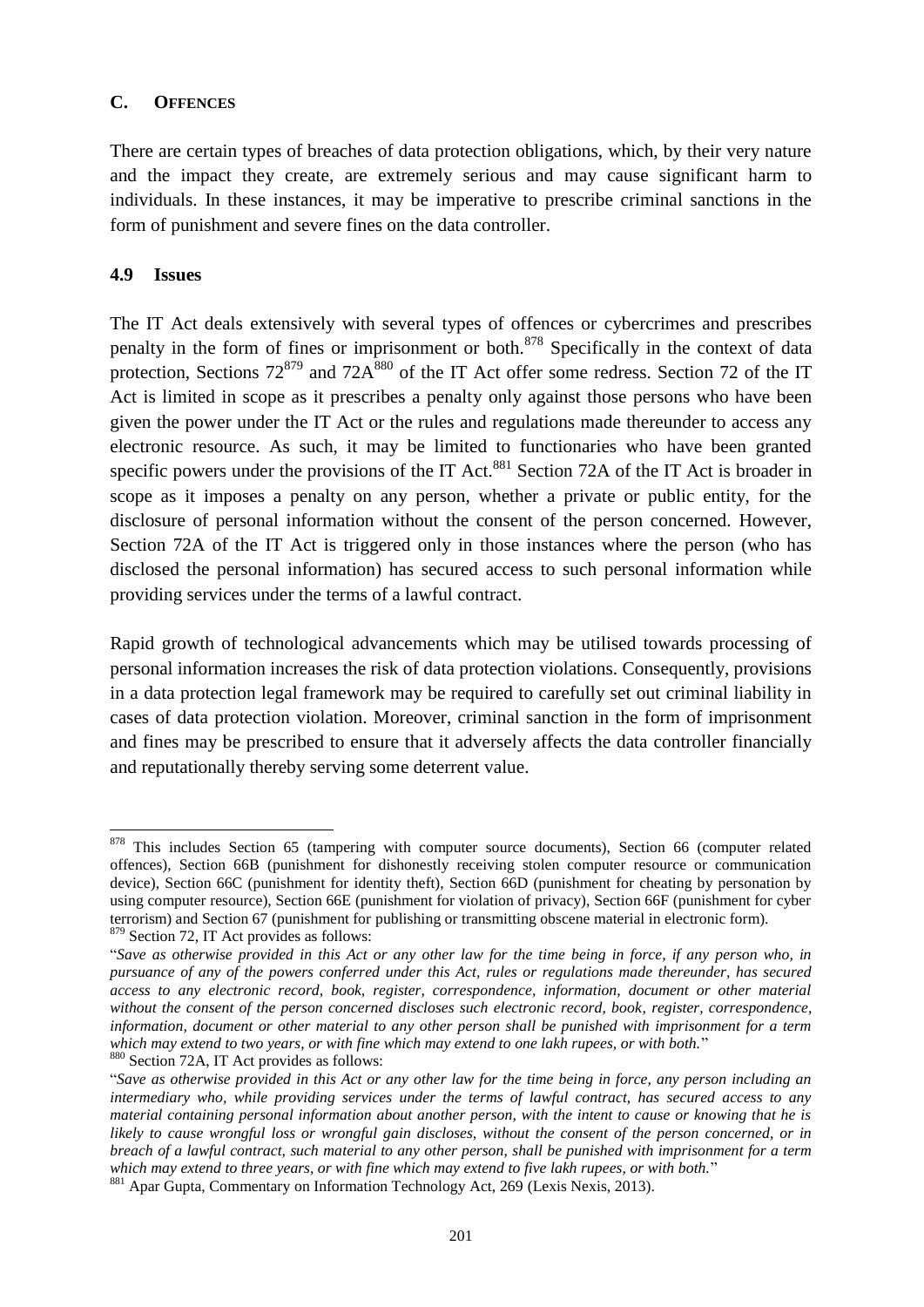### **4.10 International Practices**

#### *European Union*

Under the EU GDPR, it appears that Member States shall have the discretion to decide rules in relation to criminal sanctions for infringements of the EU GDPR. $882$ 

### *United Kingdom*

The UK DPA makes it an offence for a person who either knowingly or recklessly without the consent of the data controller obtains or discloses personal data or the information contained in the personal data, or procures the disclosure to another person of the information contained in the personal data.<sup>883</sup>

#### *Australia*

Under the Privacy Act, a person commits an offence if personal information (that relates to another individual) is disclosed to her and such person subsequently discloses the personal information.<sup>884</sup>

#### *Canada*

Under PIPEDA<sup>885</sup>, every person who knowingly contravenes, *inter alia*, Section 8(8)<sup>886</sup> of the PIPEDA is guilty of an offence punishable on summary conviction and liable to a fine not exceeding CAD10,000, or an indictable offence and liable to a fine not exceeding CAD100,000.

#### *South Africa*

Under the POPI Act, fine or imprisonment (for a period not exceeding 10 years) or both for certain types of offences  $887$  and fine or imprisonment (for a period not exceeding 12 months) or both for certain other types of violations<sup>888</sup> of the POPI Act has been prescribed.<sup>889</sup>

 $\overline{\phantom{a}}$  $882$  Lucy Lyons, 'Enforcement and sanctions under the GDPR', Taylor Wessing (April 2016) available at: [https://www.taylorwessing.com/globaldatahub/article-enforcement-sanctions-under-gdpr.html,](https://www.taylorwessing.com/globaldatahub/article-enforcement-sanctions-under-gdpr.html) (last accessed 20 October 2017). Please note that as per Article 84, EU GDPR, Member States may lay down rules on other penalties applicable to infringements of the EU GDPR, especially those infringements, which are not subject to administrative fines.

<sup>883</sup> Section 55, UK DPA. Per Section 60 of the UK DPA, a fine capped at a particular amount is prescribed as penalty.

<sup>&</sup>lt;sup>884</sup> Section 80Q, Privacy Act. The penalty is 60 penalty units or imprisonment for one year or both.

<sup>885</sup> Section 28, PIPEDA.

<sup>886</sup> Per Section 8(8), PIPEDA, an organization that has personal information that is the subject of a request shall retain the information for as long as is necessary to allow the individual to exhaust any recourse under the PIPEDA that she may have.

<sup>&</sup>lt;sup>887</sup> For instance, for failure to comply with any enforcement notices (Section 103, POPI Act) or obstructing the functioning of the Information Regulator (Section 100, POPI Act).